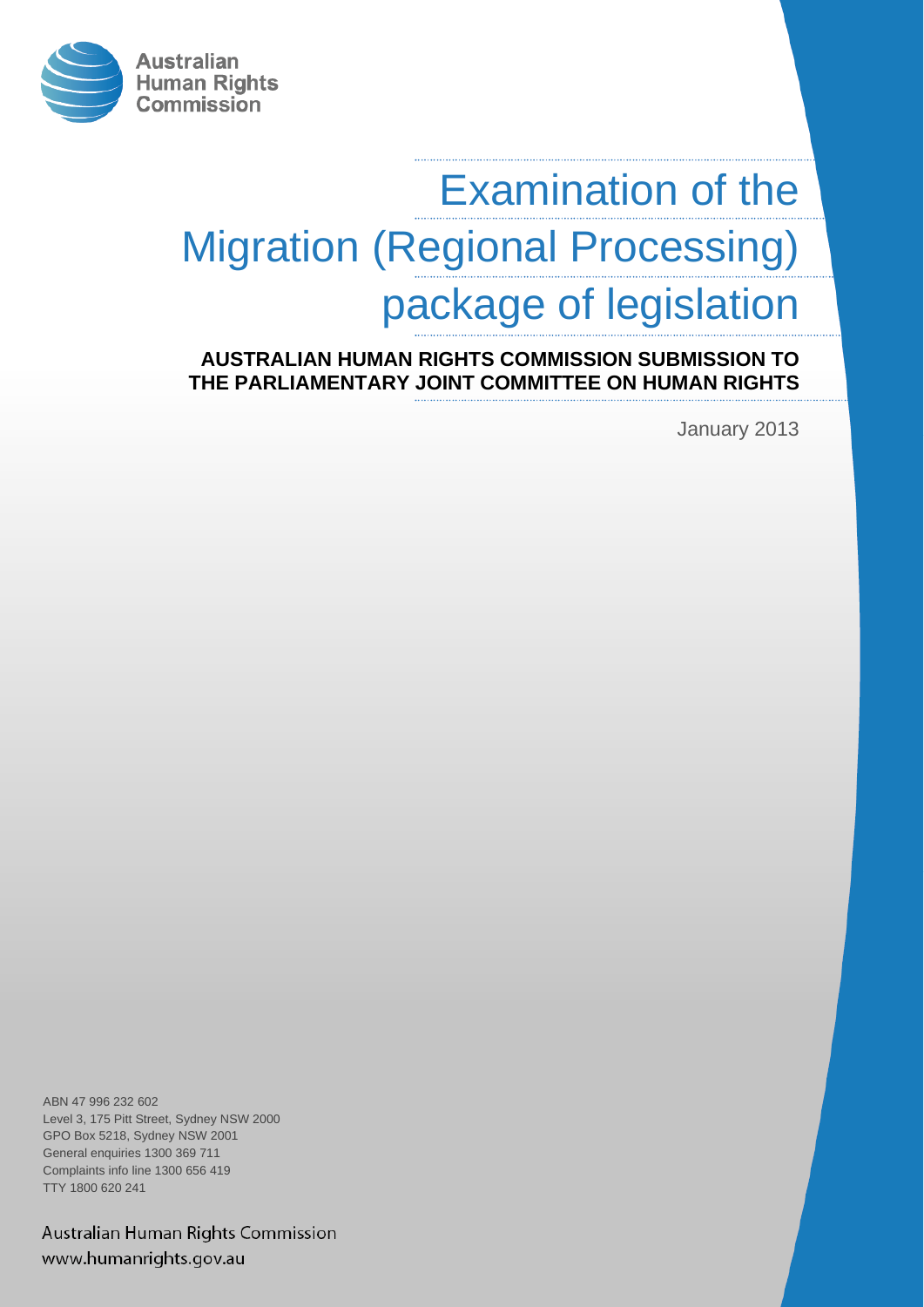# **Table of Contents**

| 1              |            |                                                                                                                                                                  |  |  |
|----------------|------------|------------------------------------------------------------------------------------------------------------------------------------------------------------------|--|--|
| $\mathbf 2$    |            |                                                                                                                                                                  |  |  |
| 3              |            |                                                                                                                                                                  |  |  |
|                | 3.1        | Migration Legislation Amendment (Regional Processing and Other Measures)                                                                                         |  |  |
|                | 3.2        | Migration Amendment (Unauthorised Maritime Arrivals and Other Measures)                                                                                          |  |  |
|                | 3.3        | Agreements reached with the Governments of Nauru and Papua New Guinea                                                                                            |  |  |
|                | 3.4        | Designation of Nauru and Papua New Guinea as 'regional processing                                                                                                |  |  |
|                | 3.5<br>3.6 | Transfer of asylum seekers to Nauru and Papua New Guinea 14<br>Asylum seekers who are subject to the 'regional processing' regime but who                        |  |  |
| 4              |            | The objectives of the Migration (Regional Processing and Other                                                                                                   |  |  |
| 5              |            | The human rights obligations Australia owes to asylum seekers who are                                                                                            |  |  |
|                | 5.1        | Australia's obligations to those who have been transferred outside of its                                                                                        |  |  |
|                | (a)        |                                                                                                                                                                  |  |  |
|                | (b)<br>(c) | Responsibility for extra-territorial violations flowing from Australia's actions17<br>Australia's responsibility to implement treaty obligations in good faith18 |  |  |
|                | 5.2        | Summary of the human rights obligations engaged by the 'regional                                                                                                 |  |  |
|                | 5.3<br>5.4 | The nature of Australia's obligations under the Refugee Convention20<br>Australia's obligations to provide effective remedies for breaches of human              |  |  |
|                |            |                                                                                                                                                                  |  |  |
| 6              |            | The Australian Government's approach to the human rights engaged by                                                                                              |  |  |
| $\overline{7}$ |            | The Australian Government's approach to human rights in the                                                                                                      |  |  |
|                | 7.1<br>7.2 | The Commission's concerns regarding the designations of Nauru and Papua                                                                                          |  |  |
| 8              |            |                                                                                                                                                                  |  |  |
|                | 8.1        | Non-refoulement obligations under the ICCPR, CAT and CRC28                                                                                                       |  |  |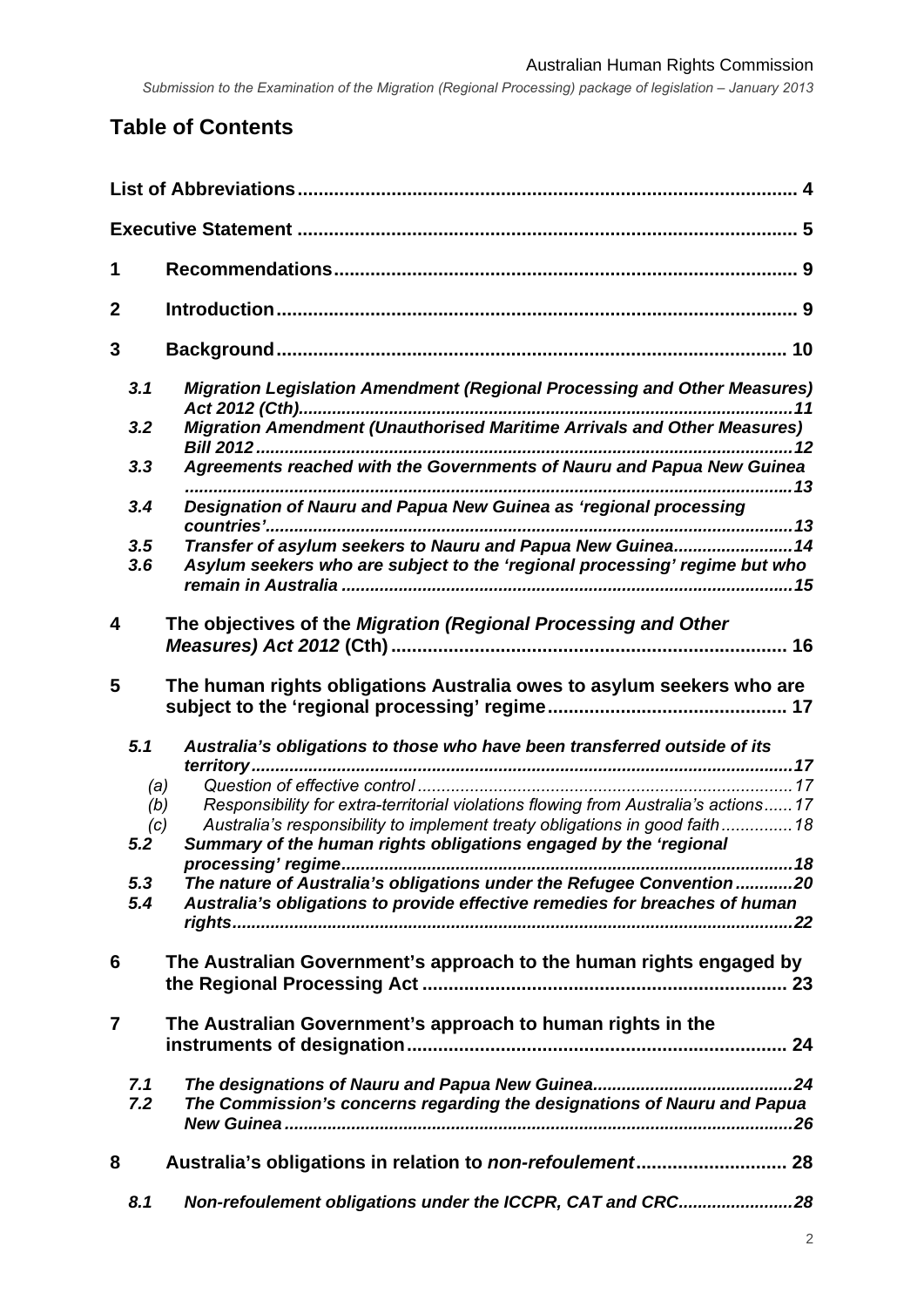Australian Human Rights Commission

| 8.2          | Non-refoulement obligations under the Refugee Convention 29                                                                                         |    |
|--------------|-----------------------------------------------------------------------------------------------------------------------------------------------------|----|
| 9            | Australia's obligations in relation to equal protection of the law and non-                                                                         | 30 |
| 10           | The detention of asylum seekers subject to the 'regional processing'                                                                                | 32 |
| 11           | Australia's obligations to ensure protection from arbitrary detention  33                                                                           |    |
| 11.1         | The mandatory detention in Australia of people who are subject to the                                                                               | 34 |
| 11.2         | Duration of stay in a third country or in detention in Australia under the 'no                                                                      |    |
| 11.3         |                                                                                                                                                     |    |
| (a)          |                                                                                                                                                     |    |
| (b)          |                                                                                                                                                     |    |
|              |                                                                                                                                                     |    |
| 12           | Australia's obligations to ensure people deprived of their liberty are                                                                              |    |
|              | treated humanely and do not suffer cruel, inhuman or degrading                                                                                      |    |
|              |                                                                                                                                                     | 38 |
| 13           | Australia's obligations in relation to the rights of children and families 40                                                                       |    |
| 13.1         | Specific rights of children engaged by the 'regional processing' regime40                                                                           |    |
| (a)          |                                                                                                                                                     |    |
| (b)          |                                                                                                                                                     |    |
| (c)          | Protection and guardianship of unaccompanied minors seeking asylum  42                                                                              |    |
| 13.2         | Australia's obligations to refrain from unlawful or arbitrary interference with                                                                     |    |
|              |                                                                                                                                                     |    |
| 13.3         | Australia's obligations to protect and support families 44                                                                                          |    |
| (a)          | The effect of the Migration Amendment Regulation 2012 (No. 5) (Cth) 44                                                                              |    |
| (b)          | The right to protection of the family in article 23 of the ICCPR45                                                                                  |    |
| (c)          |                                                                                                                                                     |    |
| 14           | Australia's obligations to ensure respect for the right to work and other                                                                           |    |
|              |                                                                                                                                                     |    |
| 14.1         | The effect of the Migration Regulations 1994 - Specification under<br>paragraphs $050.613A(1)(b)$ and $051.611A(1)(c)$ - Classes of Persons -       |    |
|              |                                                                                                                                                     |    |
| 14.2         |                                                                                                                                                     |    |
| 14.3         |                                                                                                                                                     |    |
| 15           | Australia's obligations to respect and protect the rights of people with                                                                            |    |
|              |                                                                                                                                                     |    |
| 16           | Safeguarding the rights of people subject to the 'regional processing'                                                                              |    |
| 16.1<br>16.2 | Pre- and post-transfer risk and vulnerability assessment procedures51<br>Independent monitoring and oversight of 'regional processing' arrangements |    |
|              |                                                                                                                                                     |    |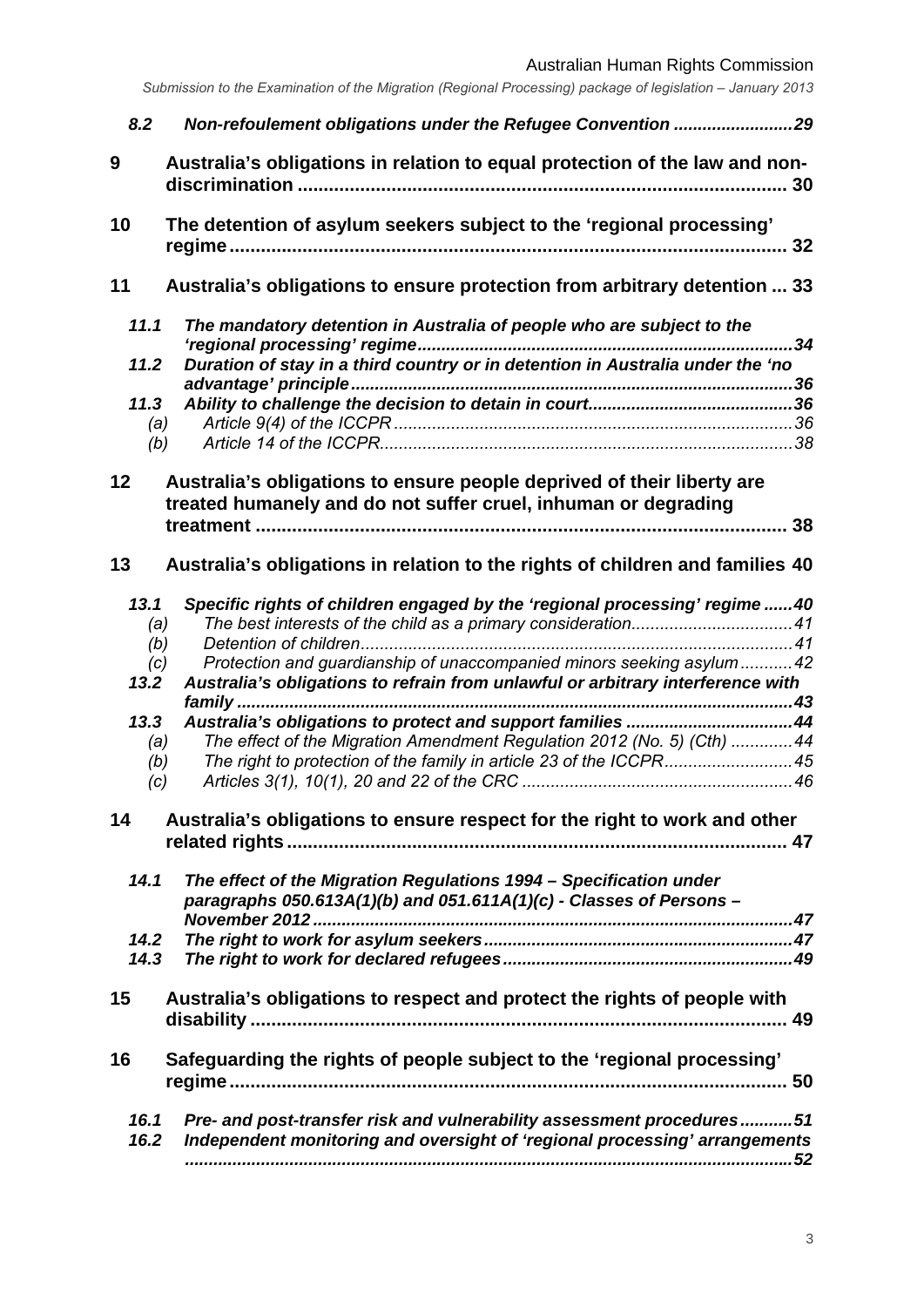# **List of Abbreviations**

| Committee                                            | Parliamentary Joint Committee on Human Rights                                                                                                                                                                                               |  |
|------------------------------------------------------|---------------------------------------------------------------------------------------------------------------------------------------------------------------------------------------------------------------------------------------------|--|
| the compatibility letter                             | The letter written by the Minister for Immigration and<br>Citizenship to the Committee on 15 November 2012,<br>containing an assessment of the compatibility of the<br>Regional Processing Act with Australia's human<br>rights obligations |  |
| <b>CAT</b>                                           | Convention against Torture and Other Cruel,<br>Inhuman or Degrading Treatment or Punishment                                                                                                                                                 |  |
| <b>CRC</b>                                           | Convention on the Rights of the Child                                                                                                                                                                                                       |  |
| <b>CRPD</b>                                          | Convention on the Rights of Persons with Disabilities                                                                                                                                                                                       |  |
| <b>DIAC</b>                                          | Department of Immigration and Citizenship                                                                                                                                                                                                   |  |
| <b>HRC</b>                                           | United Nations Human Rights Committee                                                                                                                                                                                                       |  |
| <b>ICCPR</b>                                         | International Covenant on Civil and Political Rights                                                                                                                                                                                        |  |
| <b>ICESCR</b>                                        | International Covenant on Economic, Social and<br><b>Cultural Rights</b>                                                                                                                                                                    |  |
| <b>IGOC Act</b>                                      | Immigration (Guardianship of Children) Act 1946<br>(Cth)                                                                                                                                                                                    |  |
| <b>IHMS</b>                                          | <b>International Health and Medical Services</b>                                                                                                                                                                                            |  |
| <b>Migration Act</b>                                 | Migration Act 1958 (Cth)                                                                                                                                                                                                                    |  |
| the Minister                                         | The Minister for Immigration and Citizenship                                                                                                                                                                                                |  |
| <b>PNG</b>                                           | Manus Island, Papua New Guinea                                                                                                                                                                                                              |  |
| <b>Refugee Convention</b>                            | The 1951 Convention Relating to the Status of<br>Refugees, as amended by the 1967 Protocol<br><b>Relating to the Status of Refugees</b>                                                                                                     |  |
| the Regulation                                       | Migration Amendment Regulation 2012 (No. 5) (Cth)                                                                                                                                                                                           |  |
| <b>Regional Processing Act</b>                       | Migration<br>Legislation<br>Amendment<br>(Regional<br>Processing and Other Measures) Act 2012 (Cth)                                                                                                                                         |  |
| <b>Unauthorised Maritime</b><br><b>Arrivals Bill</b> | Amendment (Unauthorised<br>Maritime<br>Migration<br>Arrivals and Other Measures) Bill 2012 (Cth)                                                                                                                                            |  |
| <b>UNHCR</b>                                         | United Nations High Commissioner for Refugees                                                                                                                                                                                               |  |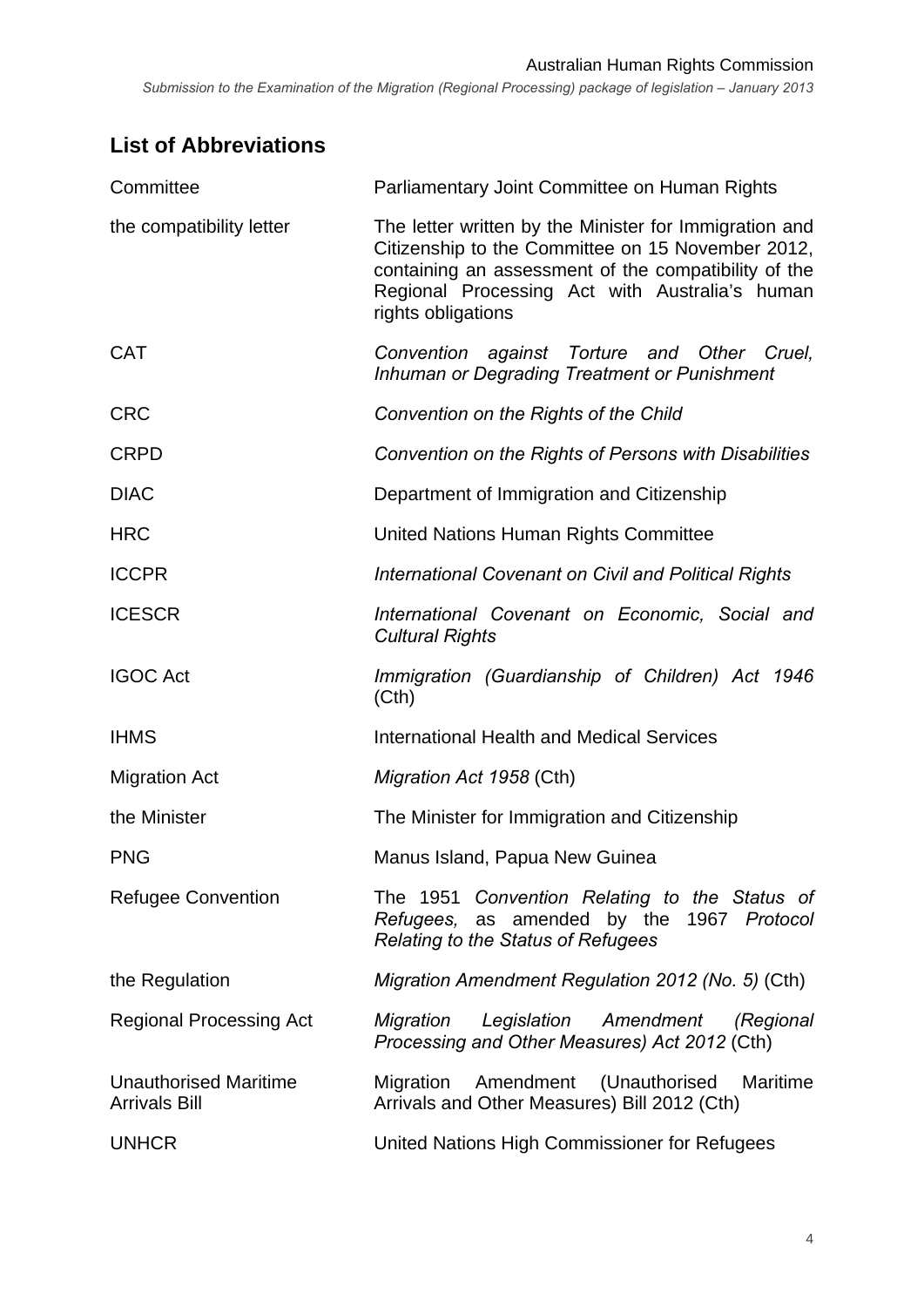## **Executive Statement**

The Australian Human Rights Commission welcomes the opportunity to make a submission to the Parliamentary Joint Committee on Human Rights (the Committee) with respect to the *Migration Legislation Amendment (Regional Processing and Other Measures) Act 2012* (Cth) and related Bills and Instruments (regional processing legislation). This submission draws upon the work undertaken by the Commission on Australian laws and practices as they have evolved over the last ten years with respect to asylum seekers and refugees.

The regional processing legislation establishes a regime to transfer to third countries some of those asylum seekers, defined as 'unauthorised maritime arrivals' who arrived in Australia on or after 13 August 2012. This Executive Statement sets out the primary legal issues that arise from the package of legislation, by reference to the human rights treaties that inform the work of the Committee.

The submission examines, in some detail, the legal issues raised by the regional processing legislation. The objective has been to provide a comprehensive analysis of the regime and of the international law and treaty obligations that it engages.

In the Commission's view, the regional processing regime for asylum seekers arriving by boat on or after 13 August 2012, and the treatment of other asylum seekers detained or otherwise living in Australia, creates a significant risk that Australia may breach some of the human rights treaties with which it has agreed to comply. In particular, the regime risks violation of core human rights principles, most notably the prohibition on arbitrary detention, the right to claim asylum and the rights of children and the family. The regime is also out of step with the asylum laws of those Western nations with which Australian laws are typically compared, and inconsistent with the human rights jurisprudence of international tribunals.

#### **Australia's continuing responsibility for asylum seekers transferred to Nauru and Manus Island**

Australia has a fundamental obligation under the Universal Declaration of Human Rights to allow asylum seekers to claim refugee status. Article 14, for example, provides that "Everyone has the right to seek and to enjoy in other countries asylum from persecution". Australia also has obligations under the Refugees Convention not to expel or return refugees in any manner whatsoever to territories where their lives or freedom would be threatened. Australia cannot abdicate its responsibilities under international law by transferring asylum seekers, who have arrived in Australia, to other countries in the region, currently Papua New Guinea and Nauru. Australia remains legally bound to ensure that asylum seekers are not returned to a country where their lives and freedoms may be threatened or where there is a real risk that they will be subject to torture or cruel, inhuman or degrading treatment. Moreover, Australia may be liable to provide remedies, including compensation, to asylum seekers for breaches of their human rights in Nauru and Manus Island where Australia has 'effective control' over their treatment.

#### **The 'no advantage' policy and arbitrary detention**

In adopting the policy of 'no advantage' the regional processing regime may breach the prohibition on arbitrary detention, contrary to one of the most fundamental rights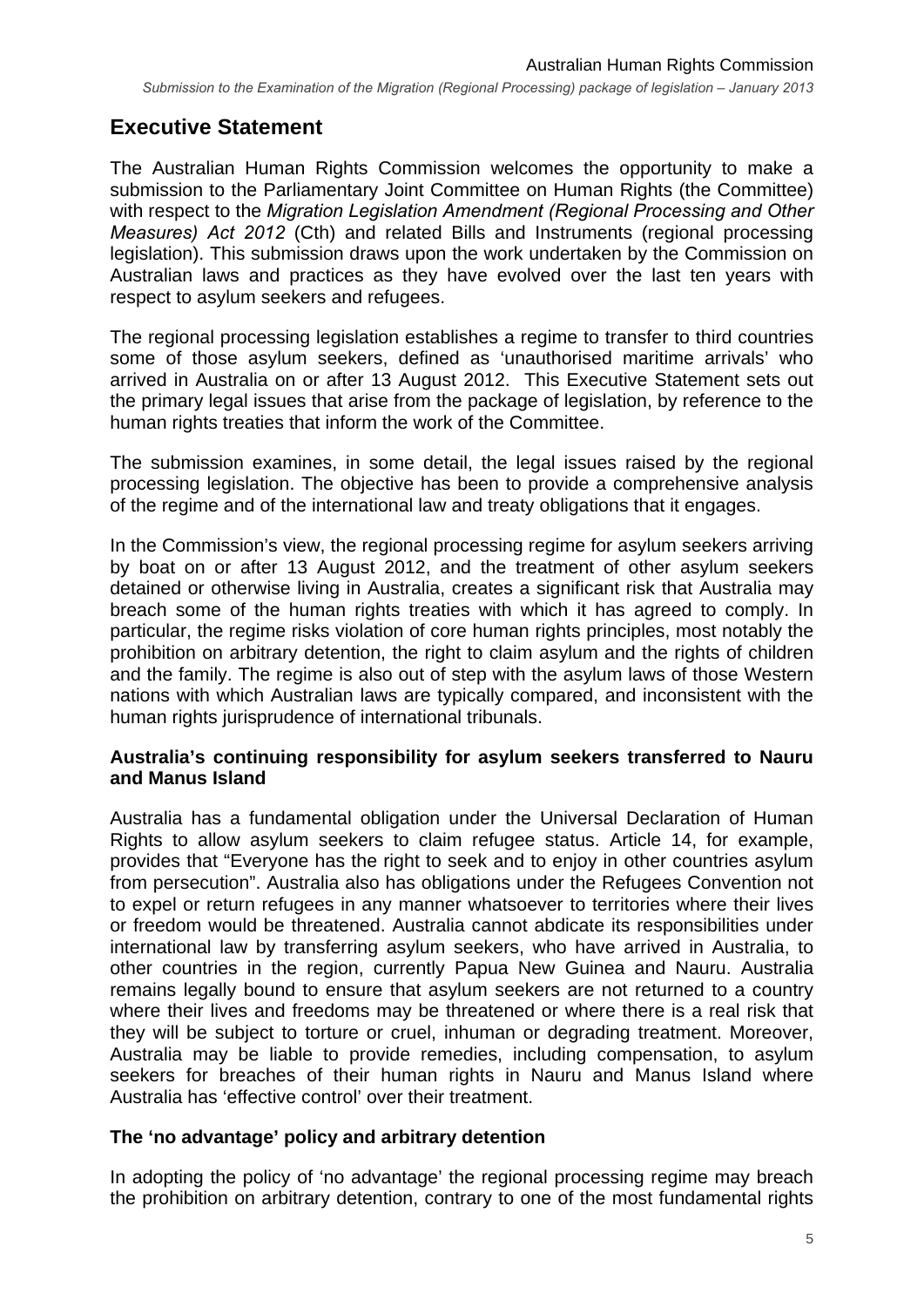set out in the International Covenant on Civil and Political Rights (ICCPR). Those asylum seekers who arrived on or after 13 August 2012 may be subject to prolonged detention, five years being recognised by the Government as a possible length of stay on Nauru or Manus Island. In the Commission's view, the prolonged detention of asylum seekers who have committed no crime, and who may eventually be assessed as refugees, may constitute arbitrary detention. Moreover, the arbitrary nature of Australia's mandatory detention policy is compounded by the failure to provide asylum seekers with effective access to judicial review to challenge the lawfulness at international law of their detention.

The policy of 'no advantage' also risks breaching human rights because there is no regional comparator against which to determine a benchmark for resettlement of asylum seekers. In short, by reference to what standard might an asylum seeker gain an advantage? The policy appears to have no legal content and risks breaching international law by denying the rights of those seeking asylum. It is not acceptable at international law to use some asylum seekers to deter other asylum seekers. While the Commission acknowledges the importance of the aim of saving lives at sea, this legislative regime for asylum seekers may be judged to be a disproportionate response.

#### **Discriminatory treatment of asylum seekers**

Australia is bound by treaty law to ensure that all people subject to its jurisdiction are treated humanely and in a non-discriminatory way. The Commission is concerned by the apparently discriminatory means by which the regional processing regime is carried out.

More than 500 asylum seekers, including families and children, have been selected for transfer to Manus Island and Nauru from among the over 8,000 who have arrived in Australia since 13 August 2012. It is unclear why certain asylum seekers are transferred while the overwhelming majority of them are permitted to remain, typically in mandatory detention, on Christmas Island or the Australian mainland. Not only are the circumstances different on Manus Island and Nauru compared with those in Australia, but also the legal conditions differ. Some asylum seekers who arrived after 13 August have been released into the Australian community on bridging visas. Under the terms of these visas these asylum seekers are entitled to limited financial and other assistance (albeit with no entitlement to work). Around 7,000 asylum seekers remain in mandatory detention. The Commission is concerned that, in determining whether an asylum seeker will be transferred for regional processing, held in detention in Australia or released on a bridging visa, the Minister's decision is not transparent and may not be subject to review.

In addition to the differential treatment of asylum seekers who arrived in Australia on or after 13 August 2012, Australia differentiates between asylum seekers depending upon their mode of arrival, by boat or plane. Only those 'unauthorised maritime arrivals' are vulnerable to regional processing. It appears that there may be discrimination among different groups of asylum seekers contrary to the ICCPR. The differential treatment may also amount to penalisation of those arriving by boat, contrary to the Refugees Convention.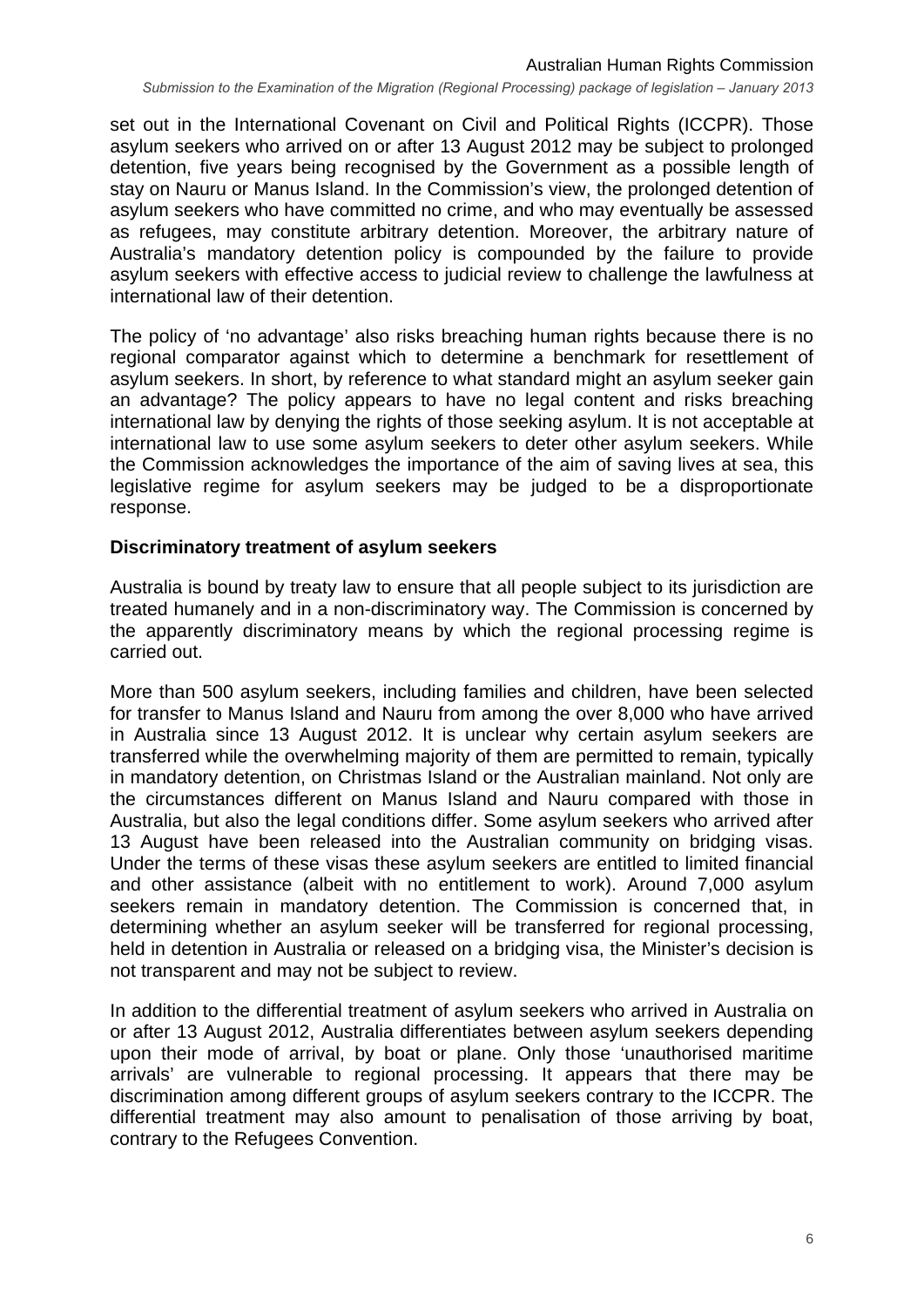#### **Fair and efficient processing of asylum claims**

Apart from the legality of the regional processing regime itself, UNHCR has stressed that claims to refugee status should be processed in a fair and effective manner. While the facts are not fully available to the Commission, it appears that thousands of claims to refugee status are not being processed by Australia in a timely or transparent way. This undermines the right of asylum seekers to claim asylum. The Commission is concerned that, where processing is the responsibility of Papua New Guinea or Nauru, these countries do not have the institutional capacity to meet international standards. Many of the over 8,000 asylum seekers arriving since 13 August 2012 have not had their claims processed and live in a legal twilight zone, uncertain about their futures, and may be vulnerable to depression and mental illness.

#### **Rights of children and families**

The regional processing regime poses particular legal problems as it applies to children and families. The Convention on the Rights of the Child, for example, requires that the best interests of the child are a primary consideration when decisions are being made that concern them. The Commission finds it hard to accept that the transfer of children and families to Manus Island and Nauru, or their detention in Australia, is in their best interests. Furthermore, the Commission is concerned by the Minister's assertion that 'national interest' considerations such as the integrity of Australia's migration system will 'generally outweigh' the best interests of a child.

#### **Bridging visas**

The decision by the Australian Government to release some asylum seekers who arrived by boat on or after 13 August 2012 into the community on bridging visas has been welcomed by the Commission as a humane and legally appropriate response to the growing number of detainees in Australian facilities. However, for the Government to deny this particular group of asylum seekers the right to work, pursuant to the 'no advantage' policy, is likely to breach provisions of the International Covenant on Economic, Social and Cultural Rights. In other contexts, UNHCR has recommended that, at most, asylum seekers might be denied, on a nondiscriminatory basis, access to the labour market for no longer than six months. The Commission considers that the regime of forced unemployment for a prolonged period of years may fail the 'necessary and proportionate' test for legitimate limits on asylum seekers' rights.

#### **Recommendations**

In light of the legal issues raised by the regional processing package of legislation, the Commission makes several recommendations. The Commission submits that the regional processing regime be dismantled by repealing the *Migration Legislation Amendment (Regional Processing and Other Measures) Act 2012* (Cth) and that the Migration Amendment (Unauthorised Maritime Arrivals and Other Measures) Bill 2012 should not proceed.In particular, the Commission urges the Australian Government to ensure that asylum seekers' claims are assessed speedily and fairly under Australian law, that asylum seekers are transferred into the community unless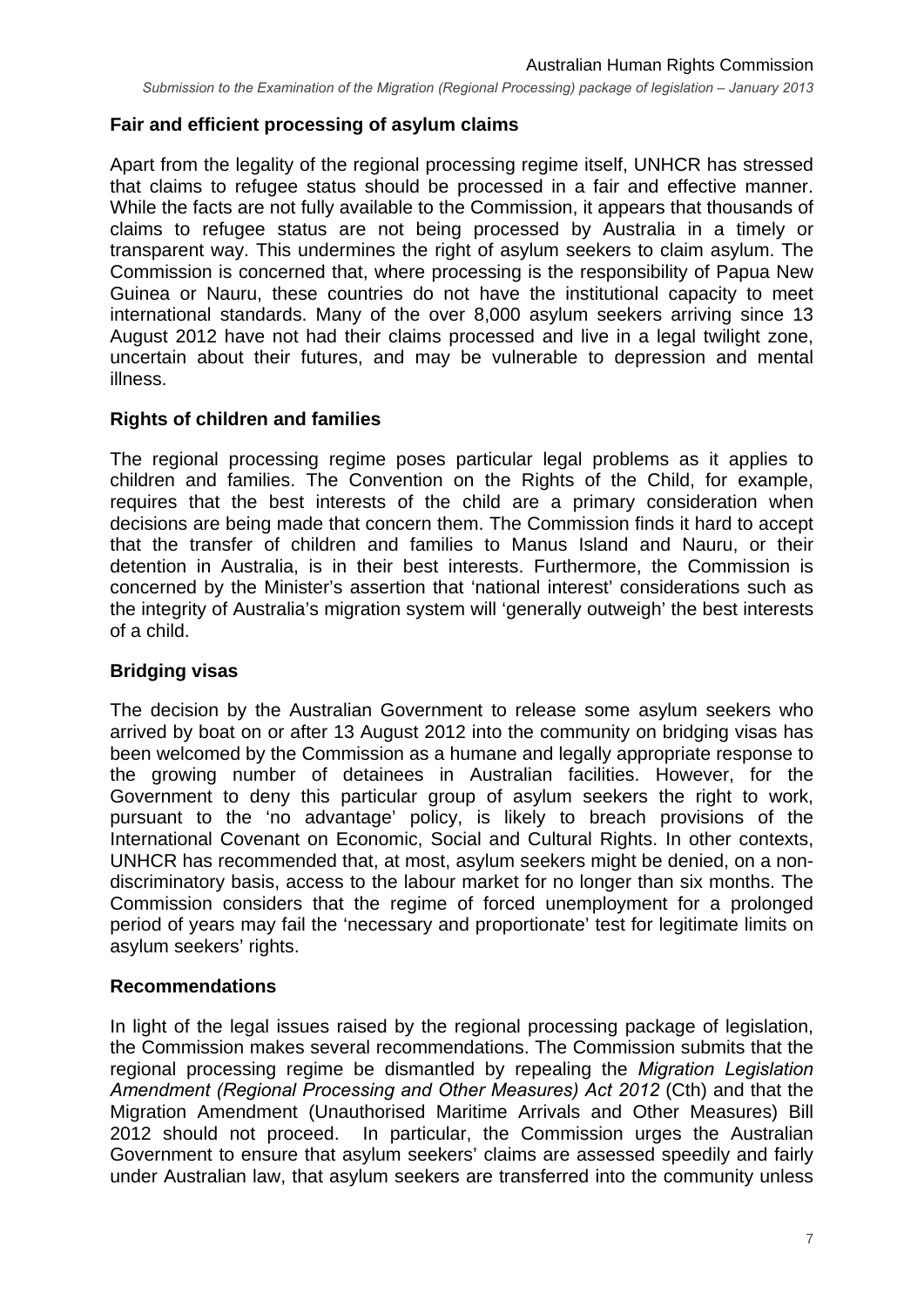they pose a specified risk that justifies their continued detention, and that those released on bridging visas are granted the right to work.

Gillian Triggs **President** Australian Human Rights Commission

17<sup>th</sup> January, 2013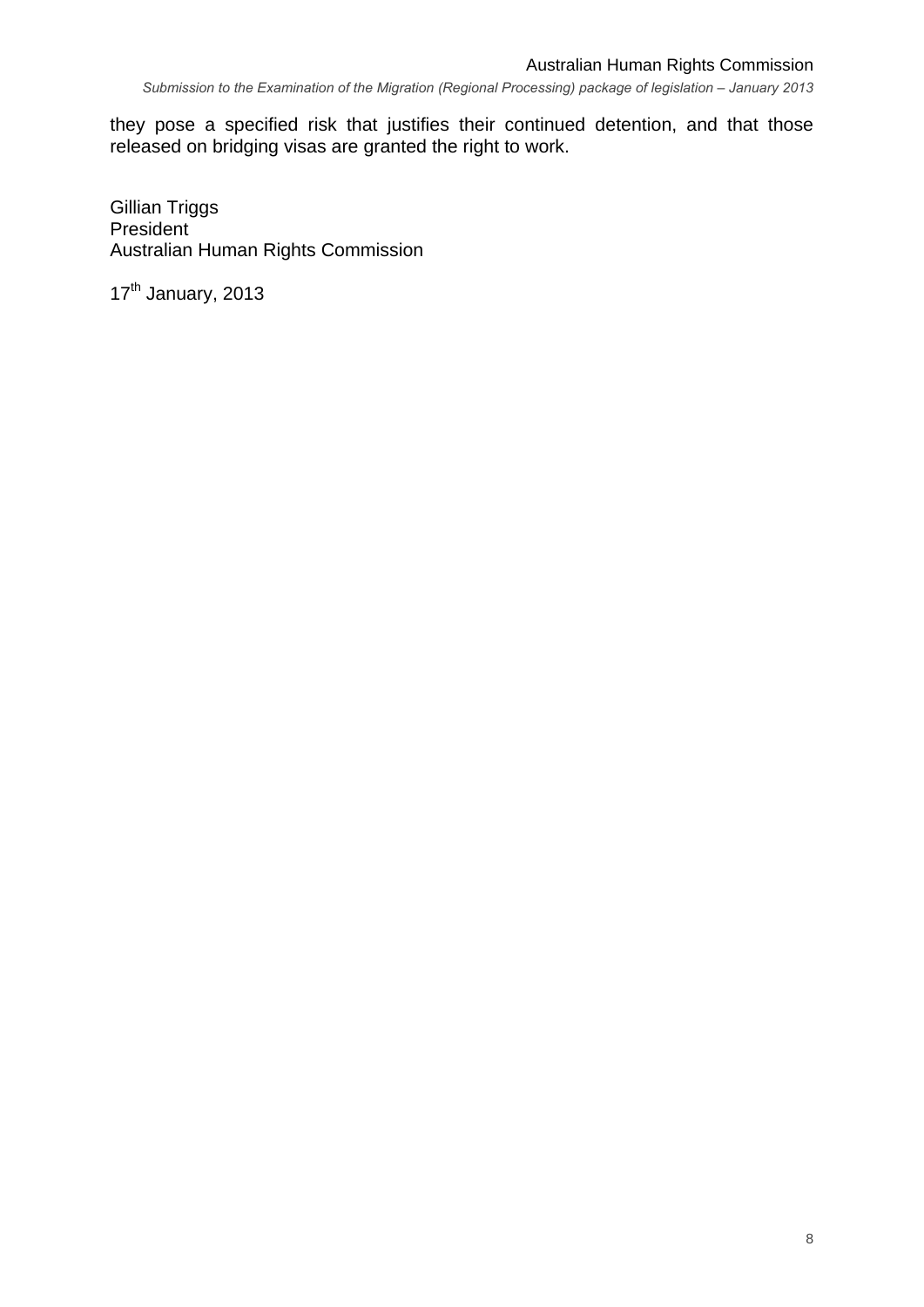#### **1 Recommendations**

**Recommendation 1:** The *Migration Legislation Amendment (Regional Processing and Other Measures) Act 2012* (Cth) should be repealed and the Migration Amendment (Unauthorised Maritime Arrivals and Other Measures) Bill 2012 (Cth) should not proceed.

**Recommendation 2:** Asylum seekers who arrive in Australia by boat on or after 13 August 2013 should have their claims for protection processed under Australian law, in a timely and efficient manner, and should be transferred into the community on the Australian mainland unless a specified risk justifies their continuing detention in a facility.

**Recommendation 3:** The *Migration Amendment Regulation 2012 (No. 5)* (Cth) should be amended to ensure greater access to family reunion for unaccompanied minors arriving by boat on or after 13 August 2012.

**Recommendation 4:** The *Migration Regulations 1994 - Specification under paragraphs 050.613A(1)(b) and 051.611A(1)(c) - Classes of Persons - November 2012* should be repealed. Asylum seekers who arrive in Australia by boat on or after 13 August 2013 and are transferred into the community should be granted permission to work.

## **2 Introduction**

- 1. The Australian Human Rights Commission makes this submission to the Parliamentary Joint Committee on Human Rights (the Committee) in its *Examination of the Migration (Regional Processing) package of legislation*. The Commission welcomes the Committee's examination of this package of legislation and related bills and instruments, as the package engages a number of fundamental human rights.
- 2. Over the last decade the Commission has undertaken extensive work in the area of Australian law, policy and practice relating to asylum seekers, refugees and immigration detention. This has involved conducting national inquiries, examining proposed legislation, monitoring and reporting on immigration detention and investigating complaints from individuals subject to Australia's immigration laws and policies.<sup>1</sup> More specifically, the Commission's work in this area has included engagement regarding the health and mental health impacts of prolonged and indefinite immigration detention,<sup>2</sup> and the risk of breaches of Australia's human rights obligations posed by third country arrangements for the processing of asylum seekers' claims.<sup>3</sup> This submission draws upon that body of work.
- 3. The 'regional processing' regime involves the transfer of asylum seekers, who have arrived in Australia by boat on or after 13 August 2012, to third countries for the processing of their claims for protection under the laws of those third countries. The regime is contained in the *Migration Legislation Amendment (Regional Processing and Other Measures) Act*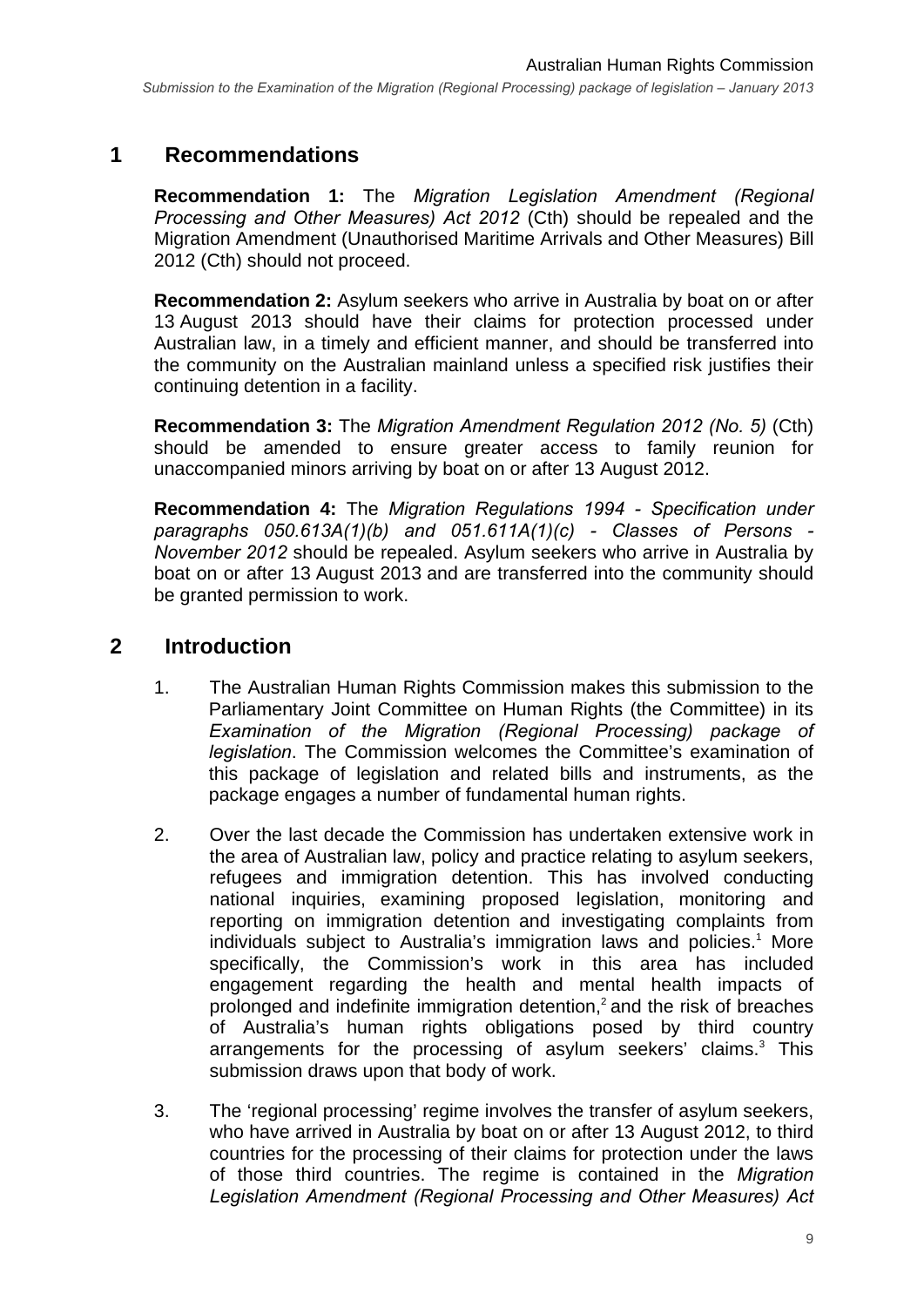*2012* (Regional Processing Act) and the related bills and instruments which are under examination by the Committee.

4. This 'regional processing' regime raises a number of questions about whether Australia is complying with its international human rights obligations as set out in the international human rights treaties with which Australia has agreed to comply, including the *International Covenant on*  Civil and Political Rights (ICCPR),<sup>4</sup> the *International Covenant on* Economic, Social and Cultural Rights (ICESCR),<sup>5</sup> the Convention on the Rights of the Child (CRC),<sup>6</sup> the *Convention against Torture and Other* Cruel, Inhuman or Degrading Treatment or Punishment (CAT),<sup>7</sup> and the *Convention Relating to the Status of Refugees* and its Protocol (Refugee Convention).<sup>8</sup>

## **3 Background**

- 5. In September 2012, the Australian Government commenced transferring asylum seekers who had arrived in Australia by boat at an excised offshore place to Nauru for processing of their claims for protection. In November 2012, the Australian Government commenced the transfer of asylum seekers to Manus Island in Papua New Guinea (PNG). These asylum seekers' claims for protection will be processed under the laws of those third countries.
- 6. These transfers follow the release of the report of the Expert Panel on Asylum Seekers on 13 August 2012, the passage of amendments to the *Migration Act 1958* (Cth) (Migration Act), the designations of Nauru and PNG as 'regional processing' countries, and the adoption of Memoranda of Understanding between the governments of Australia and Nauru and the governments of Australia and PNG. Further amendments to the Migration Act which are currently before Parliament would extend liability to be transferred to 'regional processing countries' to asylum seekers who arrive by boat on the Australian mainland.
- 7. The 'regional processing' regime has been established with the aim of implementing the principle of 'no advantage' set out in the report of the Expert Panel on Asylum Seekers. The 'no advantage' principle is the principle that asylum seekers who come to Australia by boat will gain no benefit through doing so, as compared with if they waited elsewhere to have their claims assessed and a durable solution provided if they are found to be refugees.<sup>9</sup>
- 8. The 'no advantage' principle is intended to apply to any asylum seeker who arrives in Australia by boat without authorisation from 13 August 2012 onwards, whether or not they are sent to a 'regional processing country'. The Australian Government has said that it intends that asylum seekers arriving by boat 'should not be resettled into Australia until they would have under normal regional arrangements.<sup>'10</sup> This will apply even after an asylum seeker is determined under Australian, Nauruan or PNG law to be a refugee. The Australian Government has said it expects this waiting period to be in the order of five years.<sup>11</sup> The United Nations High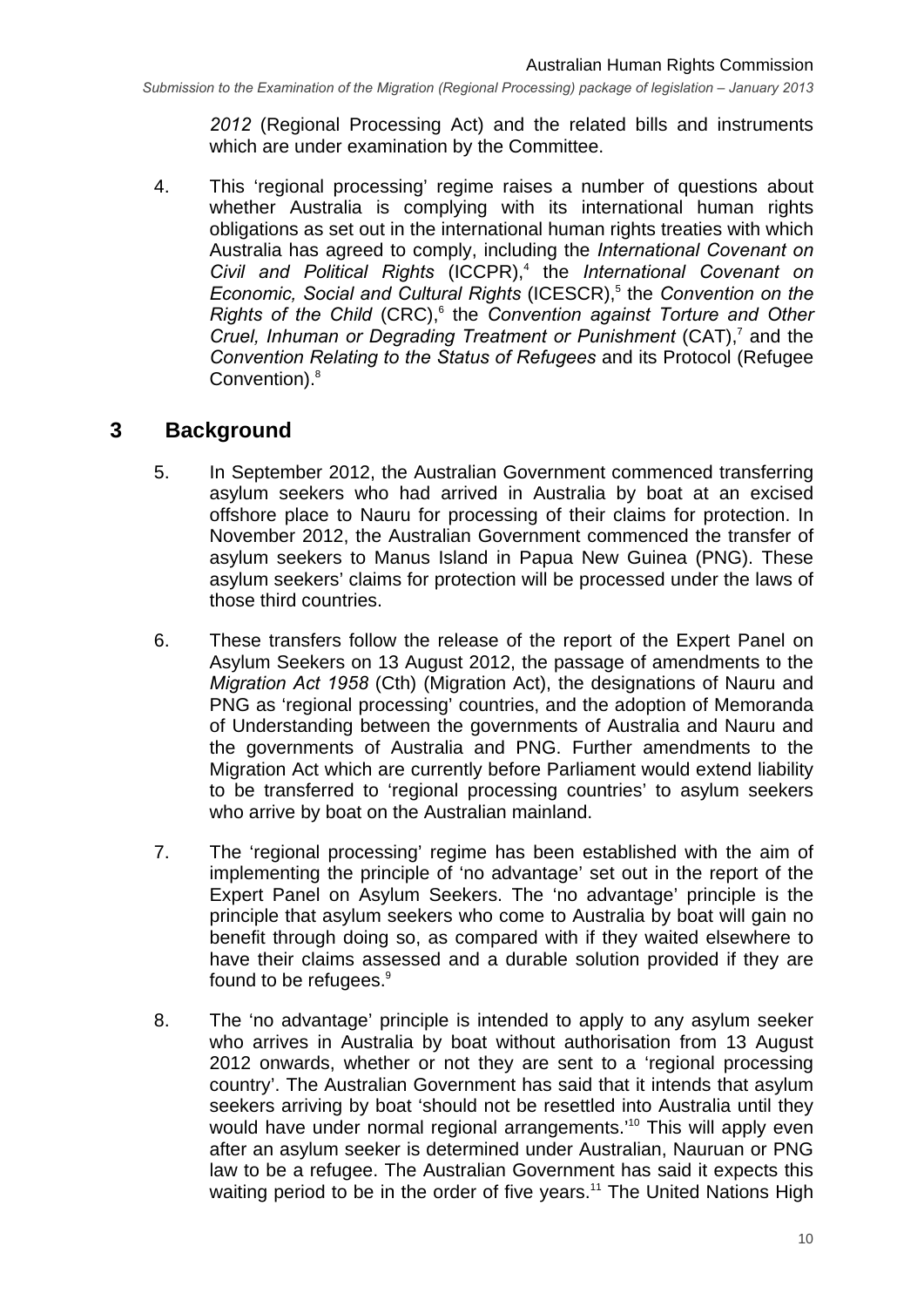Commissioner for Refugees (UNHCR) has expressed serious concern about the basis of the 'no advantage' principle, explaining that there is no 'average' time for resettlement.<sup>12</sup>

- 9. Below is a chronology of the major events that have culminated in the transfer of asylum seekers to third countries for processing of their claims for protection, including:
	- passage of the Regional Processing Act
	- introduction of the Migration Amendment (Unauthorised Maritime Arrivals and Other Measures) Bill 2012 (Cth) (the Unauthorised Maritime Arrivals Bill)
	- the creation of agreements with the Governments of Nauru and PNG
	- the designation of Nauru and PNG as 'regional processing countries'
	- the transfer of asylum seekers to Nauru and to PNG
	- the treatment of asylum seekers who are subject to the 'regional processing' regime but who remain in Australia.

#### *3.1 Migration Legislation Amendment (Regional Processing and Other Measures) Act 2012 (Cth)*

- 10. On 18 August 2012, the Regional Processing Act commenced, amending the Migration Act and the *Immigration (Guardianship of Children) Act 1946* (Cth) (IGOC Act).
- 11. Following these amendments, the Minister for Immigration and Citizenship (the Minister) may make a legislative instrument which designates a country as a 'regional processing country'. Asylum seekers who have arrived unauthorised in Australia's excised offshore territory on or after 13 August 2012 may be sent to such designated countries to have their claims for protection processed. In exercising this power to designate a country, the only condition is that the Minister thinks that the designation is in the national interest.<sup>13</sup> In considering the national interest, the Minister must have regard to whether the country in question has given any assurances that:
	- transferred asylum seekers will not be subject to *refoulement* within the meaning of article 33(1) of the Refugee Convention
	- it will make an assessment, or permit an assessment to be made, of whether transferred asylum seekers are refugees.<sup>14</sup>
- 12. However, the designation of a country 'need not be determined by reference to the international obligations or domestic law of that country'.15
- 13. There is some parliamentary oversight of the designation process. The Minister must provide both Houses of Parliament with copies of the following documents (although a failure to table these documents does not affect the validity of the designation):<sup>16</sup>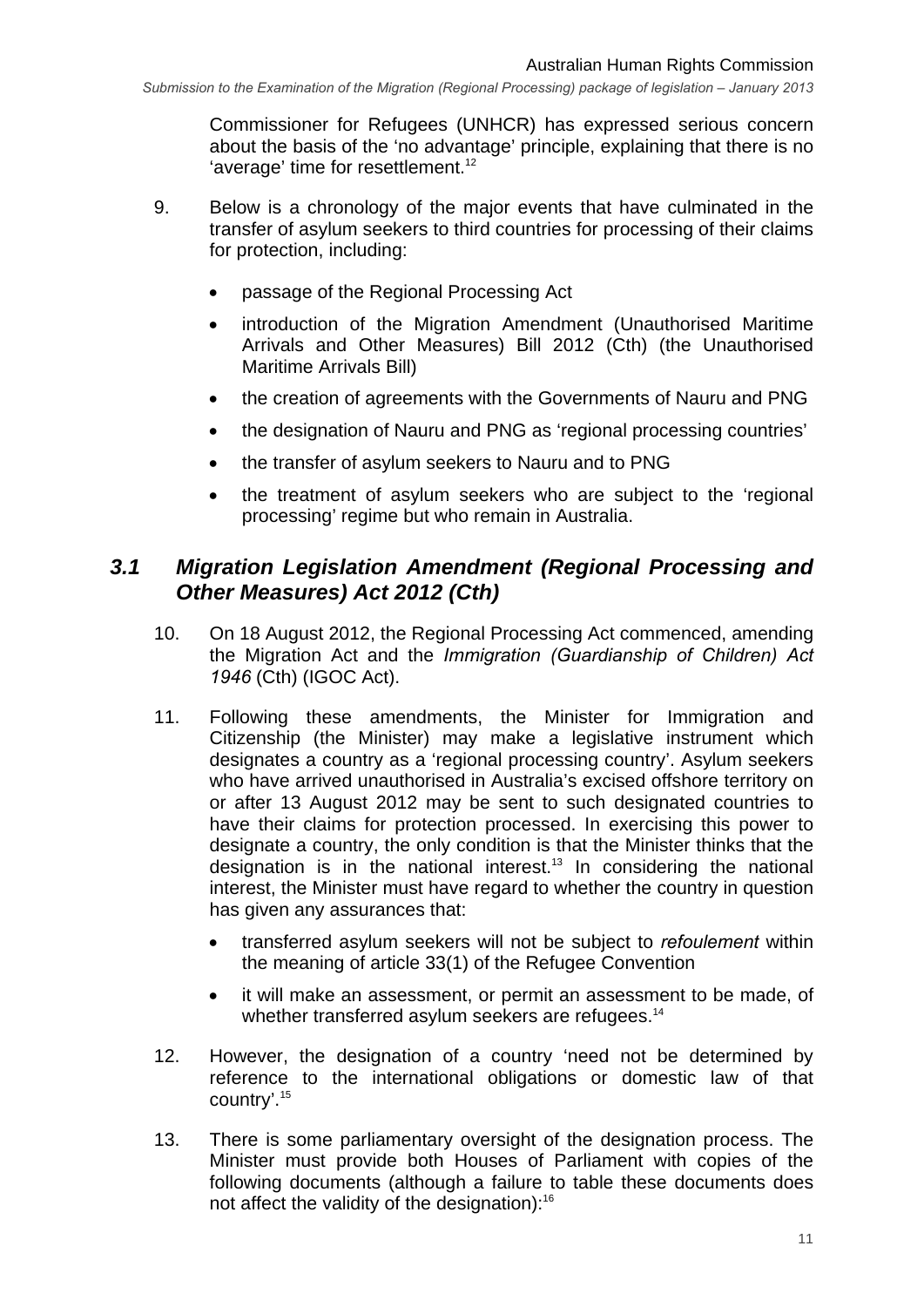- the instrument of designation
- a statement of the Minister's reasons for thinking that it is in the national interest to designate the country
- a copy of any written agreement (whether legally binding or not) between Australia and the country
- a statement about the Minister's consultations with the United Nations High Commissioner for Refugees (UNHCR)
- a summary of any advice received from the UNHCR
- a statement about any arrangements that are in place or are to be put in place in the country for the treatment of persons taken to that country.17
- 14. The designation comes into effect as soon as both Houses of Parliament have passed a resolution approving the designation, or, if there has been no resolution disapproving the designation, after five sittings days from the date the instrument was tabled.<sup>18</sup> The legislation provides that an officer must take an offshore entry person to a 'regional processing country' as soon as 'reasonably practicable'.19 However, the Minister has discretion to determine, if it is in the public interest to do so, that a person does not have to be taken to a 'regional processing country'.20
- 15. The Regional Processing Act also amended the Migration Act to require the mandatory detention of 'unlawful non-citizens' who arrive in 'excised offshore places', as it does for those who arrive on the Australian mainland.<sup>21</sup> While it has long been Australian Government policy that asylum seekers who arrive unauthorised in excised territories are detained, such detention was previously discretionary under Australian law.
- 16. Finally, the Regional Processing Act amended the IGOC Act. The IGOC Act provides that the Minister for Immigration and Citizenship is the guardian of 'non-citizen' unaccompanied minors who arrive in Australia.<sup>22</sup> However, the IGOC Act has been amended so that the Minister ceases to be the guardian of unaccompanied minors who are taken from Australia to a 'regional processing country' under the Migration Act.<sup>23</sup>
- 17. The IGOC Act was further amended to make clear that it does not affect the operation of migration law. $24$  This was done in order to give effect to the Australian Government's intention that the Minister's written consent under section 6A of the IGOC Act, as legal guardian of an unaccompanied minor, is not required for that child to be removed, taken or deported from Australia under the Migration Act (including under the 'regional processing' regime).<sup>25</sup>

#### *3.2 Migration Amendment (Unauthorised Maritime Arrivals and Other Measures) Bill 2012*

18. On 31 October 2012, the Unauthorised Maritime Arrivals Bill was introduced into the House of Representatives. This Bill is now the subject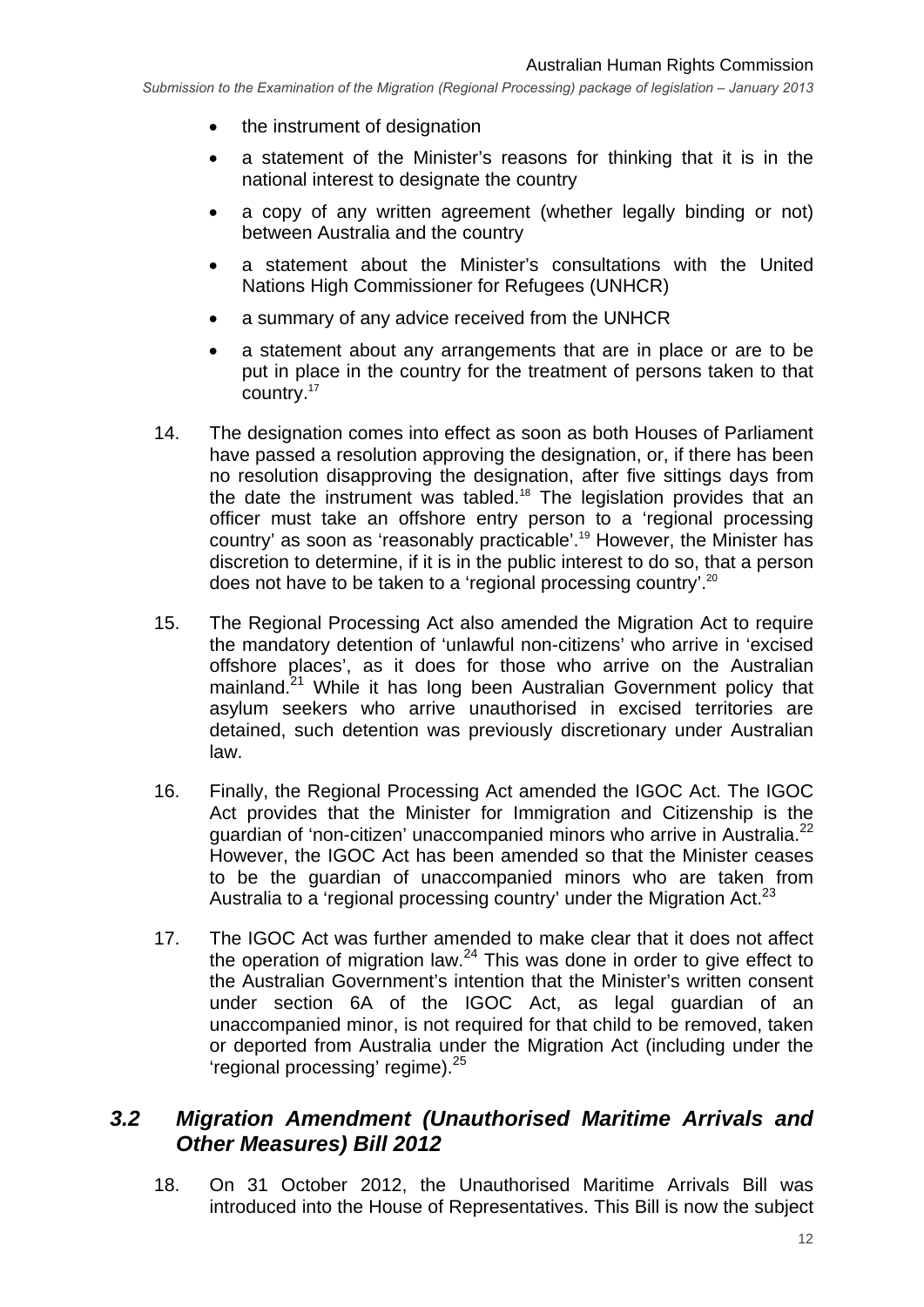of an Inquiry by the Senate Legal and Constitutional Affairs Committee, which has a reporting date of 5 February 2013. The Commission has made a submission to this Inquiry, recommending that the Bill not be passed.<sup>26</sup>

- 19. The Unauthorised Maritime Arrivals Bill seeks to amend the Migration Act to give effect to recommendation 14 of the report of the Expert Panel on Asylum Seekers. The Bill, if passed, will amend the Migration Act so that asylum seekers who reach anywhere on the Australian mainland by boat, without authorisation, will have the same status under domestic law as those who arrive on or after 13 August 2012 at an 'excised offshore place'. The effect of the amendment will be that asylum seekers who arrive by boat at the Australian mainland will also be liable for transfer to a third country for the processing of their protection claims.
- 20. If passed, the Bill would also amend s 198AE of the Migration Act. Section 198AE provides the Minister with discretion to exempt a person from transfer to a third country for processing if the Minister thinks it is in the public interest to do so. The Bill would insert a new sub-section clarifying the Minister's power to revoke or vary a previous determination to exempt a person, if he or she considers it is in the public interest to do so. This power to reverse an exemption has the consequence that an asylum seeker who has been exempted and is living in the Australian community whilst having their claim processed could at any point be 'unexempted' and transferred to a 'regional processing' country.
- 21. The Bill also provides for a person who has been brought to Australia from a 'regional processing country' for a temporary purpose, such as medical treatment, to be returned to the other country even if they have already been recognised as a refugee. $27$

#### *3.3 Agreements reached with the Governments of Nauru and Papua New Guinea*

22. On 29 August 2012 the Governments of Australia and Nauru signed a Memorandum of Understanding (MOU) 'Relating to the Transfer to and Assessment of Persons in Nauru, and Related Issues'.<sup>28</sup> On 8 September 2012 the Governments of Australia and PNG signed an MOU 'Relating to the Transfer to and Assessment of Persons in Papua New Guinea, and Related Issues'.29 Neither MOU specifies which country has responsibility for the processing of the claims of transferred asylum seekers. Nor does either provide details as to how the respective governments understand the apportionment of legal responsibilities.

## *3.4 Designation of Nauru and Papua New Guinea as 'regional processing countries'*

23. On 10 September 2012 the Minister signed the legislative instrument designating Nauru as a 'regional processing country' under the Migration Act. The Minister tabled the instrument and accompanying documents in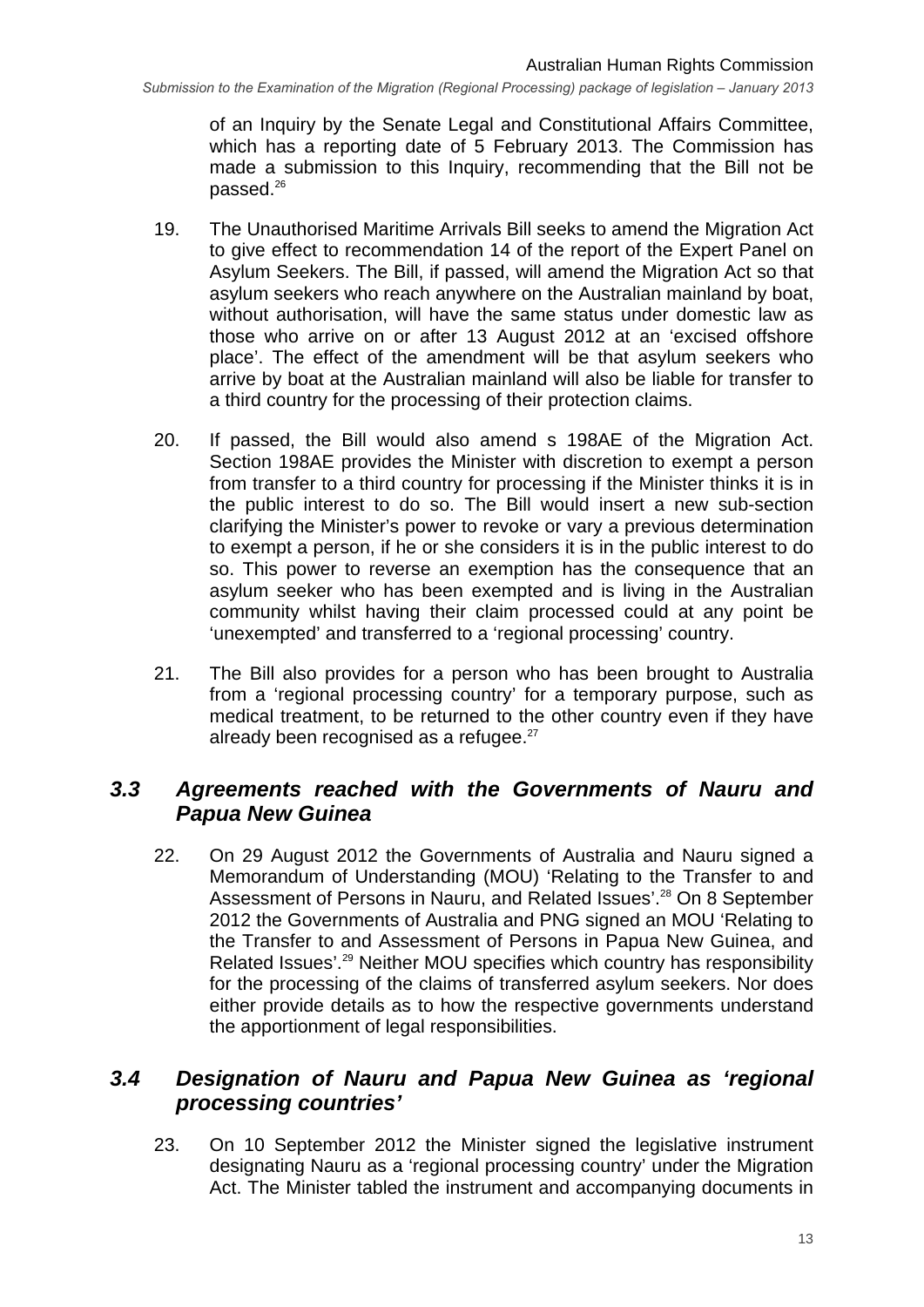Parliament, including his statement of reasons for thinking that the designation was in the national interest. On 12 September 2012, the designation of Nauru as a 'regional processing country' came into effect, having been approved by both Houses of Parliament.

24. On 9 October 2012, the Minister signed the legislative instrument designating PNG as a 'regional processing country' under the Migration Act and tabled the legislative instrument and the accompanying documents in Parliament. On 10 October 2012, the designation of PNG as a 'regional processing country' came into effect, having been approved by both Houses of Parliament.

#### *3.5 Transfer of asylum seekers to Nauru and Papua New Guinea*

- 25. On 13 September 2012 transfers began under the new regime, with a group of 30 asylum seekers being sent from Christmas Island to Nauru.<sup>30</sup> As at 5 December, the UNHCR reported that there were 387 asylum seekers in Nauru,<sup>31</sup> comprising adult men from a range of countries, including Sri Lanka, Afghanistan, Iran and Iraq.
- 26. On 10 September 2012 the Australian Government announced that it was contracting Transfield Services, International Health and Medical Services (IHMS) and the Salvation Army to provide a range of services in relation to the transfer arrangements, and that the operation of the three contracts would be jointly overseen by the governments of Australia and Nauru.<sup>32</sup> It announced that:
	- Transfield Services would provide catering, cleaning, security, transport and other services relating to facilities
	- IHMS would provide medical support, including mental health services
	- the Salvation Army would provide case management, community liaison, and programs and activities.
- 27. On 21 November 2012, the Australian Government announced that Canstruct had been contracted by the Department of Immigration and Citizenship (DIAC) to undertake construction services of more permanent facilities. As at late December 2012, the asylum seekers were being accommodated in tents, pending the construction of the more permanent facilities. The Commission understands that the asylum seekers have not been granted freedom of movement on Nauru.
- 28. The Commission understands that as at 3 December 2012 processing of asylum seekers' claims under Nauruan legislation had not commenced, but that preliminary interviews were being conducted by staff of DIAC. The Australian Government has said that it expects 'assessment of claims' of asylum seekers on Nauru to commence in early 2013.<sup>33</sup>
- 29. Following the designation of PNG, the first group of asylum seekers arrived on Manus Island on 21 November 2012. This group was comprised of seven families, including 15 adults and four children of Sri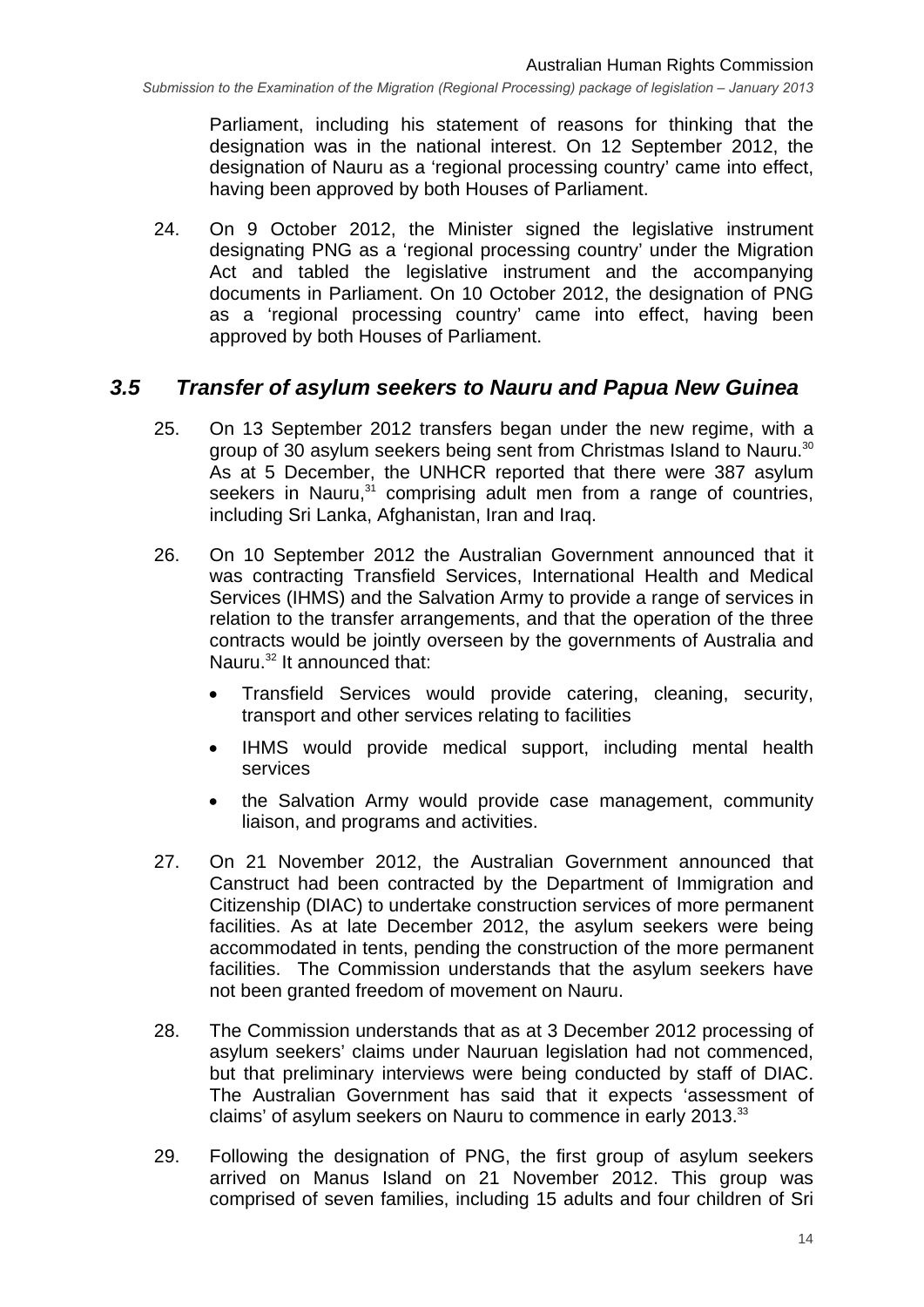Lankan and Iranian nationalities.<sup>34</sup> Further transfers followed, with the result that, on 5 January 2013, it was reported that there were 155 asylum seekers on Manus Island, including 30 children.<sup>35</sup>

- 30. The Minister has announced that 'operations at the centre will be overseen by both the Australian and PNG governments'. The Minister has also said that welfare services will be provided by the Salvation Army, health services by IHMS, operational support services by G4S and specialised children's services including child protection and education activities by Save the Children.<sup>36</sup>
- 31. The centre in which asylum seekers are housed on Manus Island is 'currently a combination of temporary and refurbished structures'.37 The Commission understands that the asylum seekers have not been granted freedom of movement on Manus Island.
- 32. The Australian Government has given no indication as to when processing of asylum claims under PNG law will begin for those on Manus Island.

#### *3.6 Asylum seekers who are subject to the 'regional processing' regime but who remain in Australia*

- 33. As the Minister has acknowledged, the number of asylum seekers who have arrived by boat to Australia on or after 13 August 2012 is significantly greater than the number of people who will be able to be accommodated on Nauru or on Manus Island.<sup>38</sup> In November 2012 it was reported that around 8000 asylum seekers had arrived to Australia by boat since mid-August 2012.<sup>39</sup> By contrast, it has been reported that the collective maximum capacity of the facilities on Nauru and Manus Island will be about 2,100 people.<sup>40</sup>
- 34. Consequently, a large number of asylum seekers who have arrived in Australia by boat on or after 13 August 2012 remain in Australia. The majority of the people who remain in Australia are currently in detention either on Christmas Island, or on the Australian mainland.
- 35. On 21 November 2012, the Minister announced that some asylum seekers who had arrived since 13 August 2012 would be given bridging visas and permitted to live in the community while their claims for protection were assessed.<sup>41</sup> However, the Minister made clear that those asylum seekers who were given bridging visas would remain subject to the 'no advantage' principle in that:
	- while on the bridging visa they 'will have no work rights and will receive only basic accommodation assistance, and limited financial support'
	- they would not be issued with a permanent protection visa if found to be a refugee 'until such time that they would have been resettled in Australia after being processed in our region'.<sup>42</sup>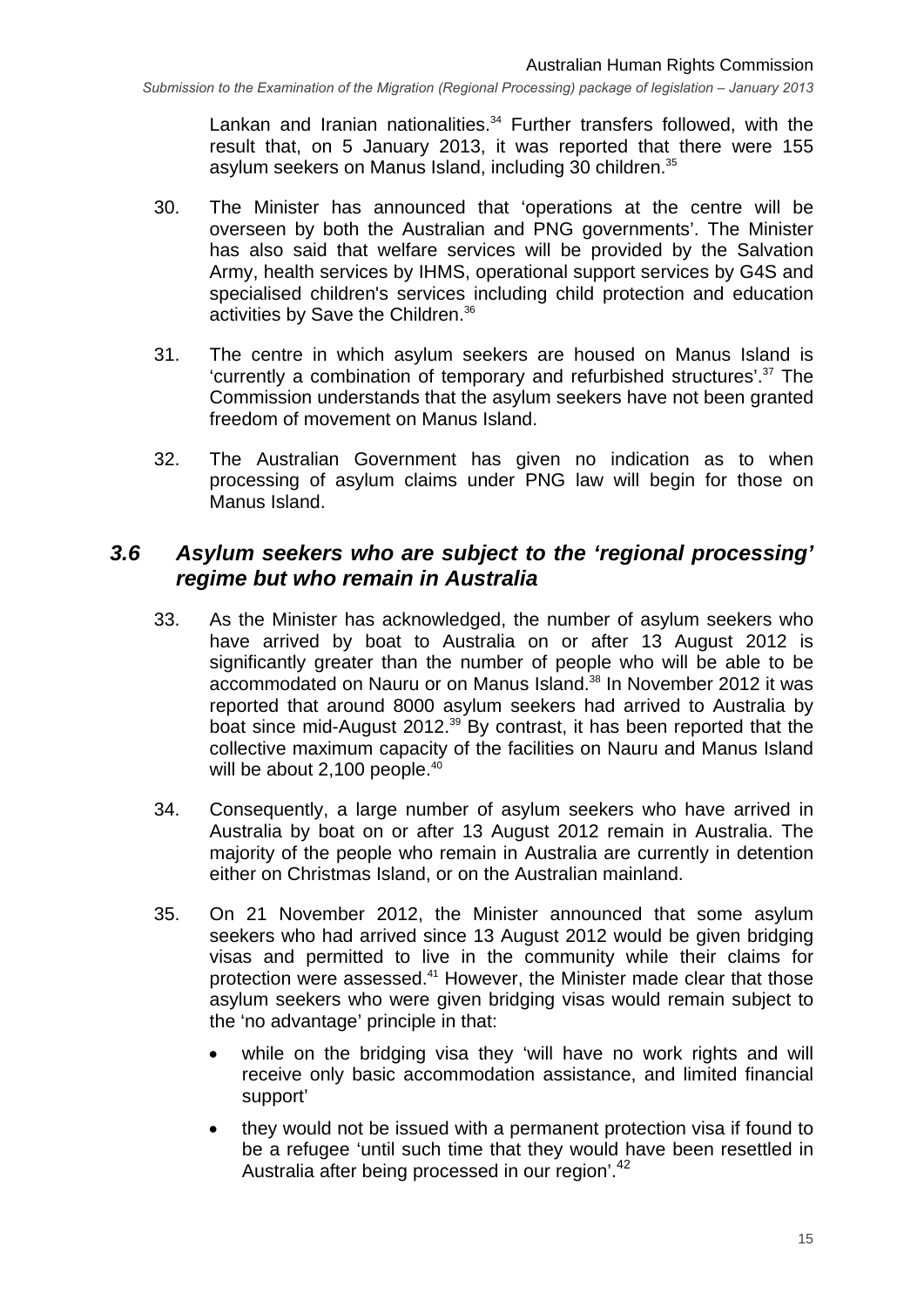36. The Minister also indicated that those asylum seekers who are permitted to remain in Australia on bridging visas remain liable to transfer to a third country at any point unless and until they are granted a permanent protection visa.<sup>43</sup>

#### **4 The objectives of the** *Migration (Regional Processing and Other Measures) Act 2012* **(Cth)**

37. The Regional Processing Act inserted s 198AA into the Migration Act, setting out the reason for enacting a regime of third country processing. Section 198AA provides:

> This Subdivision is enacted because the Parliament considers that… people smuggling, and its undesirable consequences including the resulting loss of life at sea, are major regional problems that need to be addressed.

- 38. To address these problems, the Australian Government, through passage of the Regional Processing Act and the other instruments being examined by the Committee, adopted measures which, as is evident from the description above, have altered the system for processing asylum seekers' claims for protection, based on mode of arrival. The rationale for this response is that it may change the thinking of asylum seekers as to whether to board a boat to Australia.<sup>44</sup> and (consequently) to engage a people smuggler for this purpose.
- 39. The Commission agrees with the Australian Government that the loss of the lives of asylum seekers at sea is a serious problem. The Commission emphasises, however, that the measures adopted to address this problem must be consistent with Australia's international human rights obligations.
- 40. In the Commission's submission to the Expert Panel, the Commission set out a range of measures which the Australian Government could adopt to provide better protection to asylum seekers and refugees in the region, which would be consistent with Australia's human rights obligations.<sup>45</sup>
- 41. The impact of the Australian Government's new 'regional processing' regime extends far beyond addressing the immediate risk to the safety of certain asylum seekers at sea. In the Commission's view, the Australian Government's creation of a new 'regional processing' regime exposes asylum seekers who arrive in Australia by boat to significant risk of violations of multiple human rights under various human rights treaties (as discussed below).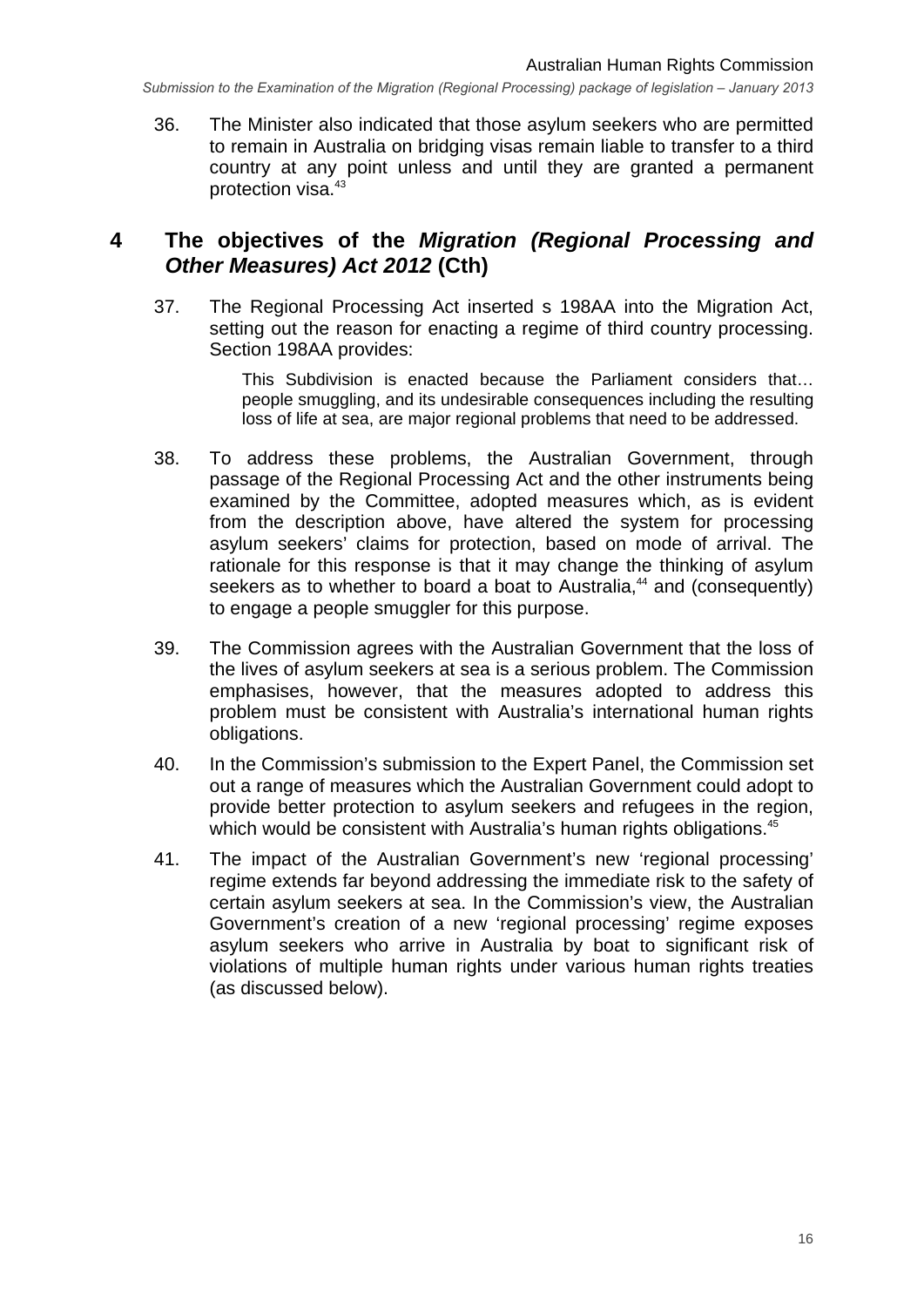## **5 The human rights obligations Australia owes to asylum seekers who are subject to the 'regional processing' regime**

## *5.1 Australia's obligations to those who have been transferred outside of its territory*

#### *(a) Question of effective control*

42. It is clear that Australia's obligations under the ICCPR and other international instruments apply while persons are detained in Australia (including on Christmas Island), and during their transfer to a third country. Also, as a matter of international law, Australia's human rights obligations may extend to its actions outside Australian territory.<sup>46</sup> If Australia has 'effective control' over the treatment of asylum seekers whom it has transferred to another country, then it is obliged to continue to treat them consistently with the human rights obligations it has agreed to be bound by.<sup>47</sup> The Commission is currently seeking legal advice on the question of whether the Australian Government has effective control over the treatment of asylum seekers in Nauru and PNG under the current arrangements.

#### *(b) Responsibility for extra-territorial violations flowing from Australia's actions*

- 43. Even if a State does not have effective control over a situation in another State's territory, it cannot avoid its own international law obligations by transferring asylum seekers to a third country;<sup>48</sup> it may remain liable for the consequences of its action of transferring them. The UN Human Rights Committee (HRC) has stated that a State Party will be responsible for extra-territorial violations of the ICCPR if its actions expose a person to a 'real risk' that his or her rights will be violated, $49$  and this risk could reasonably have been anticipated by the State.<sup>50</sup> A State may be responsible if it is 'a link in the causal chain that would make possible violations in another jurisdiction.'<sup>51</sup> The HRC has noted that 'the risk of an extra-territorial violation must be a necessary and foreseeable consequence and must be judged on the knowledge the State party had at the time'. $52$
- 44. The Australian Government has acknowledged that it has obligations under articles 6 and 7 of the ICCPR and article 3 of CAT not to send any person to a country where they are at a 'real risk' of 'arbitrary deprivation of life, torture or cruel, inhuman or degrading treatment or punishment (also referred to as '*non-refoulement* obligations under the ICCPR and  $CAT$ <sup>3</sup>.
- 45. The Commission notes that Australia also owes *non-refoulement* obligations in relation to the rights protected under the CRC. The Committee on the Rights of the Child has stated that:

[I]n fulfilling obligations under the Convention, States shall not return a child to a country where there are substantial grounds for believing that there is a real risk of irreparable harm to the child, such as, but by no means limited to, those contemplated under articles 6 and 37 of the Convention, either in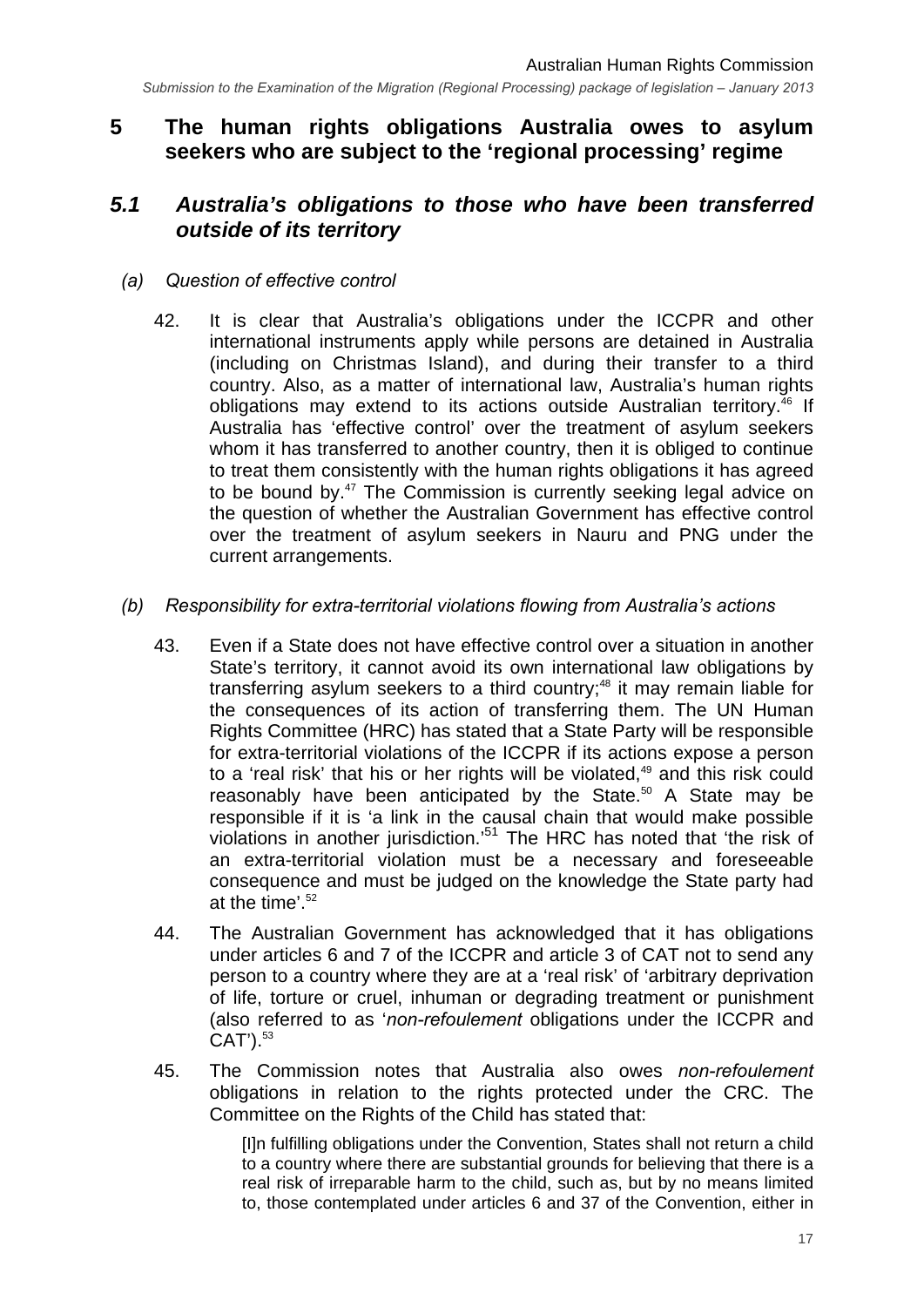the country to which removal is to be effected or in any country to which the child may subsequently be removed. Such non-refoulement obligations apply irrespective of whether serious violations of those rights guaranteed under the Convention originate from non-State actors or whether such violations are directly intended or are the indirect consequence of action or inaction.54

46. In light of these obligations, the Australian Government will need to carefully assess and monitor the situation in Nauru and PNG to determine whether there is a real risk of violations of rights in the ICCPR, CAT or CRC. If a real risk is determined to exist, the Australian Government should not proceed with the transfer.

#### *(c) Australia's responsibility to implement treaty obligations in good faith*

47. In addition, a basic principle of international law is that States have a responsibility to interpret and implement their treaty obligations in good faith.<sup>55</sup> This duty is breached if a combination of acts or omissions has the overall effect of rendering the fulfilment of treaty obligations obsolete, or defeating the object and purpose of a treaty. Australia's specific international human rights obligations to asylum seekers are detailed in the following sections.

## *5.2 Summary of the human rights obligations engaged by the 'regional processing' regime*

- 48. The Australian Government has acknowledged that the 'regional processing' regime engages a significant number of human rights.<sup>56</sup> The Commission is concerned that the treatment of asylum seekers under this regime may lead to breaches of their fundamental human rights under a number of the treaties to which Australia is a party.
- 49. Specifically, the Commission is concerned that the arrangements under the Regional Processing Act to transfer asylum seekers, who arrive in Australia by boat, to 'regional processing countries' (currently Nauru and PNG) for the processing of their claims for protection:
	- may lead to breaches of Australia's *non-refoulement* obligations under the ICCPR, CAT, CRC and the Refugee Convention
	- may be inconsistent with Australia's other obligations under the ICCPR and CAT, as they:
		- o provide for the differential treatment of asylum seekers depending on their mode of arrival, which may breach the right in article 26 of the ICCPR to equal protection of the law and nondiscrimination
		- o provide for mandatory and/or prolonged detention of asylum seekers who arrive by boat, and therefore expose both those asylum seekers transferred to third countries and those in Australia who remain liable to transfer to the risk of arbitrary detention, which may violate article 9(1) of the ICCPR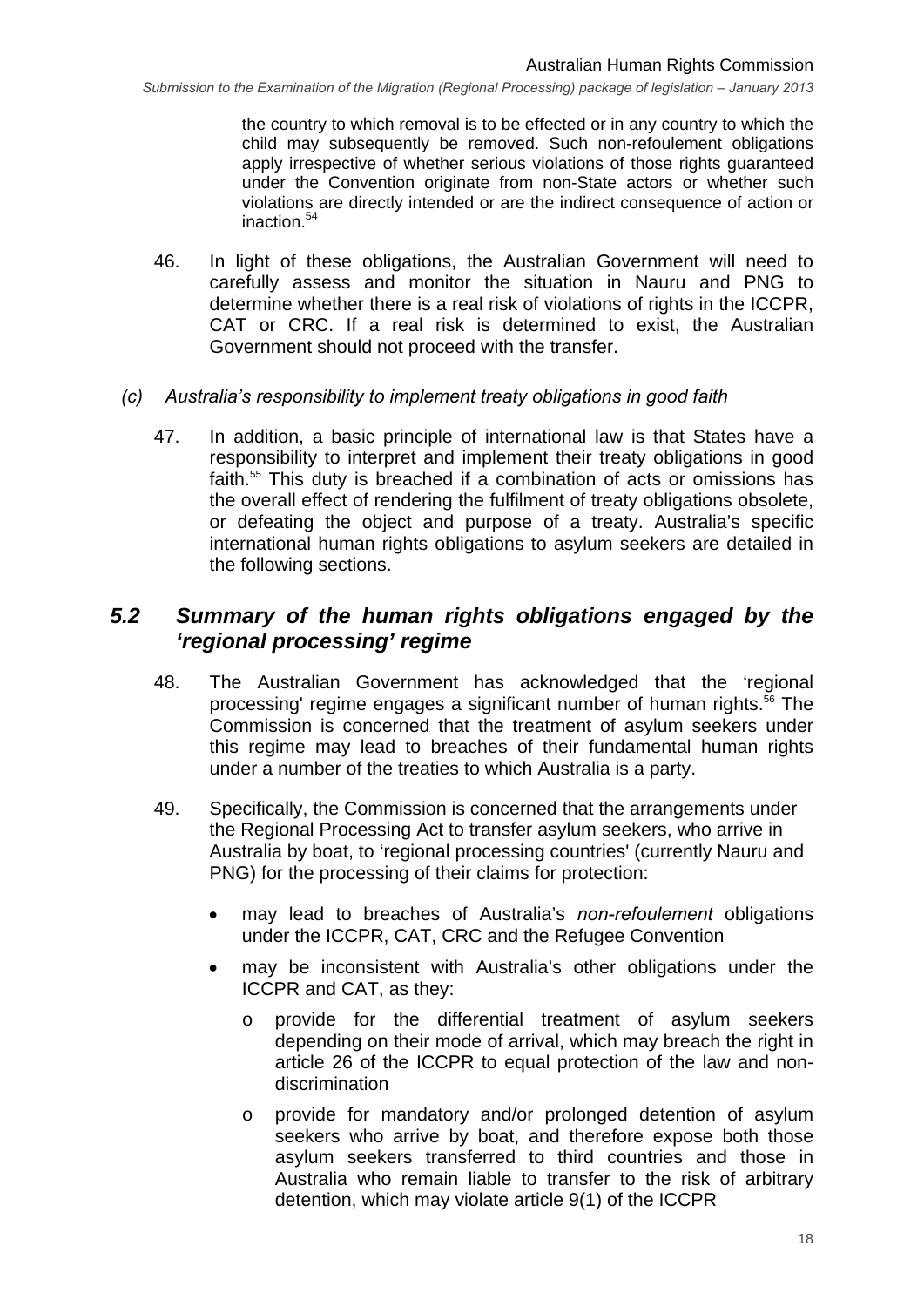- o fail to provide asylum seekers deprived of their liberty with effective access to judicial review of the lawfulness (including arbitrariness) of their detention, as required by article 9(4) of the ICCPR
- o allow asylum seekers transferred to third countries, who are deprived of their liberty, to be held in conditions which may breach their right to be treated with humanity and with respect for their inherent dignity, contrary to article 10 of the ICCPR
- o expose asylum seekers who are subject to prolonged detention under the 'no advantage' principle to the risk of cruel, inhuman or degrading treatment (article 7 of the ICCPR and article 16 of CAT)
- o may affect families in a way which raises issues in relation to the right to freedom from arbitrary or unlawful interference with family (article 17 of the ICCPR)
- may breach Australia's obligation under article 31 of the Refugee Convention not to 'penalise' asylum seekers for arriving in Australia unauthorised, because the arrangements only apply to asylum seekers who arrive unauthorised and by boat
- to the extent that the arrangements allow for the detention and transfer from Australia of child asylum seekers (including unaccompanied minors) who arrive by boat, are inconsistent with Australia's obligations under the CRC, as they:
	- o breach the right of children to enjoy all the rights in the CRC without discrimination of any kind (article 2 of the CRC)
	- o fail to treat the best interests of the child as a primary consideration in all decision-making concerning children (article 3(1) of the CRC)
	- o may breach the right of children to preserve their identity, including family relations, without unlawful interference (article 8(1) of the CRC)
	- o fail to respect the right of unaccompanied minors to be provided with special protection and assistance (article 20 of the CRC)
	- o fail to ensure that child asylum seekers receive appropriate protection and humanitarian assistance (article 22 of the CRC)
	- o breach the right of children to only be detained as a measure of last resort, and for the shortest appropriate period of time (article 37(b) of the CRC).
- 50. The Commission is also concerned about the effects of the *Migration Amendment Regulation 2012 (No. 5)* (Cth) on the ability of asylum seekers who arrive by boat to reunify with their family in Australia. The Commission is concerned that as this regulation makes family reunification more difficult, and in the case of unaccompanied minors, practically impossible, it may be inconsistent with: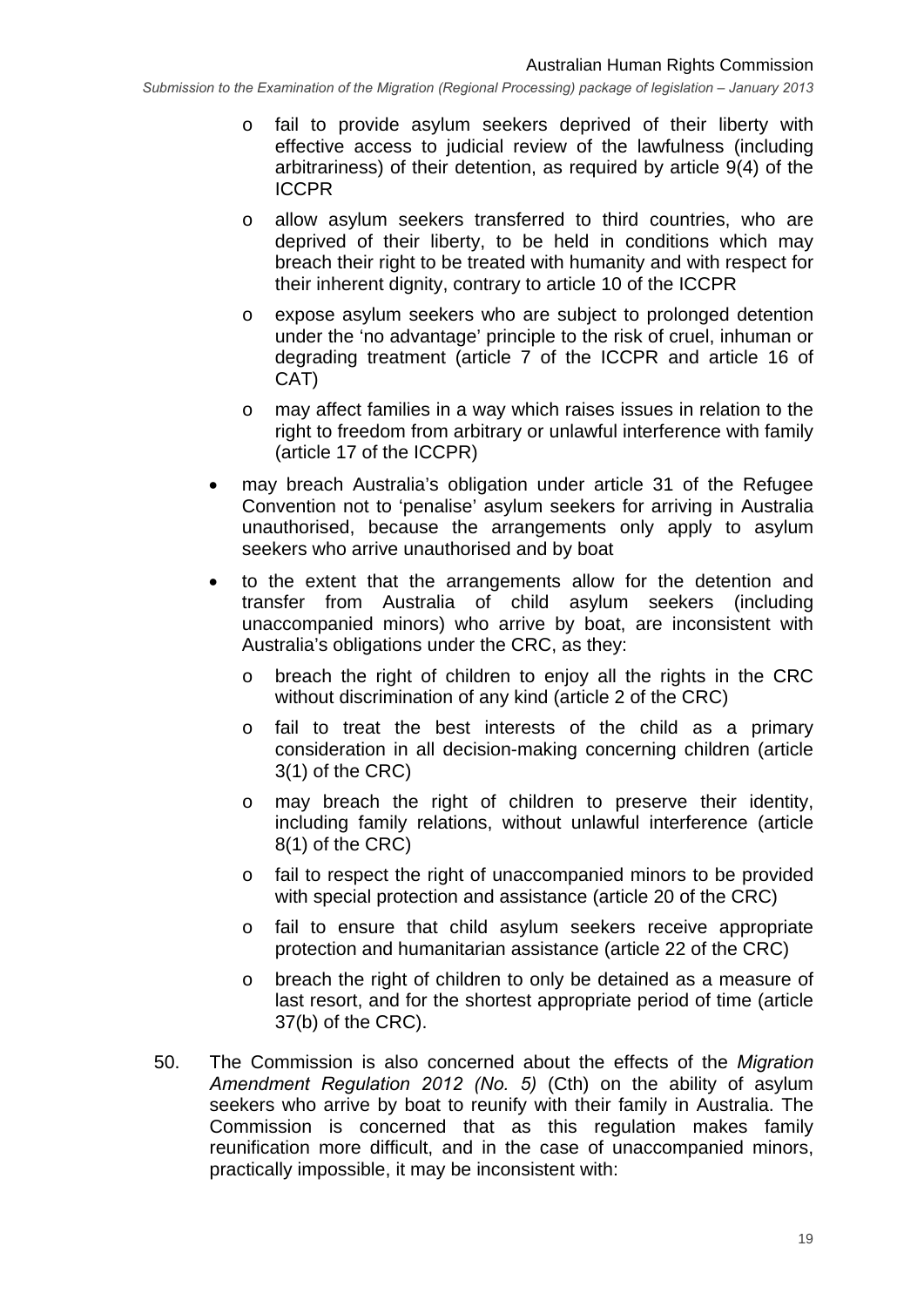- the requirement in article 3(1) of the CRC to treat a child's best interests as a primary consideration
- the right to protection of the family in article 23 of the ICCPR
- $\bullet$  the right of a child in article 10(1) of the CRC to have applications for family reunification dealt with in a positive, humane and expeditious manner.
- 51. The Commission also has serious concerns about the *Migration Regulations 1994 - Specification under paragraphs 050.613A(1)(b) and 051.611A(1)(c) - Classes of Persons - November 2012*. This legislative instrument gives effect to the Australian Government's intention that asylum seekers who arrived on or after 13 August 2012 will not have any work rights if they are granted a bridging visa to stay in Australia. The Commission is concerned that the prohibition on work may breach the right to work in article 6 of the ICESCR, and, as a consequence, may also result in breaches of the right to an adequate standard of living (article 11)*.*

## *5.3 The nature of Australia's obligations under the Refugee Convention*

- 52. The Refugee Convention is the principle international instrument that sets out Australia's obligations in relation to people seeking asylum. Although the Commission recognises that the Refugee Convention is not listed in s 3 of the *Human Rights (Parliamentary Scrutiny) Act 2011* (Cth), the Commission considers that the full human rights impact of the Bill cannot be considered in the absence of reference to this Convention. The Refugee Convention contains obligations which are binding on Australia, and the Migration Act, through an 'elaborated and interconnected set of statutory provisions', is designed to respond to Australia's obligations under that Convention.<sup>57</sup> The High Court has observed that the Refugee Convention informs the construction of the Migration Act and the *Migration Regulations 1994* (Cth).<sup>58</sup>
- 53. Australia's obligations under the Refugee Convention include to:
	- respect the principle of *non-refoulement* (article 33)
	- ensure that asylum seekers are not penalised for unauthorised arrival (article 31).
- 54. Further to these obligations, the Refugee Convention sets out a number of civil, political, social and economic rights which accrue to refugees once they are lawfully present or lawfully staying in a country. In *Plaintiff M70/2011 v Minister for Immigration and Citizenship*59 the High Court observed that obligations of signatories to the Refugee Convention other than *non-refoulement* include:<sup>60</sup>
	- to apply the provisions of the Convention to refugees without discrimination as to race, religion or country of origin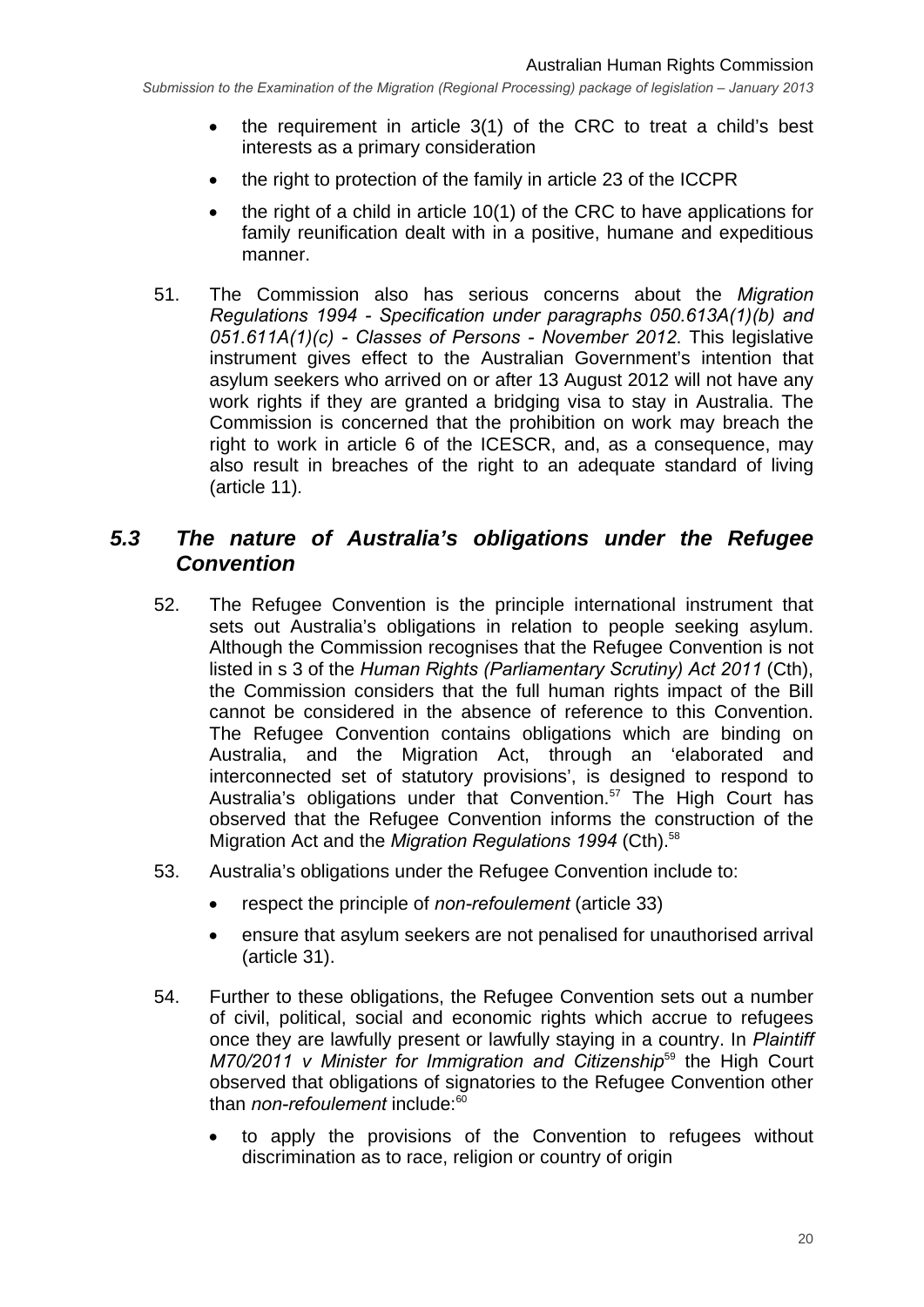- to accord to refugees within a signatory's territory treatment at least as favourable as that accorded to its nationals with respect to freedom to practice their religion and freedom as regards the religious education of their children
- to accord to refugees free access to the courts of law
- to accord to refugees lawfully staying in its territory the most favourable treatment accorded to nationals of a foreign country in the same circumstances as regards the right to engage in wage-earning employment
- to accord to refugees the same treatment as is accorded to nationals with respect to elementary education
- to accord to refugees lawfully in its territory the right to choose their place of residence and to move freely within its territory, subject to any regulations applicable to aliens generally in the same circumstances.
- 55. The Refugee Convention does not guarantee a person the right to be granted asylum, and is silent on the procedures by which refugee status is determined. However, it is well accepted that the principle of *nonrefoulement* requires 'access to fair and effective procedures for determining status and protection needs'.<sup>61</sup>
- 56. There is considerable overlap between the seven human rights treaties and the Refugee Convention. UNHCR has stated that 'international refugee law and international human rights law are complementary and mutually reinforcing legal regimes'.<sup>62</sup> Key areas of overlap are illustrated in the table below.

| <b>Right</b>                                | <b>Refugee Convention</b><br>provision | Other human rights treaty<br>provisions                         |
|---------------------------------------------|----------------------------------------|-----------------------------------------------------------------|
| Non-refoulement                             | Art $33(1)$                            | CAT art $3(1)$<br>ICCPR art 7<br>CRC arts 6 and 37              |
| Non-penalisation/Non-<br>discrimination     | Art $31(1)$                            | ICCPR arts 2, 26<br>ICESCR art 2<br>CRC art 2<br>ICERD arts 1,2 |
| Access to courts/due<br>process             | Art 16<br>Art $32(2)$                  | ICCPR arts 13, 14 and 26                                        |
| Freedom of<br>movement/ right to<br>liberty | Art $31(2)$                            | ICCPR art 12<br>ICCPR art 9                                     |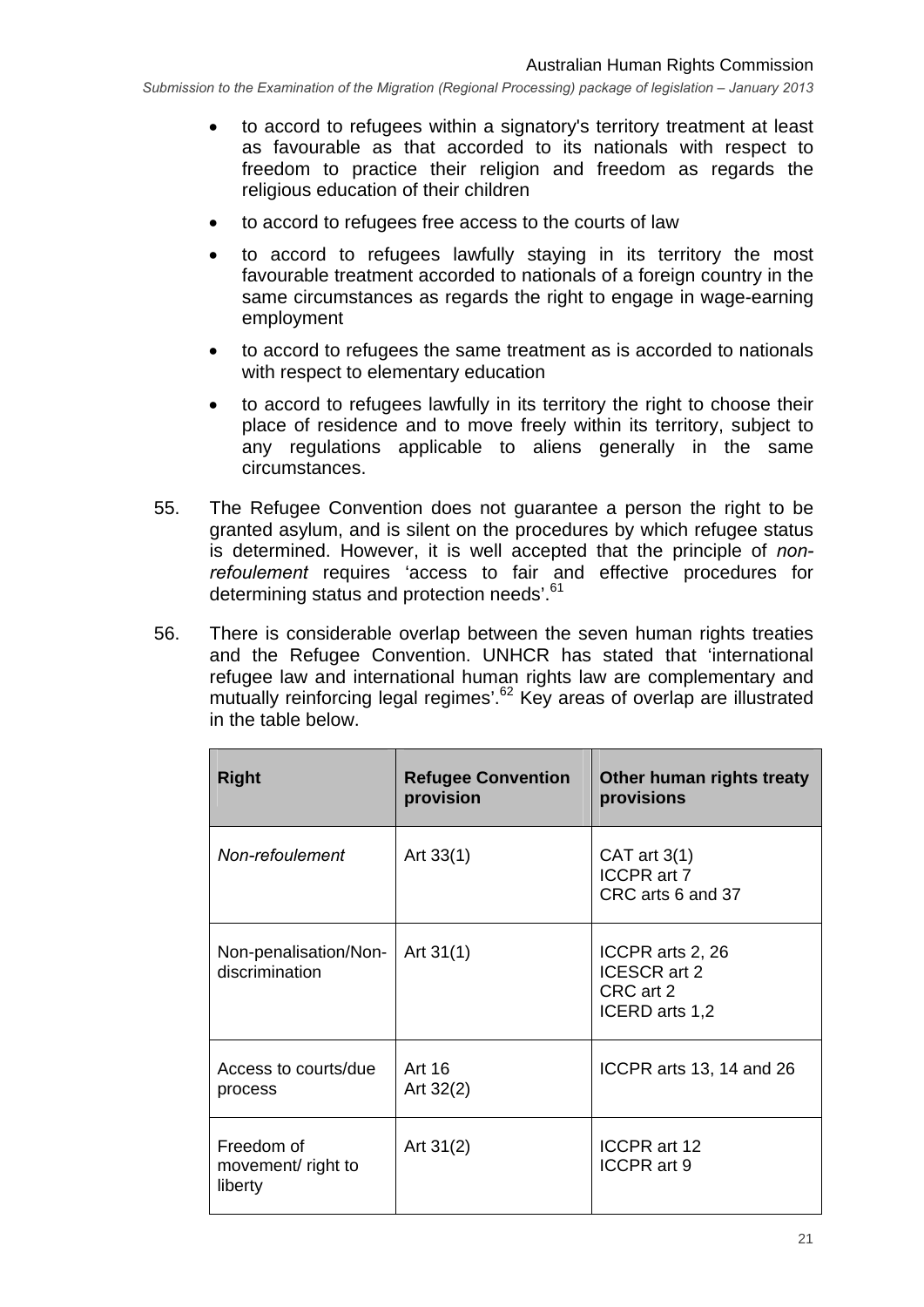| Freedom of<br>association                                   | Art 15                                         | ICCPR art 22                        |
|-------------------------------------------------------------|------------------------------------------------|-------------------------------------|
| Right to work/<br>Just and favourable<br>conditions of work | Art $17(1)$<br>Arts 17(2)-(3), 18 and<br>24(1) | ICESCR art 6<br><b>ICESCR art 7</b> |
| Housing/adequate<br>standard of living                      | <b>Art 21</b>                                  | <b>ICESCR art 11</b>                |
| Social security and<br>welfare                              | Art $24(1)(b)$                                 | ICESCR art 9                        |
| Education                                                   | Art 22                                         | ICESCR art 13                       |

## *5.4 Australia's obligations to provide effective remedies for breaches of human rights*

- 57. Australia has either explicit or implicit obligations under the ICCPR, ICESCR, CAT, and the CRC to ensure that any person whose rights are violated has access to an effective remedy, including, if necessary, a judicial remedy.<sup>63</sup>
- 58. According to the HRC, an 'effective remedy' requires reparation to the person whose rights have been violated. Reparations can 'involve restitution, rehabilitation and measures of satisfaction, such as public apologies, public memorials, guarantees of non-repetition and changes in relevant laws and practices'.<sup>64</sup>
- 59. The HRC has the function of hearing complaints lodged by individuals alleging violation of their rights under the ICCPR, and providing views as to whether the author's rights were breached. If the HRC finds that there has been a rights violation, it can provide views as to what steps the State Party should take to fulfil its obligation to provide an effective remedy.
- 60. In its comments regarding two separate communications from persons held by Australia in immigration detention, after finding Australia in breach of the authors' rights under the ICCPR, the HRC specifically stated that in order to fulfil its obligation to provide an effective remedy Australia should, amongst other measures, pay 'adequate' or 'appropriate' compensation to the victims of the violations. $65$
- 61. In the case of the rights in the ICESCR, the UN Committee on Economic, Social and Cultural Rights has noted that although administrative remedies can sometimes be enough, 'whenever a Covenant right cannot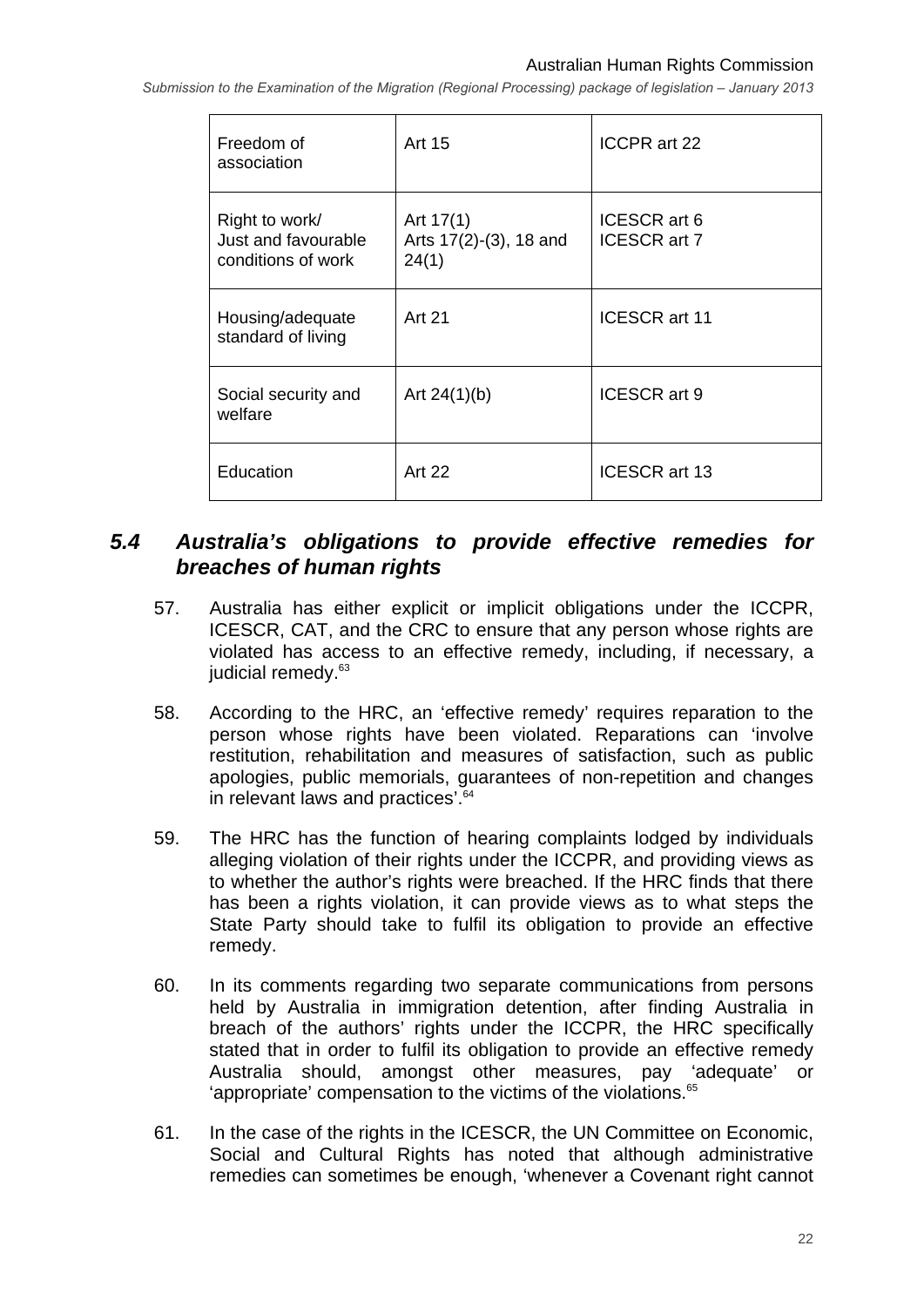be made fully effective without some role for the judiciary, judicial remedies are necessary'.<sup>66</sup>

## **6 The Australian Government's approach to the human rights engaged by the Regional Processing Act**

- 62. On 15 November 2012, at the request of the Parliamentary Joint Committee on Human Rights, the Minister wrote a letter containing the Australian Government's views as to the compatibility of the Regional Processing Act with its human rights obligations (the compatibility letter). $67$  In the compatibility letter the Minister confirms 'the Government's clear view that the Act complies with Australia's human rights obligations'. There are a number of aspects of this letter (which is effectively a retrospective Statement of Compatibility for the Regional Processing Act) upon which the Commission wishes to comment.
- 63. The Minister rightly points out that in order for Australia to meet its human rights obligations, it is not sufficient that the relevant legislation governing an area of policy is judged to be consistent with its international obligations. Rather, the way that the legislation is administered, and the policies and practices which are implemented, must also be scrutinised. In this respect, the Commission notes that a lack of publically available information regarding the administration of regional processing measures makes it difficult to assess whether the Australian Government's non-legislative conduct complies with Australia's human rights obligations.
- 64. In terms of the specific human rights discussed in the compatibility letter, the Commission has concerns about various aspects of the Australian Government's reasoning which led it to the conclusion that the Regional Processing Act is consistent with Australia's human rights obligations. These include:
	- the Australian Government's interpretation of the right to liberty and security in article 9 of the ICCPR, specifically in terms of when detention will not be 'arbitrary', and what is required under article 9(4) in terms of a right to challenge the legality of detention
	- the Australian Government's view as to what safeguards are adequate to ensure that Australia does not breach its *nonrefoulement* obligations under articles 6 and 7 of the ICCPR and article 3 of CAT when transferring asylum seekers to 'regional processing countries'
	- the Australian Government's understanding of the type of 'best interests' analysis that is required under article 3(1) of the CRC for all actions concerning children
	- the failure of the Australian Government to address the fact that other rights under the CRC (such as articles 10, 20, 22 and 37(b)) are engaged and potentially violated by the Regional Processing Act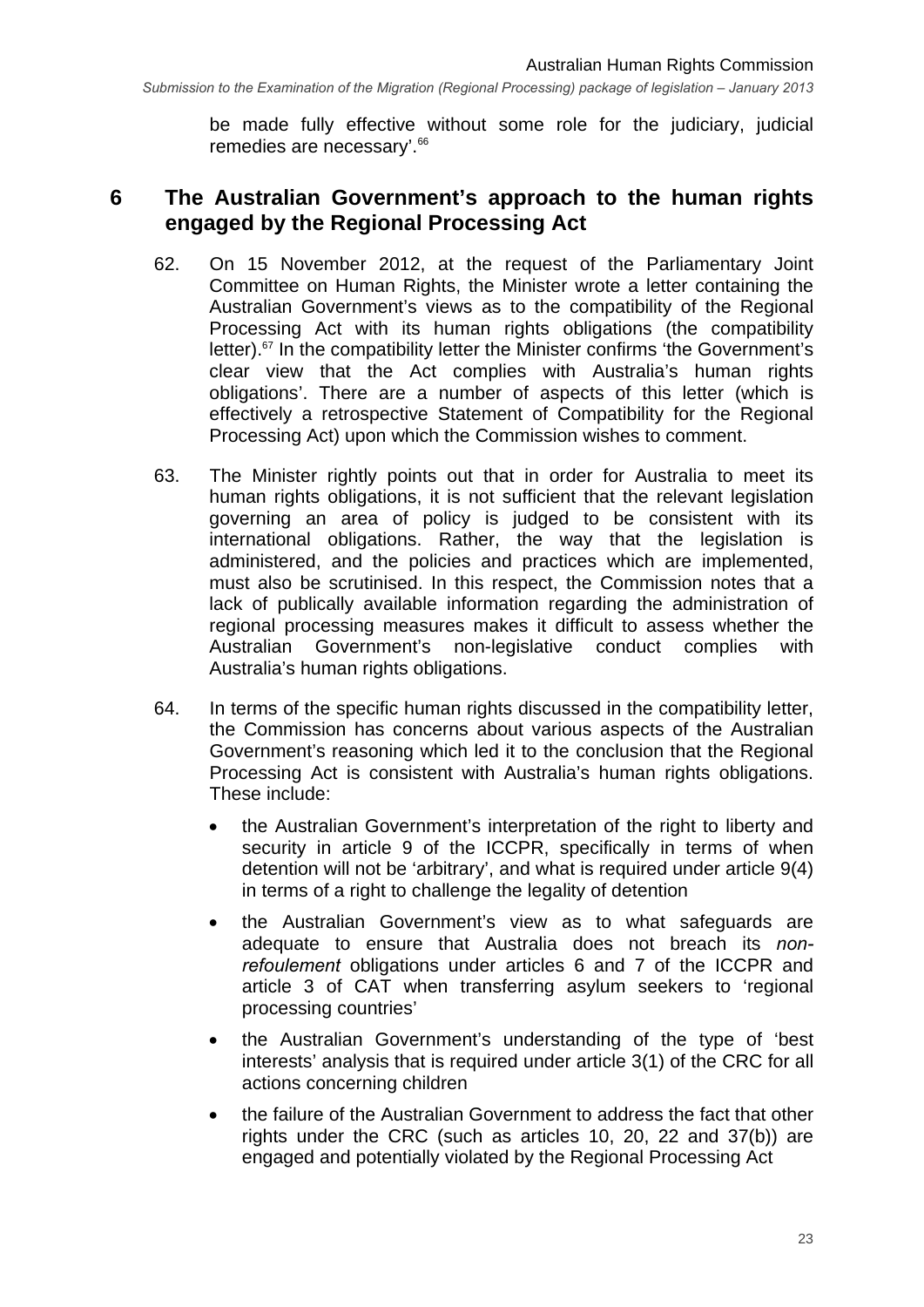- the Australian Government's interpretation of what limitations on the right to protection of the family in articles 17 and 23 of the ICCPR are permissible.
- 65. The Commission will further elaborate on its views as to the specific contents of the compatibility letter in the course of discussing the human rights concerns raised by the 'regional processing' regime in the sections below.

#### **7 The Australian Government's approach to human rights in the instruments of designation**

#### *7.1 The designations of Nauru and Papua New Guinea*

- 66. As noted above, the designations of Nauru and of PNG as 'regional processing countries' came into effect on 12 September 2012 and 10 October 2012 respectively, having been approved by both Houses of Parliament<sup>68</sup>
- 67. On 10 September 2012 the Minister signed the legislative instrument designating Nauru as a 'regional processing country' under the Migration Act. The Minister tabled the instrument and accompanying documents in Parliament, including his statement of reasons for thinking that the designation was in the national interest, in which he stated:

On the basis of the material set out in the submission from the Department, I think that it is not inconsistent with Australia's international obligations (including but not limited to Australia's obligations under the Refugee Convention) to designate Nauru as a regional processing country … However, even if the designation of Nauru to be a regional processing country is inconsistent with Australia's international obligations, I nevertheless think that it is in the national interest to designate Nauru to be a regional processing country.<sup>69</sup>

68. The statement of reasons continued:

In considering whether I think it is in the national interest to designate Nauru to be a regional processing country, in addition to the matters outlined above I have:

- had regard to the UNHCR advice;
- chosen not to have regard to the international obligations or domestic law of Nauru. $70$
- 69. The Minister made identical statements regarding his choice not to consider international obligations in relation to the designation of PNG on 9 October 2012.71
- 70. The documents tabled with the instrument of designation of Nauru included a letter from the United Nations High Commissioner for Refugees (UNHCR), António Guterres, responding to a request by the Minister for his views in relation to the possible designation of Nauru as a 'regional processing country'. The UNHCR letter outlined the 'general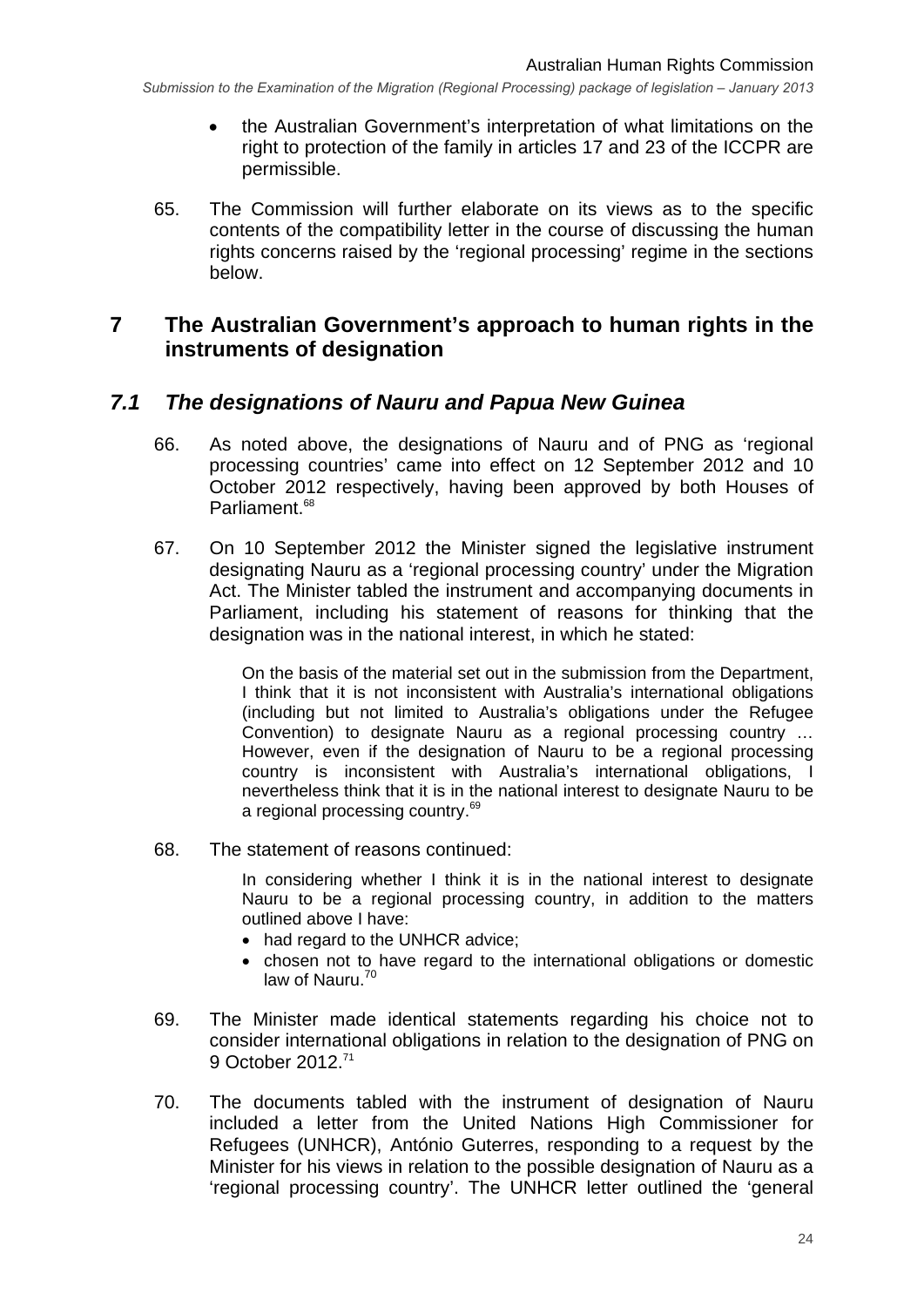principle that asylum-seekers arriving at the frontier of a Convention State fall within the responsibility of that State, which includes their access to a fair and effective process'.72

- 71. The UNHCR noted that arrangements to transfer asylum seekers to another country are a 'significant exception' to normal practice, should only be pursued as part of a burden-sharing arrangement to more fairly distribute responsibilities, and should involve countries with appropriate protection safeguards, including:
	- respect for the principle of *non-refoulement*
	- the right to asylum (involving a fair adjudication of claims)
	- respect for the principle of family unity and the best interests of the child
	- the right to reside lawfully in the territory until a durable solution is found
	- humane reception conditions, including protection against arbitrary detention
	- progressive access to Convention rights and adequate and dignified means of existence, with special emphasis on education, access to health care and a right to employment
	- special procedures for vulnerable individuals
	- durable solutions for refugees within a reasonable period. $73$
- 72. The UNHCR's letter further stated that 'it is not clear from the information available to us that transfer of responsibilities for asylum seekers to Nauru is fully appropriate'.<sup>74</sup> The letter included a recommendation that the legal responsibilities of the Australian and the Nauruan Governments be very clearly set out in the formal arrangements, and that oversight mechanisms be established to ensure their full implementation in practice.75 The UNHCR made an identical recommendation in a letter of 9 October 2012 in relation to the designation of PNG (discussed further below).
- 73. In relation to the designation of Nauru, the UNHCR noted the apparent contradiction between the tenor of the MOU (that legal responsibility would be shared) and the Australian Government officials' indications that Australia did not see itself as having any legal responsibilities under the Convention after an asylum seeker has been transferred to Nauru. The UNHCR proceeded to question 'whether Nauru has presently the ability to fulfil its Convention responsibilities'.76
- 74. The UNHCR raised similar concerns in relation to PNG in a letter to the Minister regarding the designation of PNG as a 'regional processing country'. In that letter the UNHCR reiterated the earlier advice provided in relation to the designation of Nauru, and raised the following specific concerns with regard to the designation of PNG: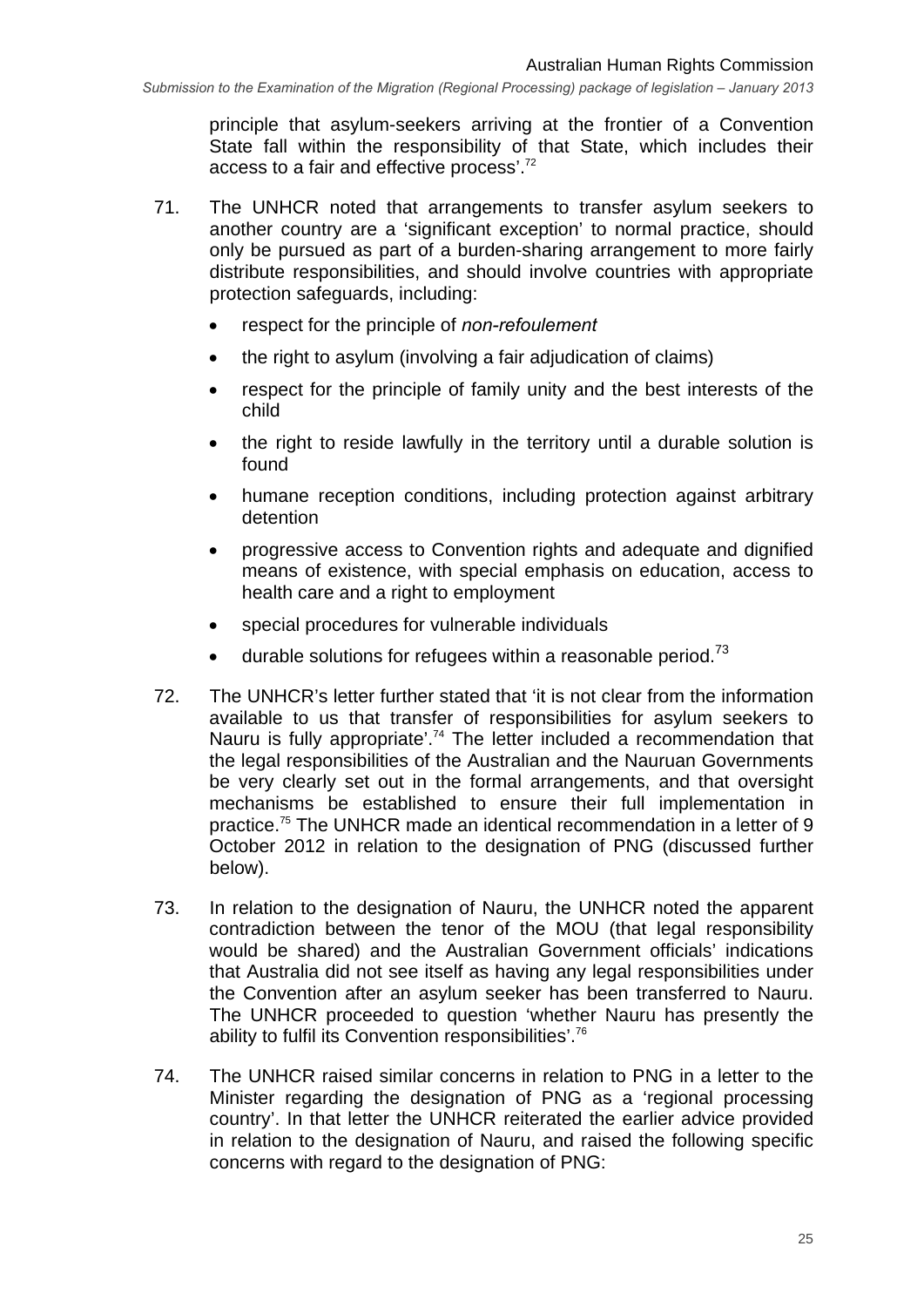- that PNG, while having acceded to the Refugee Convention, retains seven significant reservations that affect a range of economic, social and cultural rights to which refugees would ordinarily be entitled under the Convention
- that there is in PNG no effective legal or regulatory framework to address refugee issues
- that PNG has no immigration officers with the experience, skill or expertise to undertake refugee status determination under the Refugee Convention
- that there remains a risk of refoulement despite written undertakings
- that the quality of protection currently offered in PNG remains of concern.<sup>77</sup>
- 75. The UNHCR concluded that:

it is difficult to see how Papua New Guinea alone might meet the conditions set out in UNHCR's paper on maritime interception and the processing of international protection claims… it is the UNHCR's assessment that Papua New Guinea does not have the legal safeguards nor the competence or capacity to shoulder alone the responsibility of protecting and processing asylum-seekers transferred by Australia.78

## *7.2 The Commission's concerns regarding the designations of Nauru and Papua New Guinea*

- 76. Despite the concerns expressed by the UNHCR, the Minister proceeded with the designations of Nauru and PNG. The Statements of Reasons, the Memoranda of Understanding and the Statements about Arrangements all make clear that the practical arrangements concerning the situation of asylum seekers transferred to Nauru and PNG are yet to be finalised. In particular, the apportionment of legal responsibilities between Australia and the two 'regional processing countries' has not been addressed in any of the documents tabled in Parliament.
- 77. As noted above, the only condition for the exercise of the Minister's power to designate a country as a 'regional processing country' under section 198AB of the Migration Act is that the Minister thinks it is in the national interest to do so.<sup>79</sup> Although when considering the national interest the Minister must have regard to any assurances concerning *non-refoulement* and assessment of claims for asylum, the designation of a country 'need not be determined by reference to the international obligations or domestic law of that country'.<sup>80</sup>
- 78. The reasons given for the designations being in the 'national interest' and therefore permitted by the legislation despite the real risk of breaches of Australia's international obligations, as identified by the UNHCR, included:
	- Nauru and PNG have given Australia the assurances referred to in section 198AB(3)(a)(i) and (ii) of the Migration Act, and other assurances.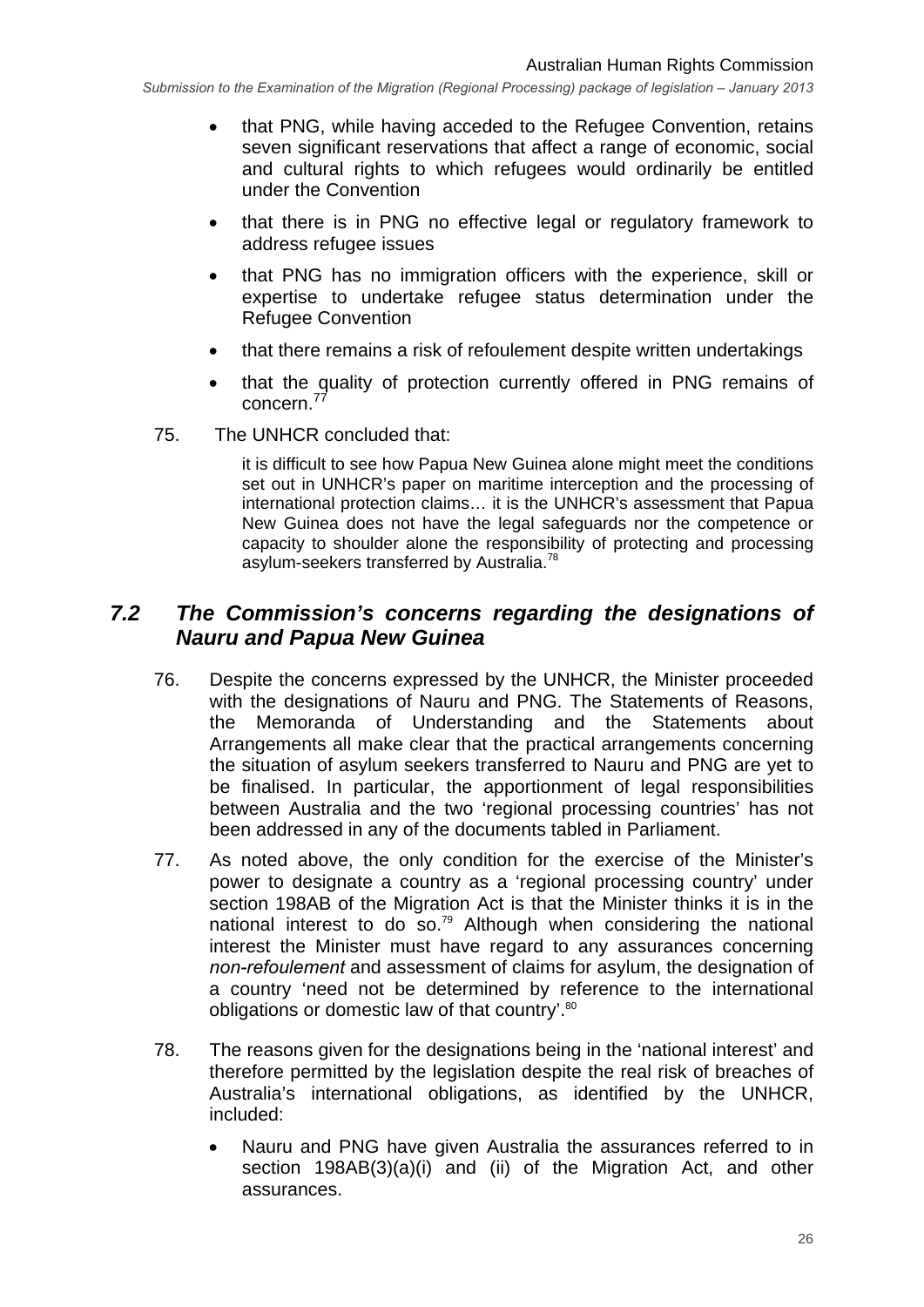- The Minister considers that designating Nauru and PNG as regional processing countries will 'discourage irregular and dangerous maritime voyages and thereby reduce the risk of the loss of life at sea'.
- The Minister considers that designating Nauru and PNG will promote the maintenance of a fair and orderly Refugee and Humanitarian Program that retains the confidence of the Australian people.
- The Minister considers that designating Nauru and PNG will promote regional cooperation in relation to irregular migration and address people smuggling and its undesirable consequences.
- The Minister considers that the arrangements that are already in place and are proposed to be put in place in Nauru and PNG are satisfactory. In both Statements of Reasons the Minister notes that the arrangements are still the subject of negotiations and that facilities in both 'regional processing countries' are still being established.<sup>81</sup>
- 79. The Commission is concerned that the requirements for a designation of a 'regional processing country', as well as the actual designations and supporting documentation, appear to intend to make compliance with Australia's international human rights obligations discretionary. Under s 198AB of the Migration Act the Minister is not required to consider Australia's obligations under international human rights treaties in designating a country. In practice, the two countries which the Minister has designated are countries about which the UNHCR has expressed significant concerns, in terms of the safeguards in place in those countries to prevent violations of the rights of asylum seekers who are sent there.
- 80. Further, the Minister has stated, in designating Nauru and PNG as 'regional processing countries', that even if he thought that the decision to designate those countries was 'inconsistent with Australia's international obligations', he nevertheless would proceed with the designations, because to do so was 'in Australia's national interest'.
- 81. The Commission considers that a blanket statement that Australia's 'national interest' may justify the limitation of human rights goes beyond the circumstances in which the rights set out in the treaties to which Australia is a party may be limited. For example, article 4 of the ICCPR contemplates that some (but not all) rights may be limited (or 'derogated from') in a 'time of public emergency which threatens the life of the nation and the existence of which is officially proclaimed'.
- 82. It is difficult to see how the arrival of asylum seekers to Australia, by boat, could be conceived of as a public emergency that threatens the life of the nation. The Australian Government has made no suggestion to that effect, nor has there been any official proclamation or notification to the Secretary-General of the United Nations that Australia intends to derogate from its obligations under any human rights instruments.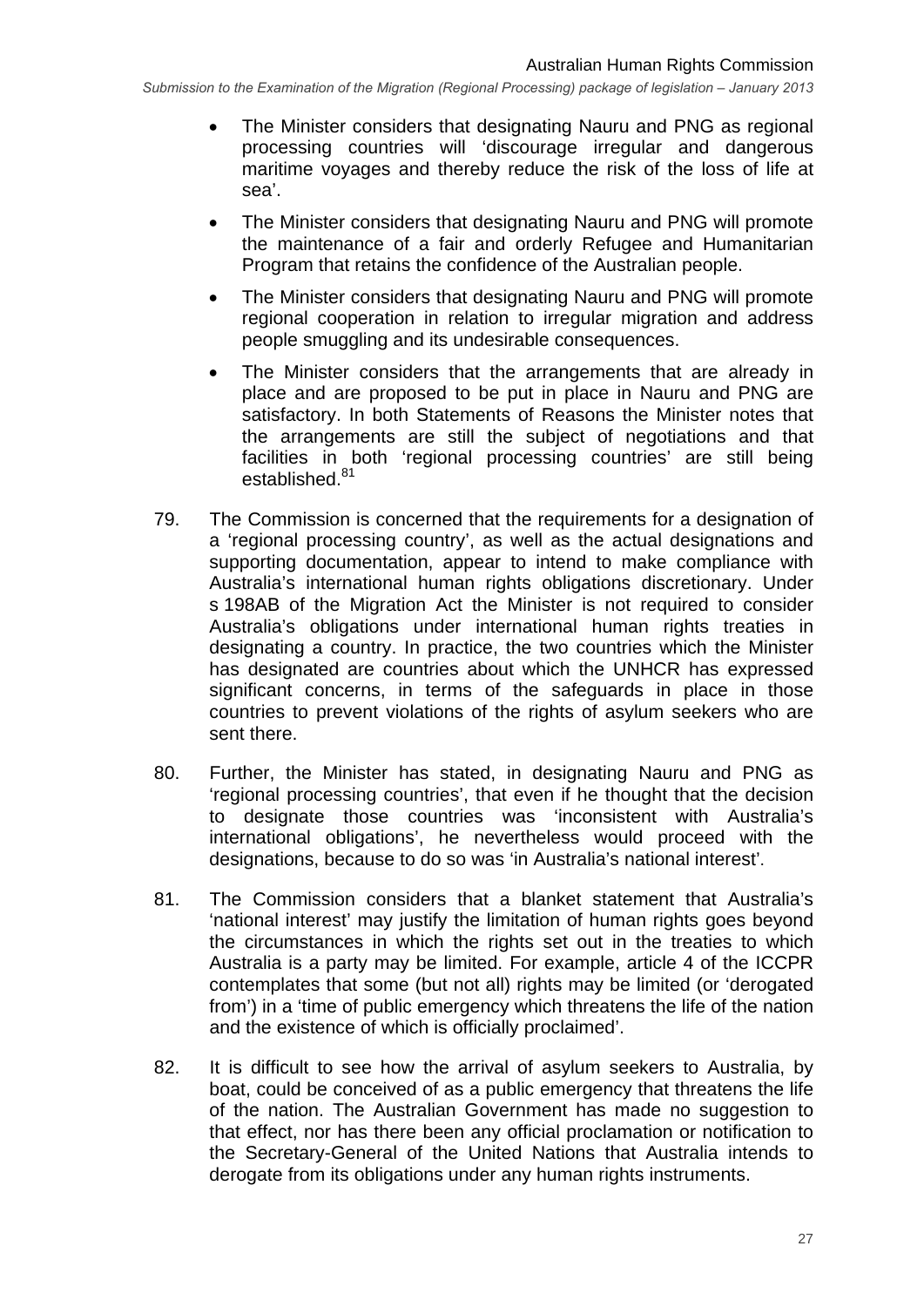83. An additional concern for the Commission is that the safeguard of parliamentary scrutiny of designations is not assured by the legislation. As discussed above, in designating a 'regional processing country', the Minister is required by s 198AC of the Migration Act to lay before Parliament five documents, which may provide for a level of parliamentary scrutiny of the reasoning behind the designation.<sup>82</sup> However, failure to lay the additional documents before Parliament with the Instrument of Designation, or indeed the non-existence of some or all of the documents, does not affect the validity of the designation.<sup>83</sup>

#### **8 Australia's obligations in relation to** *non-refoulement*

## *8.1 Non-refoulement obligations under the ICCPR, CAT and CRC*

- 84. As discussed above,<sup>84</sup> Australia has broad *non-refoulement* obligations under the ICCPR, CRC and CAT,<sup>85</sup> which prevent the removal of anyone from Australia to a country where they are in danger of death, torture or other mistreatment, including arbitrary detention.<sup>86</sup> Australia has incorporated these *non-refoulement* obligations, also known as 'complementary protection', into domestic law through the *Migration Amendment (Complementary Protection) Act 2011* (Cth). The principle of *non-refoulement* is non-derogable,<sup>87</sup> and is widely recognised as customary international law.<sup>88</sup>
- 85. In the compatibility letter, the Minister acknowledges Australia's *nonrefoulement* obligations under the ICCPR and CAT, and addresses the compatibility of the 'regional processing' regime with these obligations by stating that:
	- in designating a country he is permitted, under s 198AB(3)(b) of the Migration Act, to have regard 'to any other matter which, in the opinion of the Minister, relates to the national interest', and that this could include assurances from that country that it will not send asylum seekers to a country where they are at risk of breaches of article 6 or 7 of the ICCPR
	- under s 198AE of the Migration Act the Minister has a personal, noncompellable discretion to decide to exempt persons from being transferred to a 'regional processing country' for processing of their claims for protection, and the Minister could use this power in the event that 'issues arise in relation to obligations under CAT or ICCPR'.<sup>89</sup>
- 86. The Commission's view is that these discretionary powers of the Minister to have regard to Australia's obligations under the ICCPR and CAT may not provide adequate safeguards against breaches by the Australian Government of its obligations under those treaties. Such broad Ministerial discretions leave it up to the Minister of the day whether or not to expose asylum seekers to the risk of violations of articles 6 and/or 7 of the ICCPR, and article 3 of CAT.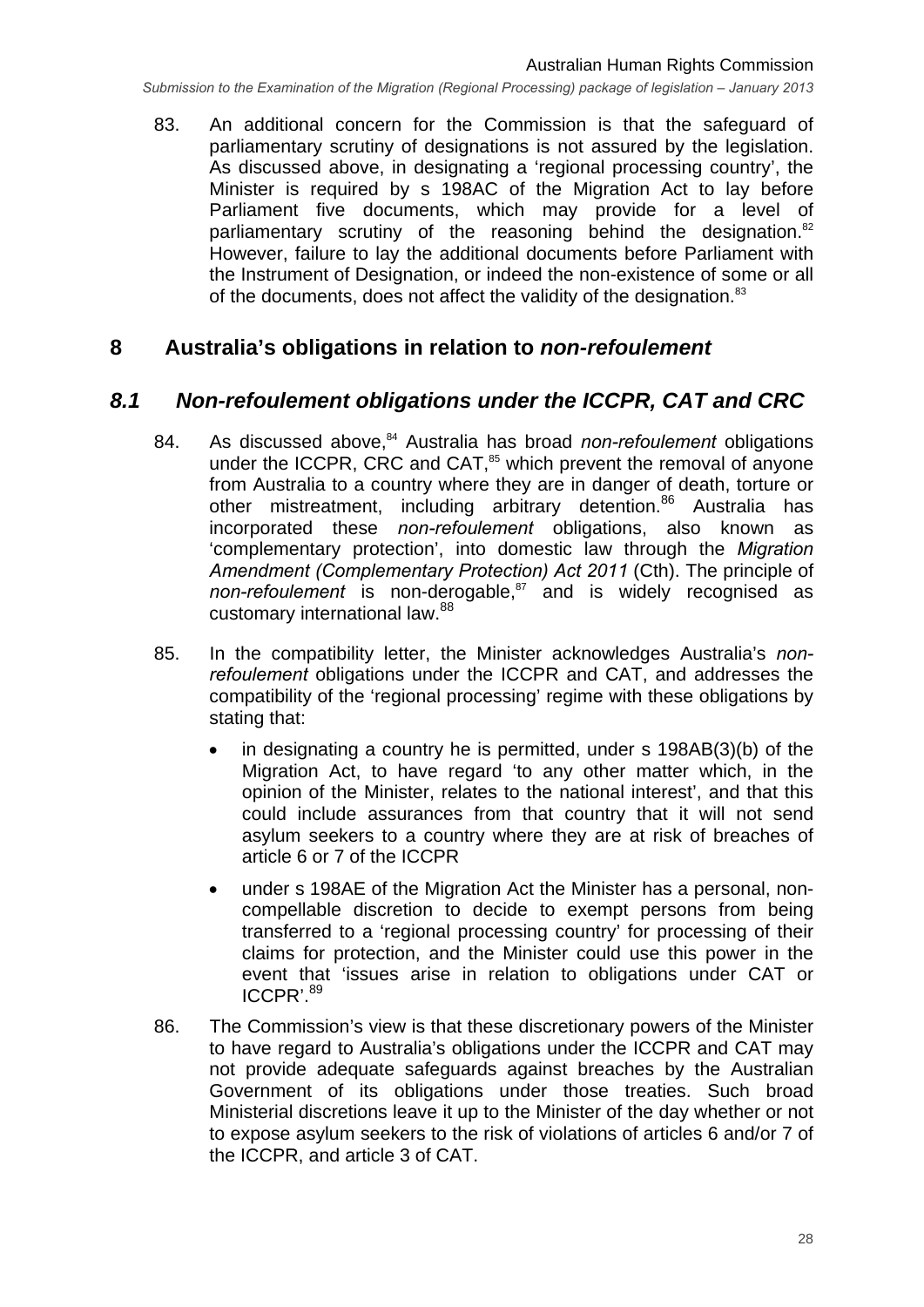#### *8.2 Non-refoulement obligations under the Refugee Convention*

- 87. As noted above, Australia is prohibited under article 33(1) of the Refugee Convention from expelling or returning refugees in any manner whatsoever to territories where their lives or freedom would be threatened on the basis of their race, religion, nationality, membership of a particular social group or political opinion. The protection against *refoulement* applies to refugees recognised under the Refugee Convention, as well as to asylum seekers, pending a final determination of their status.<sup>90</sup>
- 88. The principle of *non-refoulement* requires Australia to provide asylum seekers with effective access to fair and efficient asylum procedures. While the Refugee Convention does not elaborate on asylum processes, the UNHCR states that measures to ensure asylum procedures are fair and effective include:
	- submission of protection claims to a specialised and professional first instance body and individual interview
	- independent review of negative decisions
	- confidentiality of information received from applicants
	- availability of legal advice and interpreters.<sup>91</sup>
- 89. As discussed above, in designating a country as a 'regional processing country' for the purposes of the 'regional processing' regime, the Minister must have regard to whether the country in question has given any assurances that:
	- transferred asylum seekers will not be subject to *refoulement* within the meaning of article 33(1) of the Refugee Convention
	- it will make an assessment, or permit an assessment to be made, of whether transferred asylum seekers are refugees.<sup>92</sup>
- 90. However, as noted above, in designating a country, the Minister is not required to have regard to the international obligations or domestic law of that country.93 Indeed, in relation to the two designations made to date, the Minister has chosen not to consider these matters.
- 91. Nauru has given undertakings that it will respect the principle of *nonrefoulement*, and that it will make an assessment, or permit an assessment to be made, of whether a person who is transferred meets the definition of a refugee as set out in the Refugee Convention.<sup>94</sup>
- 92. However, the UNHCR has expressed concern about whether Nauru will be able to provide appropriate safeguards. The UNHCR observes that in Nauru, 'there is no domestic legal framework, nor is there any experience or expertise to undertake the tasks of processing and protecting refugees on the scale and complexity of the arrangements under consideration in Nauru'.<sup>95</sup>
- 93. While the Nauruan *Refugee Convention Act 2012* has since been certified by the Nauruan Parliament, and an announcement has been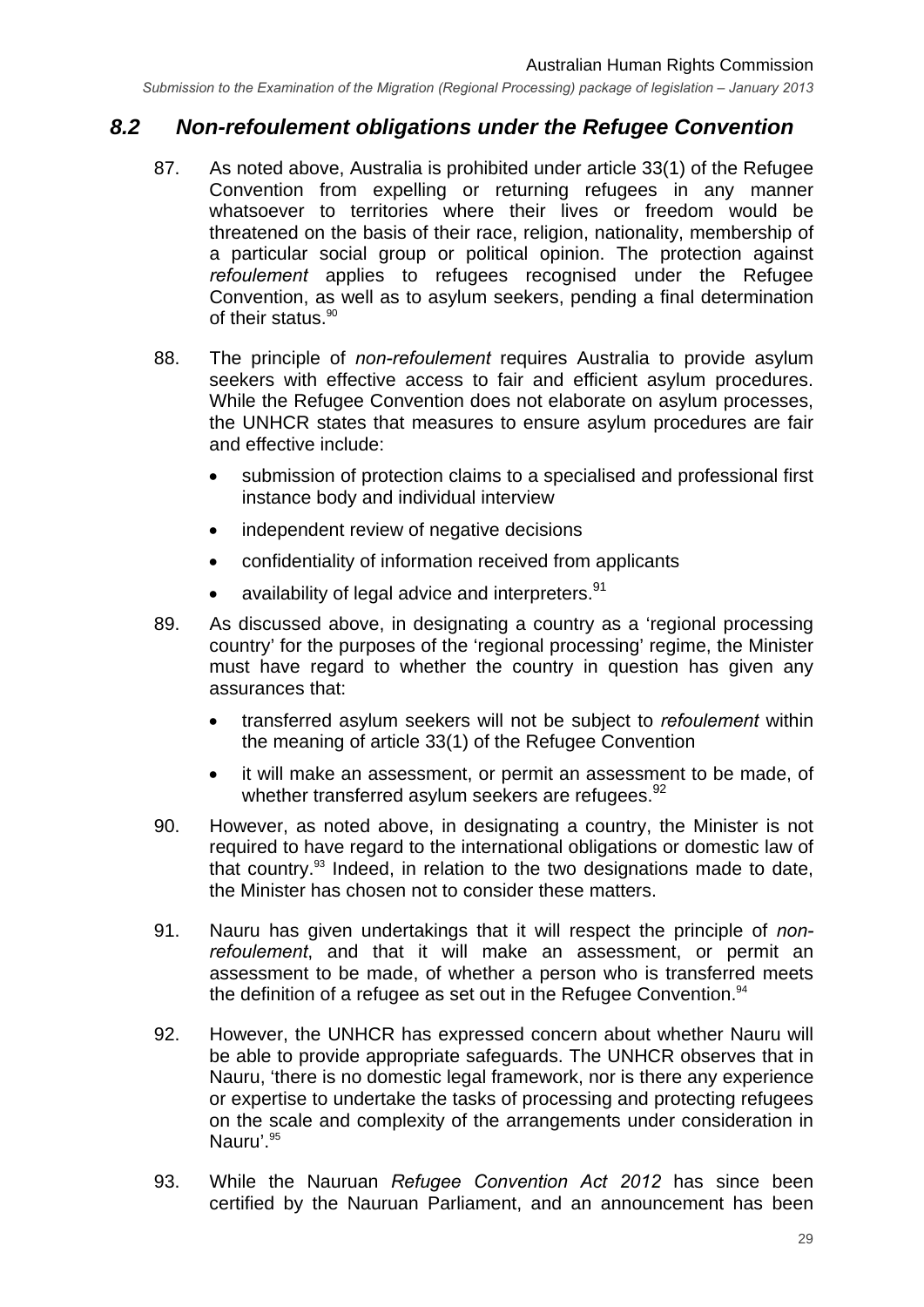made that the processing of claims for asylum will be undertaken under Nauruan law, a number of matters relating to the timing and procedures for the determination of asylum seekers' claims remain unclear.<sup>96</sup> For instance, it is not known when the assessment of asylum seekers' claims will commence, the extent of legal assistance that will be provided to them, and whether the process will include a complementary protection assessment or an adequate approach to determining whether a person is stateless.

- 94. As noted above, there are similar uncertainties and concerns regarding PNG.
- 95. In the absence of this information, the Commission shares the concerns of the UNHCR that the processing of refugee claims on Nauru and PNG may contain inadequate safeguards, leading to a risk that refugees will be returned to a situation where their life or freedom may be threatened.

#### **9 Australia's obligations in relation to equal protection of the law and non-discrimination**

- 96. As mentioned above, the 'regional processing' regime is targeted at those asylum seekers who have arrived by boat to Australia on or after 13 August 2012. It does not apply to asylum seekers who arrive on or after 13 August by other means (that is, by plane).
- 97. Article 26 of the ICCPR provides:

All persons are equal before the law and are entitled without any discrimination to the equal protection of the law. In this respect, the law shall prohibit any discrimination and guarantee to all persons equal and effective protection against discrimination on any ground such as race, colour, sex, language, religion, political or other opinion, national or social origin, property, birth or other status.

- 98. The HRC has emphasised that the right to equality and nondiscrimination in article 26 extends to all 'aliens' (that is, non-citizens, including asylum seekers).<sup>97</sup> The HRC has interpreted the terms 'discrimination' and 'other status' in article 26 very broadly, and in such a way that those terms effectively do not limit the type of differential treatment which may fall foul of article 26.<sup>98</sup>
- 99. The reference in article 26 to 'equal protection of the law' 'without any discrimination' translates into a requirement that States not discriminate in their laws, whether those laws affect rights protected by the ICCPR, rights in other human rights instruments, or any other legal duties or rights.99 The HRC has specifically recognised that laws which distinguish between different categories of aliens engage article 26.<sup>100</sup>
- 100. However, the HRC has held that a differentiation of treatment will not constitute discrimination within the meaning of article 26 'if the criteria for such differentiation are reasonable and objective and if the aim is to achieve a purpose which is legitimate under the Covenant'.101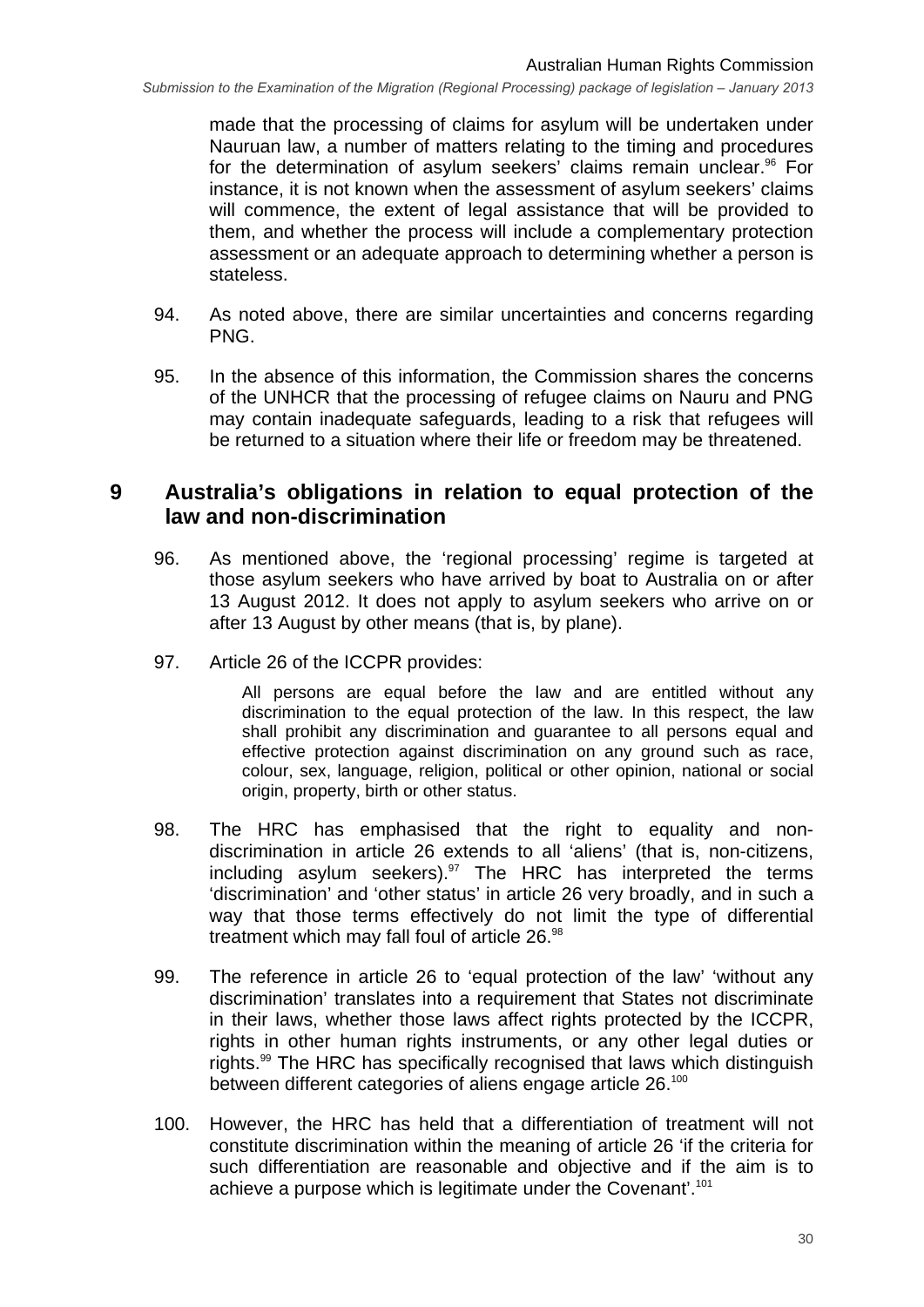- 101. As mentioned earlier in this submission, the Australian Government has defined the problem which it is seeking to address by creating the 'regional processing' regime as 'people smuggling, and its undesirable consequences including the resulting loss of life at sea'.102 Its response is to create a different, third country system for processing asylum seekers' claims for protection, based on mode of arrival, in the hope of influencing an asylum seeker's decision to attempt to travel to Australia by boat, and (consequently) to engage a people smuggler. The impact of the 'regional processing' regime on people smugglers is, therefore, only indirect.
- 102. The Commission agrees that preventing the loss of the lives of asylum seekers at sea is a legitimate purpose under the ICCPR, particularly in light of article 6 which protects the right to life.
- 103. However, to the extent that the aim of the Australian Government's differential treatment of maritime asylum seekers is said to be prevention of loss of life, the Commission is concerned that the measures adopted by the Australian Government are not a 'reasonable' response to this problem for the purposes of article 26.
- 104. The impact of the Australian Government's response has much wider implications than addressing the immediate risk to the safety of certain asylum seekers at sea. The effect of the Australian Government's 'regional processing' regime is to deny asylum seekers who arrive to Australia by boat access to the Australian system of processing of protection claims, and instead subject them to a processing regime which places them at risk of multiple human rights violations.
- 105. In order to discharge its obligations under article 26, the Australian Government must establish that there is a 'reasonable' basis for subjecting asylum seekers who arrive (unauthorised) by boat to Australia to all the different aspects of the 'regional processing' regime, when asylum seekers who arrive by plane are not subjected to the same treatment.
- 106. Particularly, the Australian Government must be able to justify the measures (discussed in the following sections of this submission) which:
	- expose unauthorised boat arrivals, who are transferred to Nauru or PNG for the processing of their claims for protection, to the risk of violations of their rights under numerous human rights treaties to which Australia is a signatory<sup>103</sup>
	- deny unauthorised boat arrivals, who are permitted to stay in Australia on bridging visas, the right to work for a prolonged period of time, and grant them only limited accommodation and financial assistance, potentially in violation of rights in the ICESCR $104$
	- deny unauthorised boat arrivals who arrive on or after 13 August 2012 access to family reunification through the class of Refugee and Humanitarian visas available in the Special Humanitarian Program,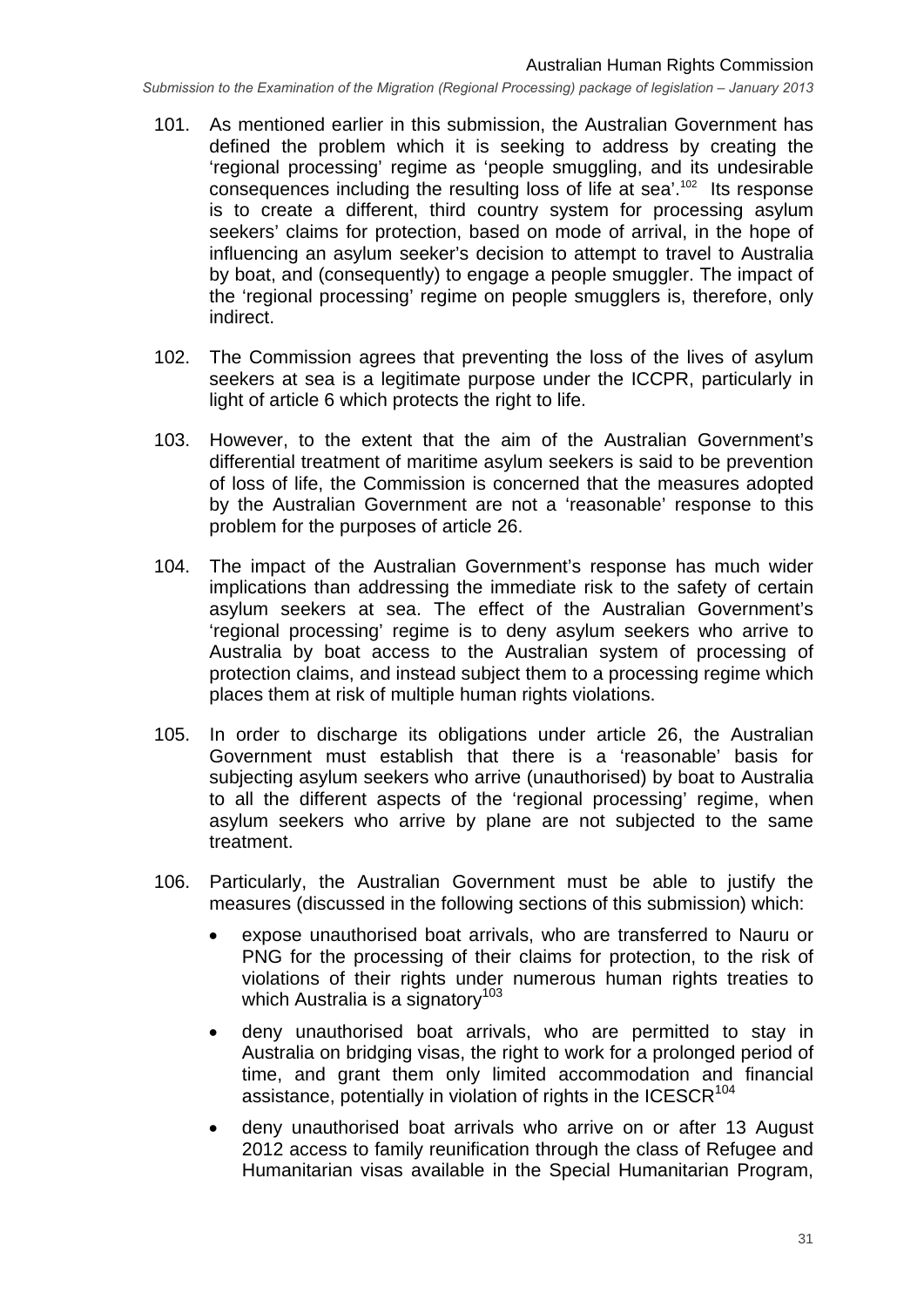and thereby potentially undermine the right to protection of the family in the ICCPR, particularly for unaccompanied minors.<sup>105</sup>

- 107. The Commission's view is that there is a real question as to whether the measures constituting the Australian Government's differential treatment of asylum seekers who arrive (unauthorised) by boat can be said to be 'reasonable', and therefore avoid violating article 26 of the ICCPR.
- 108. The Australian Government's differential treatment of asylum seekers who arrive by boat also raises issues under article 31 of the Refugee Convention.
- 109. Article 31 of the Refugee Convention prohibits States Parties from penalising asylum seekers on account of their unauthorised arrival in a country when they are coming directly from a territory where their life or freedom was threatened. Giving 'penalty' its plain meaning, article 31 'denies governments the right to subject refugees to any detriment for reasons of their unauthorized entry or presence in the asylum country'.<sup>106</sup>
- 110. As mentioned above, the Australian Government's creation of a 'regional processing' regime creates the significant risk of multiple violations of the rights of those who seek asylum in Australia via boat. The Commission is concerned that this treatment may be inconsistent with Australia's obligations under article 31 of the Refugee Convention.

#### **10 The detention of asylum seekers subject to the 'regional processing' regime**

- 111. As at mid-December 2012, the vast majority of asylum seekers who have arrived in Australia on or after 13 August 2012 are in immigration detention. The majority of these people remain subject to mandatory detention in Australia, and are currently being held in immigration detention facilities either on Christmas Island or on the Australian mainland. However, some asylum seekers subject to the 'regional processing' regime have been released on bridging visas into the Australian community.<sup>107</sup>
- 112. DIAC has reported that as at 31 October 2012, there were 7633 people in immigration detention facilities and alternative places of detention.<sup>108</sup> the majority of whom were asylum seekers who had arrived by boat.
- 113. As at mid-December 2012, over 400 people had been transferred to facilities in either Nauru or PNG. It is the Commission's view that these people are all currently being detained within the meaning of article 9 of the ICCPR.
- 114. In a statement about the arrangements regarding the designation of PNG and the transfer of asylum seekers to Manus Island.<sup>109</sup> the Minister appears to acknowledge that people transferred to Manus Island will be held in detention. In that statement the Minister states that 'transferees in the process of having their claims to protection assessed, or who have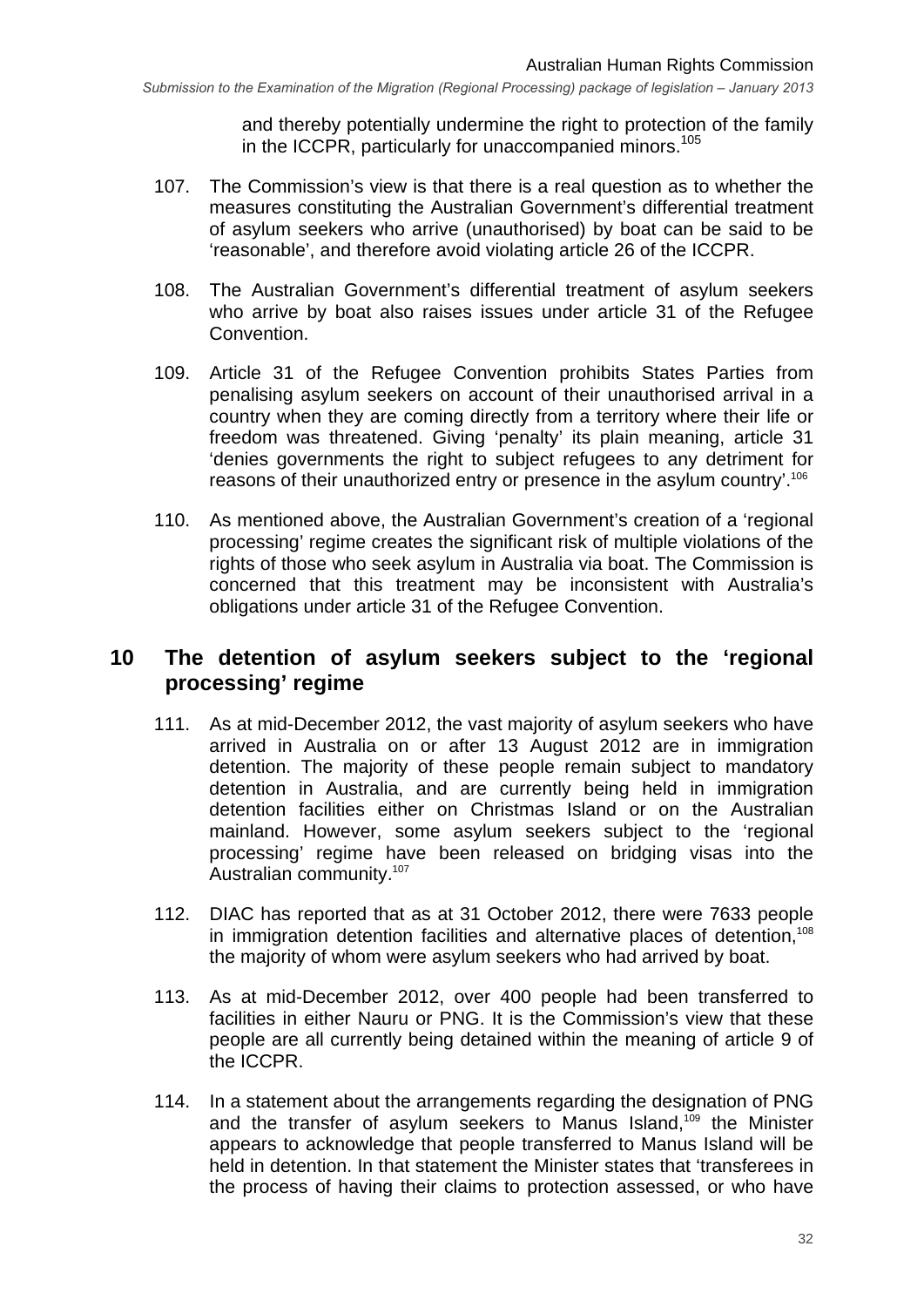been determined to be a refugee, will be permitted to leave the Centre with an escort for approved activities'.<sup>110</sup>

- 115. In terms of Nauru, it appears that as of mid-December, asylum seekers transferred to Nauru have been largely confined to the facility in which they are being held. There is no clear time-frame as to when they will be granted freedom of movement.
- 116. Furthermore, the Commission considers that, even if asylum seekers have freedom of movement around Nauru, the conditions under which people transferred to 'regional processing countries' are held could be characterised as deprivation of liberty amounting to detention.
- 117. The HRC has observed that the term 'detention' is not to be narrowly understood, and that article 9 applies to all forms of detention or deprivations of liberty, whether they are criminal, civil, immigration, health, or vagrancy related.<sup>111</sup> The distinction between measures which constitute a 'deprivation of' liberty, as opposed to a 'restriction upon' liberty, is one of degree or intensity, and not one of nature or substance. Nor does it depend in any way upon the labeling of something as 'detention'. Rather, it will depend upon criteria such as the type, duration, effects and manner of implementation of the measure in question.<sup>112</sup>
- 118. The Commission considers that the circumstances in which people are held on Nauru or Manus Island might be characterised as detention if, for example, people are subject to a legal requirement that they must live in a particular processing centre; if they are confined to the processing centres for certain periods each day; if they are only permitted to leave for certain periods of time; and/or if they are subject to supervision and monitoring by security guards.

#### **11 Australia's obligations to ensure protection from arbitrary detention**

- 119. If asylum seekers transferred to 'regional processing countries' spend long periods of time held in circumstances which can be characterised as detention, without justification, this will likely lead to breaches of article 9(1) of the ICCPR.<sup>113</sup>
- 120. Article 9(1) of the ICCPR provides:

Everyone has the right to liberty and security of person. No one shall be subjected to arbitrary arrest or detention. No one shall be deprived of his liberty except on such grounds and in accordance with such procedures as are established by law.

- 121. The following principles relating to arbitrary detention within the meaning of article 9 of the ICCPR arise from international human rights jurisprudence:
	- $\bullet$  'detention' includes immigration detention<sup>114</sup>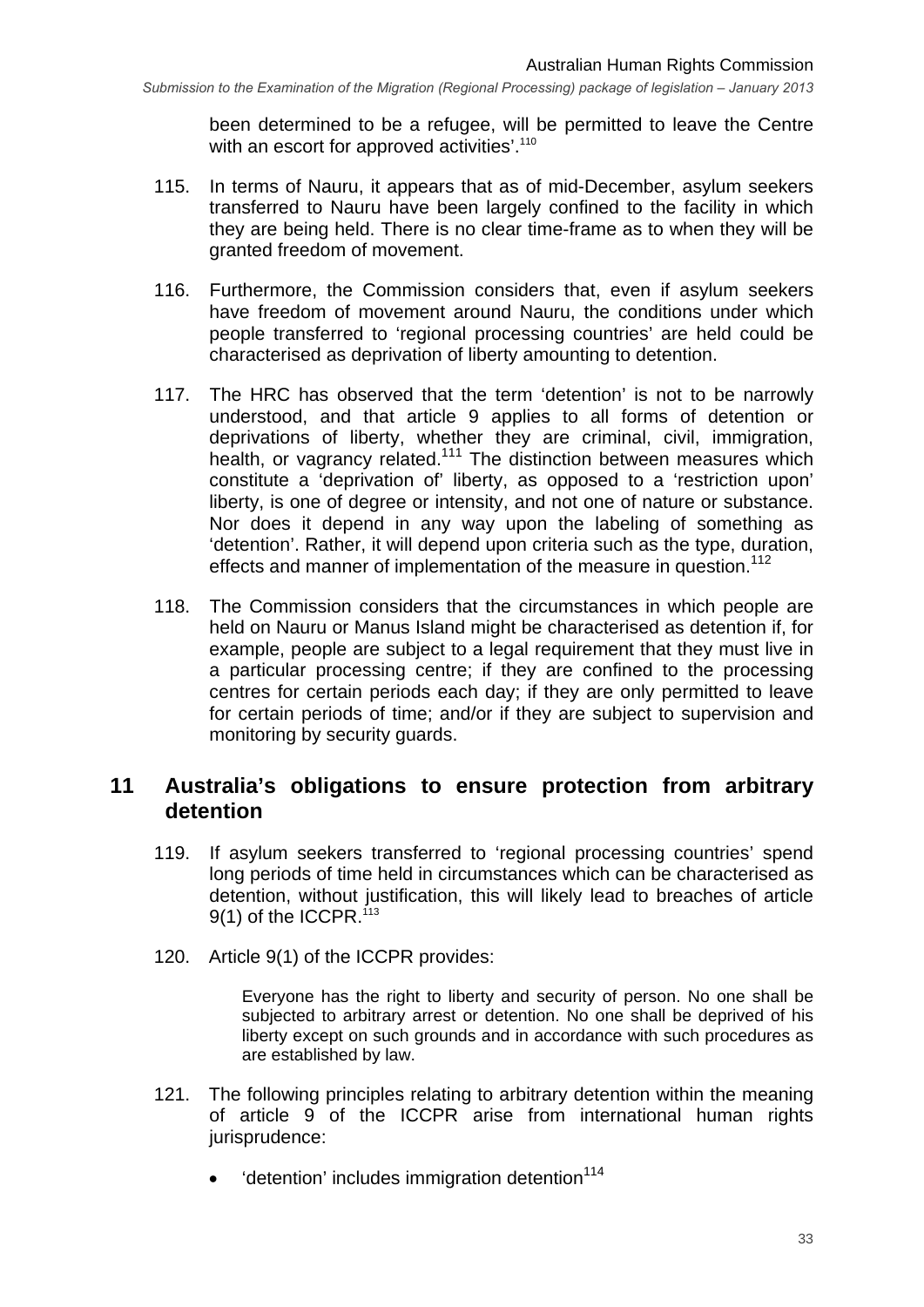- lawful detention may become arbitrary when a person's deprivation of liberty becomes unjust, unreasonable or disproportionate to a legitimate  $\text{aim}^{115}$
- arbitrariness is not to be equated with 'against the law'; it must be interpreted more broadly to include elements of inappropriateness, injustice or lack of predictability<sup>116</sup>
- detention should not continue beyond the period for which a State Party can provide appropriate justification.<sup>11</sup>
- 122. In *Van Alphen v The Netherlands*,<sup>118</sup> the HRC found detention for a period of two months to be arbitrary because the State Party did not show that remand in custody was necessary to prevent flight, interference with evidence or recurrence of crime. Similarly, the HRC has considered that detention during the processing of asylum claims for periods of three months in Switzerland was 'considerably in excess of what is necessary'.<sup>119</sup>
- 123. The HRC has held in several cases that there is an obligation on the State Party to demonstrate that there was not a less invasive way than detention to achieve the ends of the State Party's immigration policy (for example, the imposition of reporting obligations, sureties or other conditions) in order to avoid the conclusion that detention was arbitrary.<sup>120</sup>
- 124. The HRC has also emphasised that people who are administratively detained must have access to judicial review of the substantive justification of detention, as well as sufficiently frequent review of the ongoing circumstances in which they are detained, in accordance with the rights recognised under article  $9(4)$  of the ICCPR.<sup>121</sup>

#### *11.1 The mandatory detention in Australia of people who are subject to the 'regional processing' regime*

- 125. The Commission has repeatedly raised concerns that the system of mandatory detention under the Migration Act leads to breaches of Australia's international human rights obligations.<sup>122</sup> Following the recent amendments to that Act, the legislative basis for Australia's system of mandatory detention has been expanded. The Migration Act now requires the detention of all non-citizens who arrive unauthorised anywhere in Australia.<sup>123</sup>
- 126. While some asylum seekers who arrived in Australia on or after 13 August 2012 have been released into the community on bridging visas, the majority are currently held in closed immigration detention facilities either on Christmas Island or on the mainland.
- 127. In the compatibility letter the Minister states that the Australian Government's policy of mandatory detention for asylum seekers who arrive unauthorised in an 'excised offshore place' (reflected in sub-s 189(3) of the Migration Act):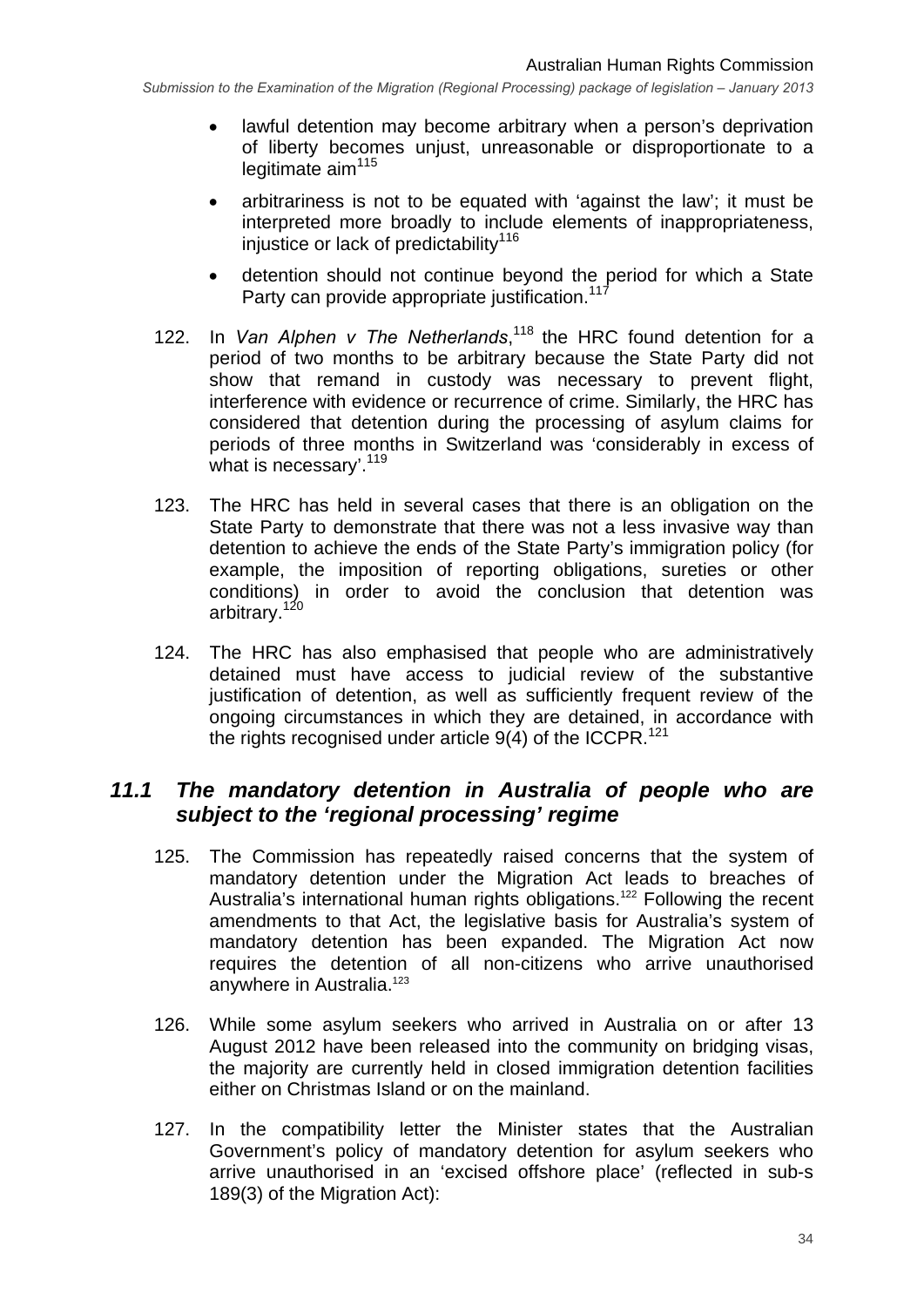is consistent with Government policy that, in the absence of specific reasons not to detain, all [offshore entry persons] should be detained for identity, security and other relevant checks.<sup>124</sup>

- 128. The Minister clarifies that the 'primary purpose of the temporary detention of [offshore entry persons] under this amendment is to facilitate their removal to a regional processing country'.<sup>125</sup> The Minister concludes that to the extent that the Migration Act facilitates the detention of asylum seekers for the purpose of identity and security checks and to facilitate their transfer to a 'regional processing country', 'the Act cannot be said to be arbitrary or unreasonable'.<sup>126</sup>
- 129. However, in contrast to the views expressed in the compatibility letter, the Commission considers that the policy of mandatory detention of asylum seekers who arrive without authorisation may be arbitrary, and consequently contrary to article 9(1) of the ICCPR, article 37(b) of the CRC and article 31(2) of the Refugee Convention.
- 130. The Commission recognises that immigration detention may be legitimate for a strictly limited period of time. However, as noted above, the HRC has stated that to avoid being arbitrary, detention must be a proportionate means to achieve a legitimate aim, and reasonable and necessary in all the circumstances.<sup>127</sup> In determining whether detention meets this test, consideration must be given to the availability of alternative means for achieving that end which are less restrictive of the person's rights.<sup>128</sup>
- 131. Accordingly, in order to avoid detention being arbitrary, there must be an individual assessment of the necessity of detention for each person, as soon as possible after a person is taken into detention. A person should only be held in an immigration detention facility if they are individually assessed as posing an unacceptable risk to the Australian community, and that risk cannot be managed in a less restrictive way. Otherwise, they should be permitted to reside in community arrangements while their immigration status is resolved – if necessary, with appropriate conditions imposed to mitigate any identified risks.
- 132. Consequently, the Commission considers that the mandatory detention provisions in s 189 of the Migration Act create the very real risk of breaches of article 9(1) of the ICCPR.
- 133. For similar reasons, the mandatory detention provisions raise issues under article 31(2) of the Refugee Convention. Article 31(2) provides that Contracting States shall not apply restrictions to the movements of refugees (including refugees who have not yet been recognised as such) 'other than those which are necessary'. Accordingly, although detention of refugees may be permitted under article 31(2), 'automatic detention clearly cannot be justified under Art.  $31(2)^{7,129}$  because it does not 'engage with the requirement of….Art 31(2)…that provisional detention be demonstrably 'necessary".<sup>130</sup>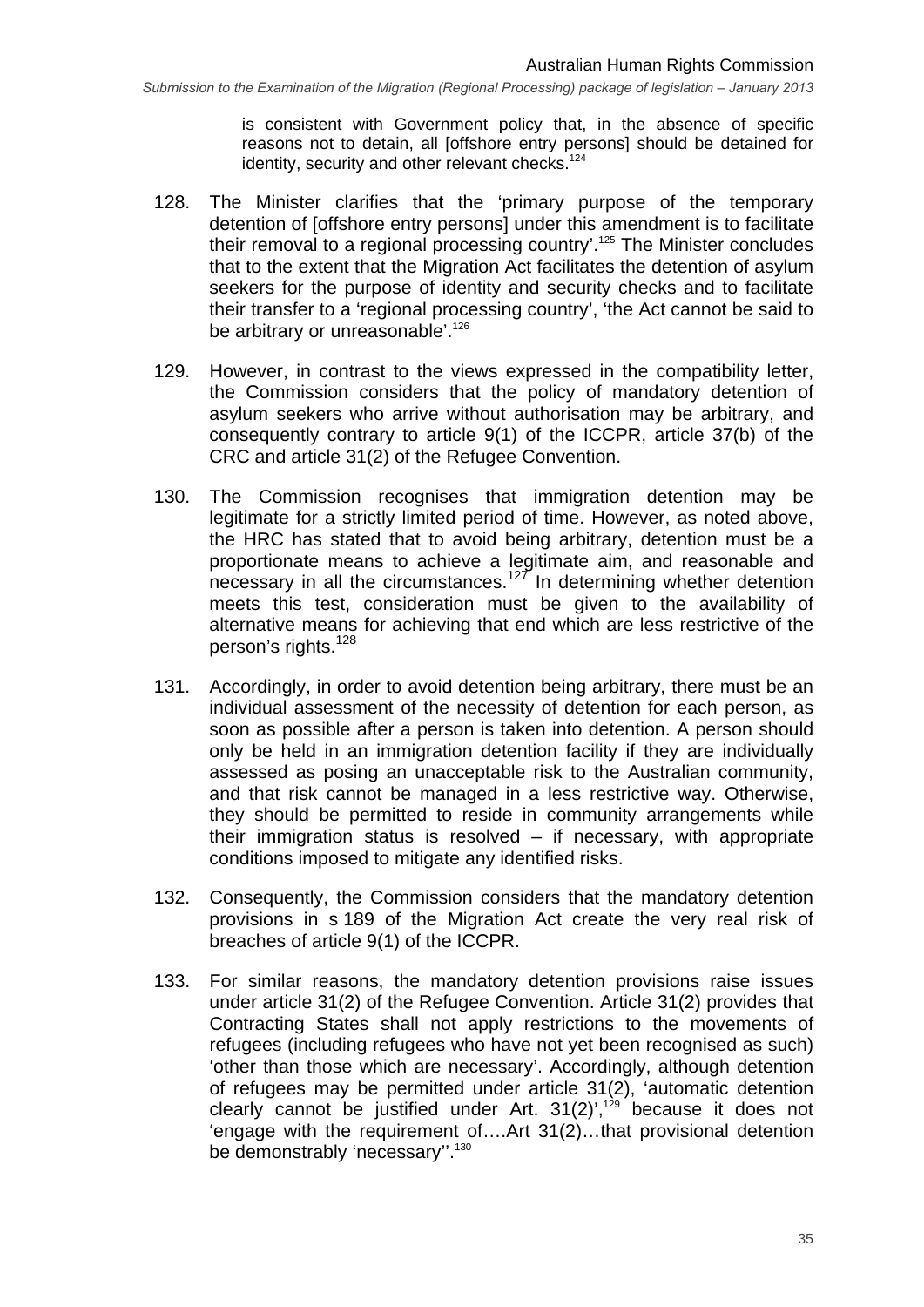134. In addition, the Commission considers that the mandatory detention of children breaches the requirement of the CRC that children are detained only as a measure of last resort and for the shortest appropriate period of time (article 37(b)) (as discussed below in paragraphs 166-172).

#### *11.2 Duration of stay in a third country or in detention in Australia under the 'no advantage' principle*

- 135. The Commission holds serious concerns about the length of time that asylum seekers and refugees could potentially have to stay in a 'regional processing country', or in immigration detention in Australia. The Commission is concerned that the consequence of the application of the 'no advantage' principle for some asylum seekers and recognised refugees might be very long periods of time in detention, which might amount to arbitrary detention.
- 136. In the compatibility letter the Minister states that:

Continuing detention may be arbitrary after a certain period of time without proper justification. The determining factor, however, is not the length of detention but whether proper grounds for the detention continue to exist.<sup>131</sup>

- 137. The HRC has stated that even if the initial decision to detain a person can be considered a proportional response in light of a particular aim, 'in order to avoid a characterization of arbitrariness, detention should not continue beyond the period for which the State party can provide appropriate justification<sup>'.132</sup> Article  $9(1)$  of the ICCPR therefore imposes an ongoing obligation on the Australian Government to assess whether the detention of an individual continues to be justified. This periodic assessment must be made 'in light of the passage of time and [any] intervening circumstance', and must involve consideration of the availability of less invasive means of achieving the objective of the detention.<sup>133</sup>
- 138. As has been discussed, the Australian Government has announced that people subjected to the new 'regional processing' regime, pursuant to the principle of 'no advantage', may be held in conditions which amount to detention for a period of up to five years.<sup>134</sup> It is not apparent to the Commission what justification is said to exist for the prolonged detention of these individuals. The Commission considers that this raises serious issues as to compatibility with Australia's obligation to avoid arbitrary detention under article 9(1) of the ICCPR.

#### *11.3 Ability to challenge the decision to detain in court*

#### *(a) Article 9(4) of the ICCPR*

139. In the compatibility letter the Minister states that asylum seekers who arrive at an 'excised offshore place' 'can challenge the lawfulness of their detention in the High Court in accordance with the requirements of Article 9(4) of the ICCPR.<sup>7135</sup>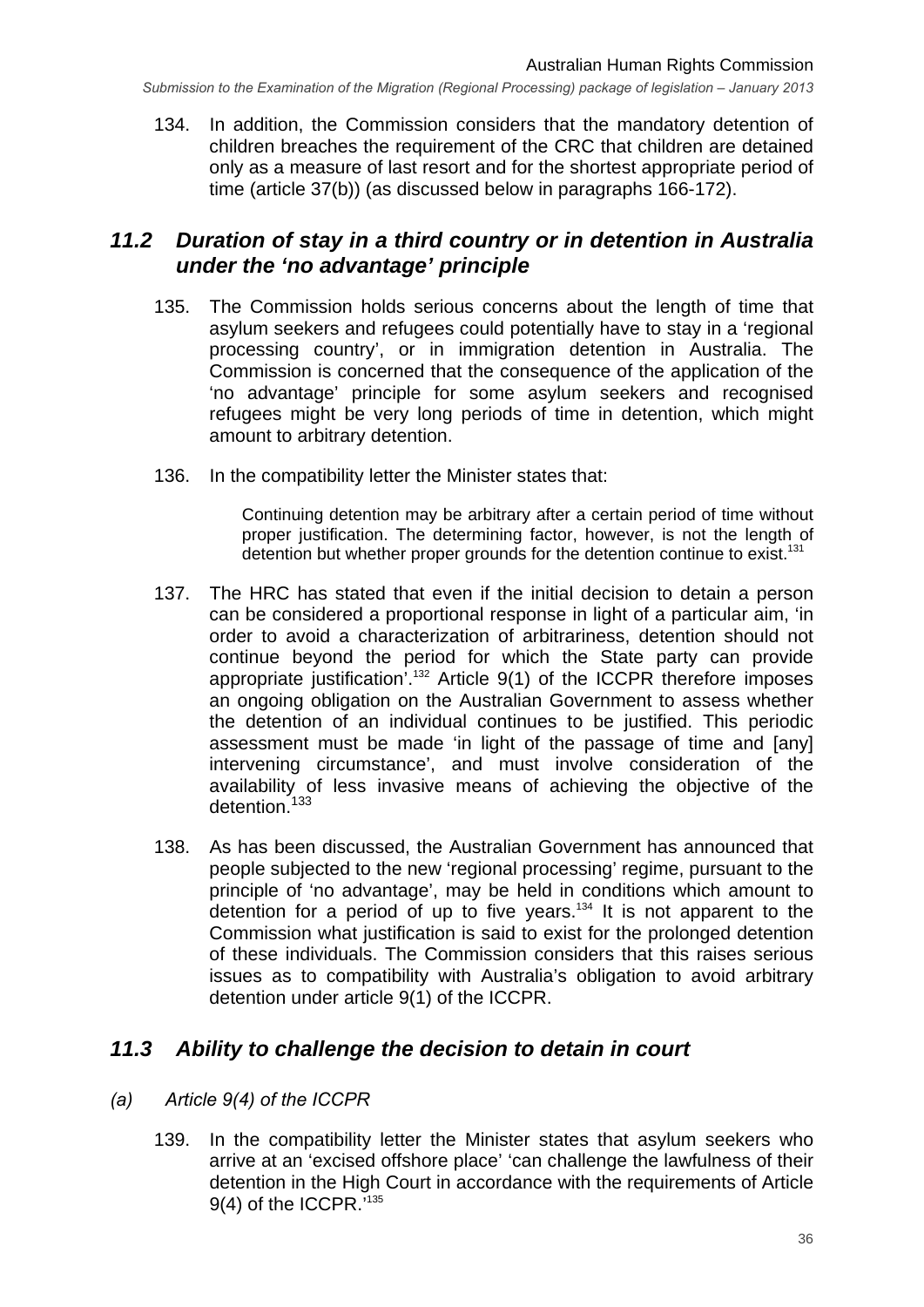- 140. Under Australia's international human rights obligations, any person deprived of their liberty should be able to challenge the lawfulness of their detention. Article 9(4) of the ICCPR requires that this review be conducted by a court, while article 37(d) of the CRC mandates review before a court or another competent, independent and impartial authority.<sup>136</sup>
- 141. The HRC has declared that for detention to be 'lawful' in this context, it must not only comply with domestic law but also must not be arbitrary.<sup>137</sup> Accordingly, in order to guarantee the prohibition on arbitrary detention in article 9(1) of the ICCPR (and article 37(b) of the CRC), judicial review of the decision to detain, or to continue to detain, is essential.<sup>138</sup> A court must have the power to review the lawfulness of detention under both domestic legislation and Australia's binding international obligations, including, under article 9(1) of the ICCPR and article 37(b) of the CRC, the obligation not to subject anyone to arbitrary detention. That court must also have the authority to order the person's release if the detention is found to be arbitrary, even if it is lawful under domestic law.<sup>139</sup>
- 142. Currently, Australia does not provide access to such review. People in immigration detention may be able to challenge the lawfulness of their detention under domestic law by applying for judicial review of the decision. However, as the HRC noted in *A v Australia*, 140 Australian courts performing judicial review have no authority to order that a person be released from detention on the grounds that the person's continued detention is in breach of the ICCPR or the CRC, because it is arbitrary.
- 143. In *A v Australia*,<sup>141</sup> the HRC observed that judicial review of immigration detention decisions by Australian courts was limited to the question whether detention was lawful in accordance with domestic law, not whether it was in accordance with article 9(1) of the ICCPR (including whether it was arbitrary). This inability of the courts performing judicial review to order release if a person's detention was inconsistent with article 9(1) of the ICCPR meant that there was a breach of article 9(4) of the ICCPR. In *A v Australia* the HRC explained that the problem with the judicial review available to the detainee was that:

the author could, in principle, have applied to the court for review of the grounds of his detention …. In effect, however, the courts' control and power to order the release of an individual was limited to an assessment of whether this individual was a "designated person" within the meaning of the Migration Amendment Act. If the criteria for such determination were met, the courts had no power to review the continued detention of an individual and to order his/her release.<sup>142</sup>

144. The HRC concluded that such a review was not sufficient to meet the requirements of article 9(4), as:

> In the Committee's opinion, court review of the lawfulness of detention under article 9, paragraph 4, which must include the possibility of ordering release, is not limited to mere compliance of the detention with domestic law…what is decisive for the purposes of article 9, paragraph 4, is that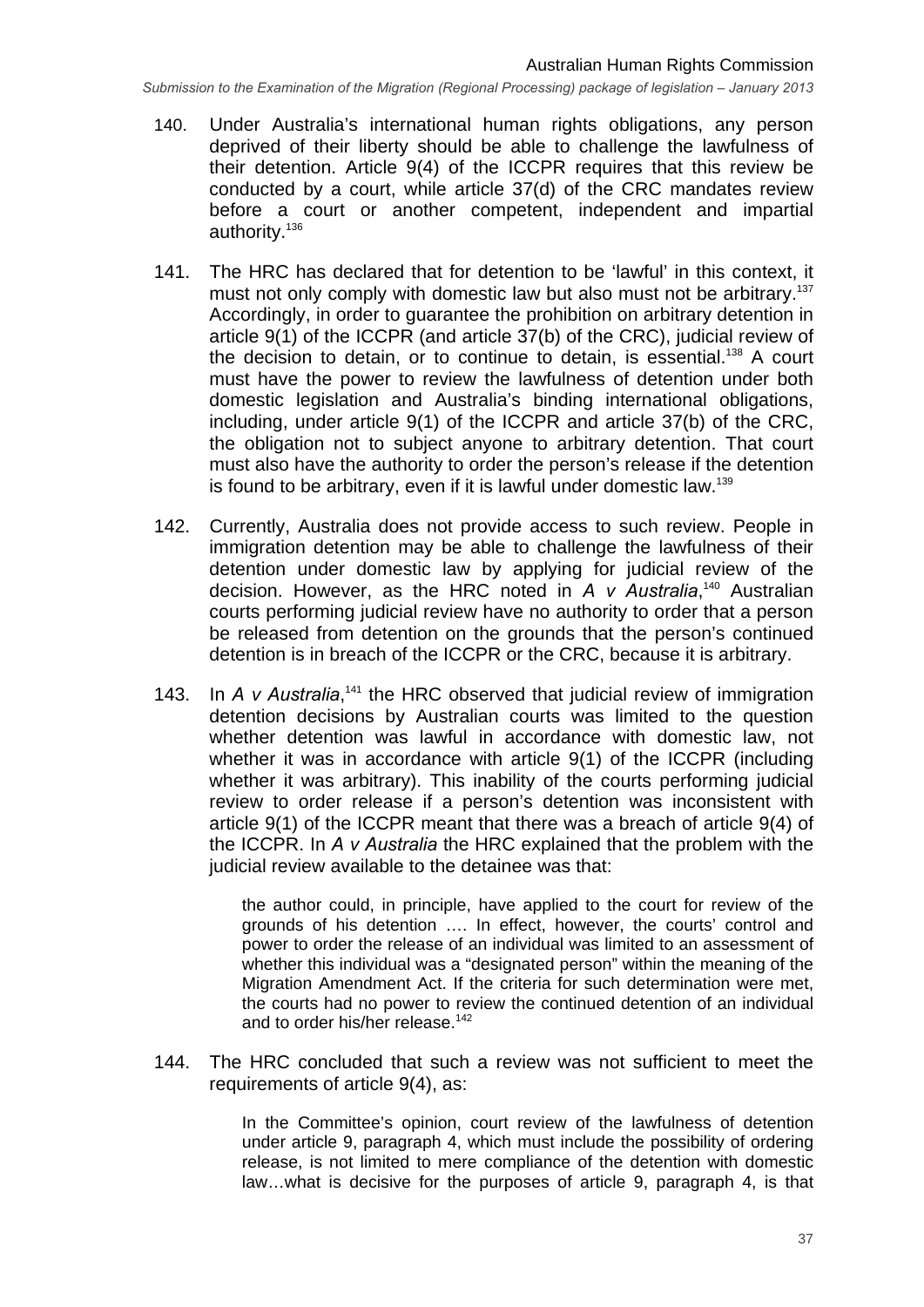[court review of administrative detention] is, in its effects, real and not merely formal.<sup>143</sup>

145. The HRC explained that the term 'not lawful' in article 9(4) was to be interpreted as including detention which is 'incompatible with the requirements in article 9, paragraph 1, or in other provisions of the Covenant.'144 The HRC concluded that because the court review available to the detainee in *A v Australia* was:

> in fact, limited to a formal assessment of the self-evident fact that he was indeed a "designated person" within the meaning of the Migration Amendment Act…the author's right, under article 9, paragraph 4, to have his detention reviewed by a court, was violated.<sup>145</sup>

- 146. In *C v Australia*, *Bakhtiyari v Australia*, *Baban v Australia* and *Shams v Australia*, the HRC confirmed its view that an inability to challenge detention that is incompatible with article 9(1) of the ICCPR will result in a breach of Australia's obligations relating to review of the lawfulness of detention under article  $9(4)$ .<sup>146</sup>
- *(b) Article 14 of the ICCPR* 
	- 147. The Committee has raised the question of the application of article 14(1) of the ICCPR in the context of challenging arbitrary detention before a court. Article 14(1) provides:

All persons shall be equal before the courts and tribunals. In the determination of any criminal charge against him, or of his rights and obligations in a suit at law, everyone shall be entitled to a fair and public hearing by a competent, independent and impartial tribunal established by law…

148. The Commission submits that the HRC's approach in *A v Australia* supports the view that in this specific context, resort to article 14(1) of the ICCPR is unnecessary.147 This is because article 9(4) deals more specifically with the right to challenge the legality of a person's detention before a court, and clearly provides all asylum seekers with the right to access a court capable of ruling upon the legality of their detention.

#### **12 Australia's obligations to ensure people deprived of their liberty are treated humanely and do not suffer cruel, inhuman or degrading treatment**

- 149. As the Minister identifies in the compatibility letter, under article 10 of the ICCPR Australia has an obligation to ensure that all persons deprived of their liberty shall be treated with humanity and respect for the inherent dignity of the human person.
- 150. The Commission is concerned that asylum seekers transferred to regional processing centres in Nauru and PNG are being exposed to conditions which might breach Australia's obligations under article 10.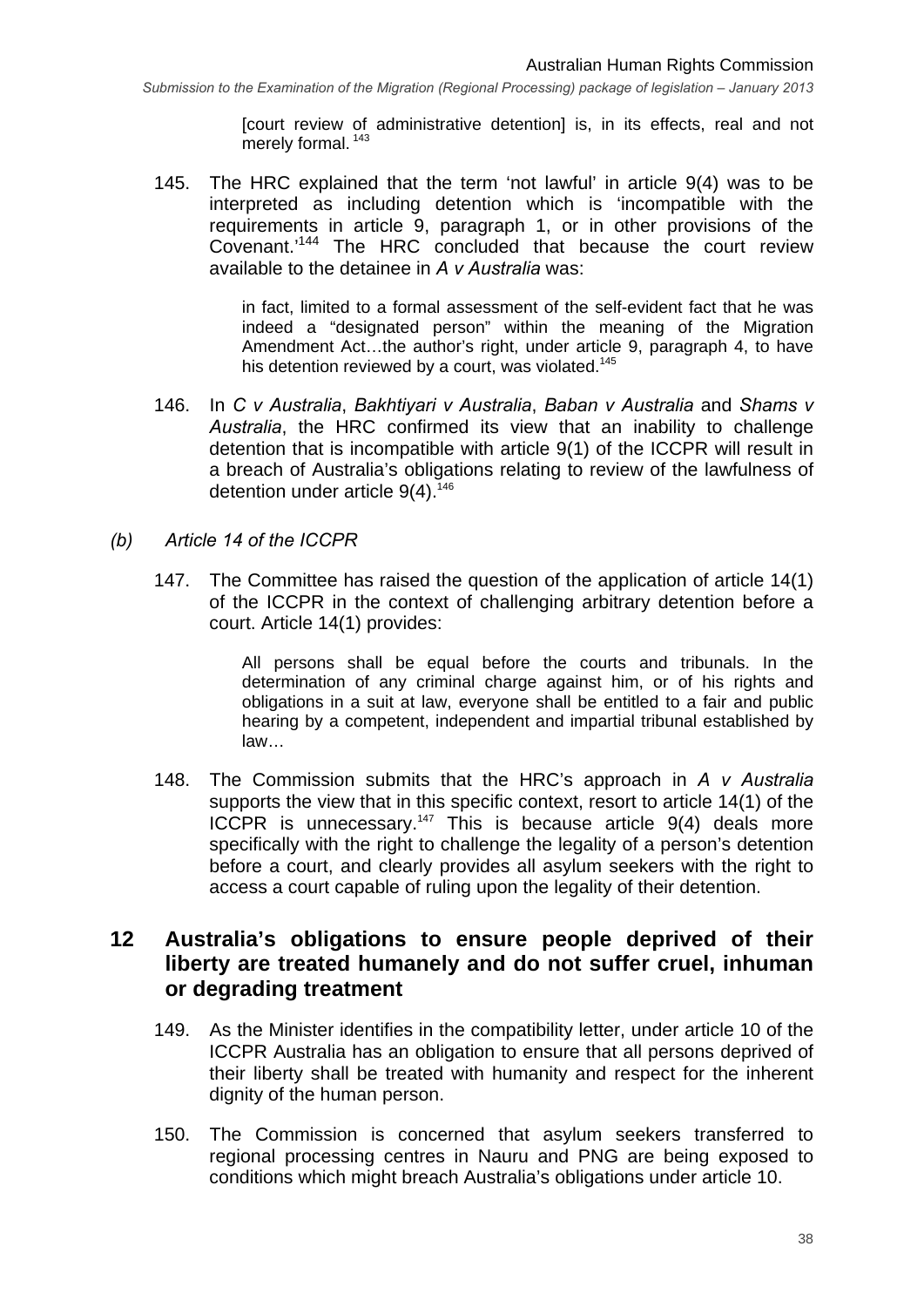- 151. For example, the Commission considers that detaining asylum seekers in a camp that is not yet completed, where they must live in tents in harsh weather, with very basic facilities, for a prolonged period of time, raises real questions about compliance with the obligation to treat people with respect for the dignity of the human person.
- 152. In November 2012, Amnesty International researchers conducted a three-day inspection of the Nauru facility. They found the facility to be 'totally inappropriate and ill-equipped, with 387 men cramped into 5 rows of leaking tents, suffering from physical and mental ailments - creating a climate of anguish as the repressively hot monsoon season begins'.<sup>148</sup> Amnesty researchers also visited the local prison and hospital. They reported concerns that:

the capacity of essential services in Nauru such as specialist health care, and law enforcement to ensure safety, will not be able to cope with the needs of asylum seekers on the island, especially if 1500 are placed there. There are currently 56 beds in the Nauruan hospital and it relies heavily on specialists that fly in several times a vear.<sup>149</sup>

- 153. The HRC has previously found Australia to be in breach of its obligations under article 10 in relation to the treatment of persons in immigration detention. For example, in *Madafferi v Australia* the HRC found that Australia breached its obligations when it returned the applicant to detention contrary to expert medical advice that further time in immigration detention would risk further deterioration of his mental health. $150$
- 154. Connected to the obligation under article 10 is the obligation under article 7 of the ICCPR to ensure that no one is subject to torture or to cruel, inhuman or degrading treatment or punishment.
- 155. The Commission is concerned that people subject to the 'no advantage' principle implemented as part of the 'regional processing' regime might be exposed to prolonged or indefinite detention, the mental health effects of which, as discussed below, are known to be severe. In addition to potentially breaching the right to health under article 12 of the ICESCR (if Australia is found to be in 'effective control' of the treatment of asylum seekers on Nauru and PNG),<sup>151</sup> this could put Australia in breach of its obligations under article 7 of the ICCPR.
- 156. In this context, the Commission notes the finding by the HRC in *C v Australia.*152 In relation to that communication, the HRC concluded that the continued detention of the complainant in immigration detention (in total for over two years) when the Australian Government was aware that his detention was contributing to his development of a psychiatric illness, constituted a violation of article 7 of the ICCPR.<sup>153</sup>
- 157. The Commission views the length of time for which a person is detained as directly connected to their right not to be subjected to cruel, inhuman or degrading treatment. It is well established that holding people in immigration detention, particularly for prolonged and indefinite periods,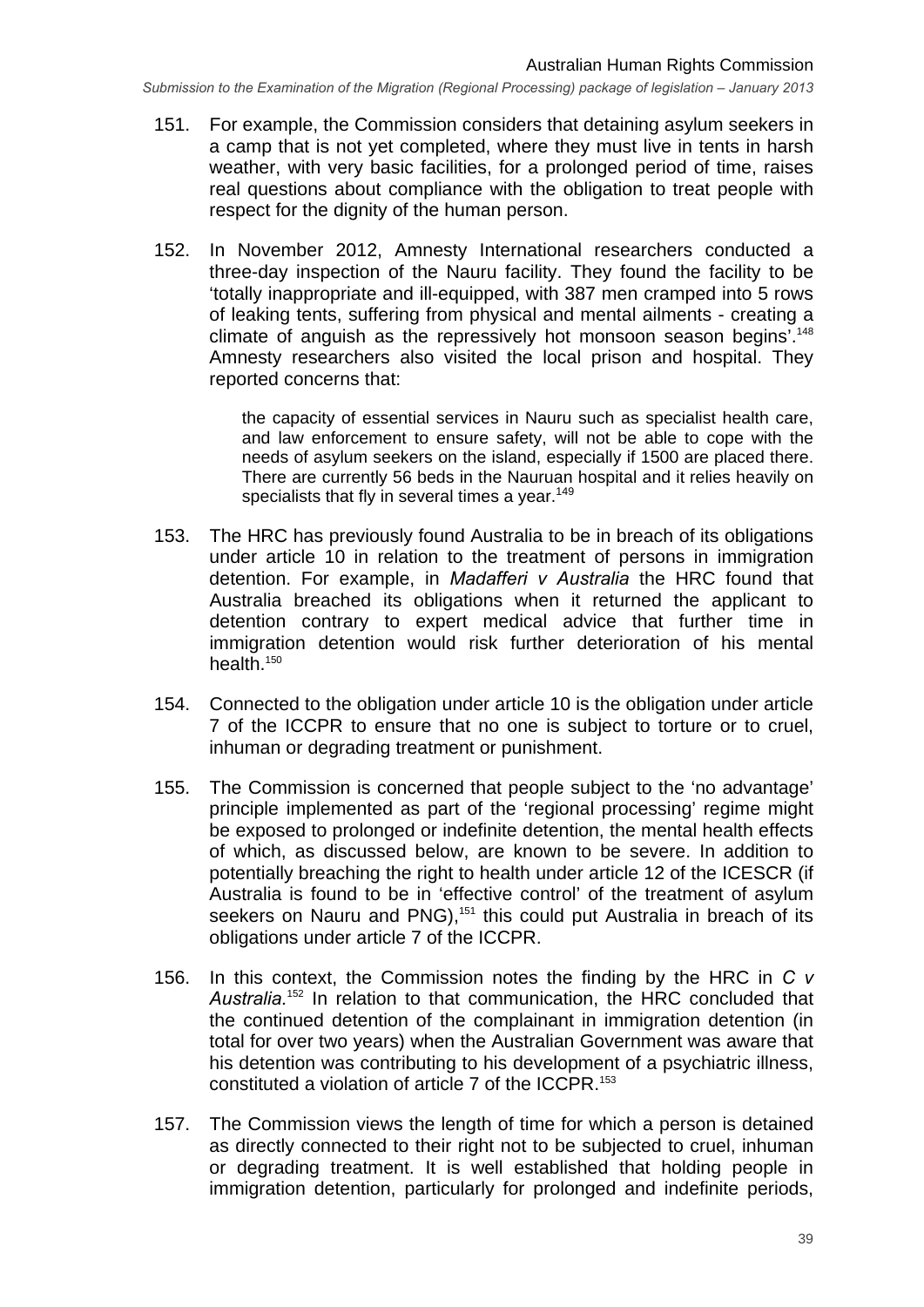can have devastating impacts upon their mental and physical health.<sup>154</sup> It is also widely acknowledged that detention in remote, climatically harsh and overcrowded conditions can be particularly harmful.<sup>155</sup>

- 158. Over many years of visiting facilities across Australia's immigration detention network, the Commission has heard from numerous people about the psychological harm that prolonged and indefinite detention was causing them. For instance, people frequently reported experiencing sleeplessness, loss of concentration, feelings of hopelessness and powerlessness, and thoughts of self-harm or suicide. Many people also expressed frustration and incomprehension at their prolonged and indefinite detention and apparent delays or perceived injustices in the processing of their claims. This appears to have contributed to marked levels of anxiety, despair and depression, which has in turn led, at times, to high use of sedative, hypnotic, antidepressant and antipsychotic medications, as well as serious self-harm incidents.<sup>156</sup>
- 159. The impact that long-term detention had on the physical and mental health of asylum seekers who were detained in Nauru and PNG when these facilities were last used is also well-documented.157 Some people were diagnosed with a range of mental illnesses, including depression, anxiety, post-traumatic stress disorder, adjustment disorder and acute stress reaction. There were also high levels of actual and threatened self-harm among these people.<sup>158</sup>
- 160. The Commission is of the opinion that, as the evidence regarding the health impacts of lengthy periods of detention in Nauru, PNG and Australia is well-documented, the Australian Government can be considered to be 'on notice' as to the real risk that prolonged detention may cause serious health problems.
- 161. Given the demonstrated risk to mental (and physical) health posed by long-term detention, the Commission's view is that the 'regional processing' regime raises the significant prospect of violations of article 7 of the ICCPR.

#### **13 Australia's obligations in relation to the rights of children and families**

## *13.1 Specific rights of children engaged by the 'regional processing' regime*

162. In the compatibility letter, the Minister acknowledges that Australia has an obligation to treat the best interests of the child as a primary consideration in all actions concerning children (article 3 of the CRC). However, the Minister fails to identify a number of other obligations which Australia has under the CRC which are relevant to the 'regional processing' regime. These include Australia's obligations to ensure that: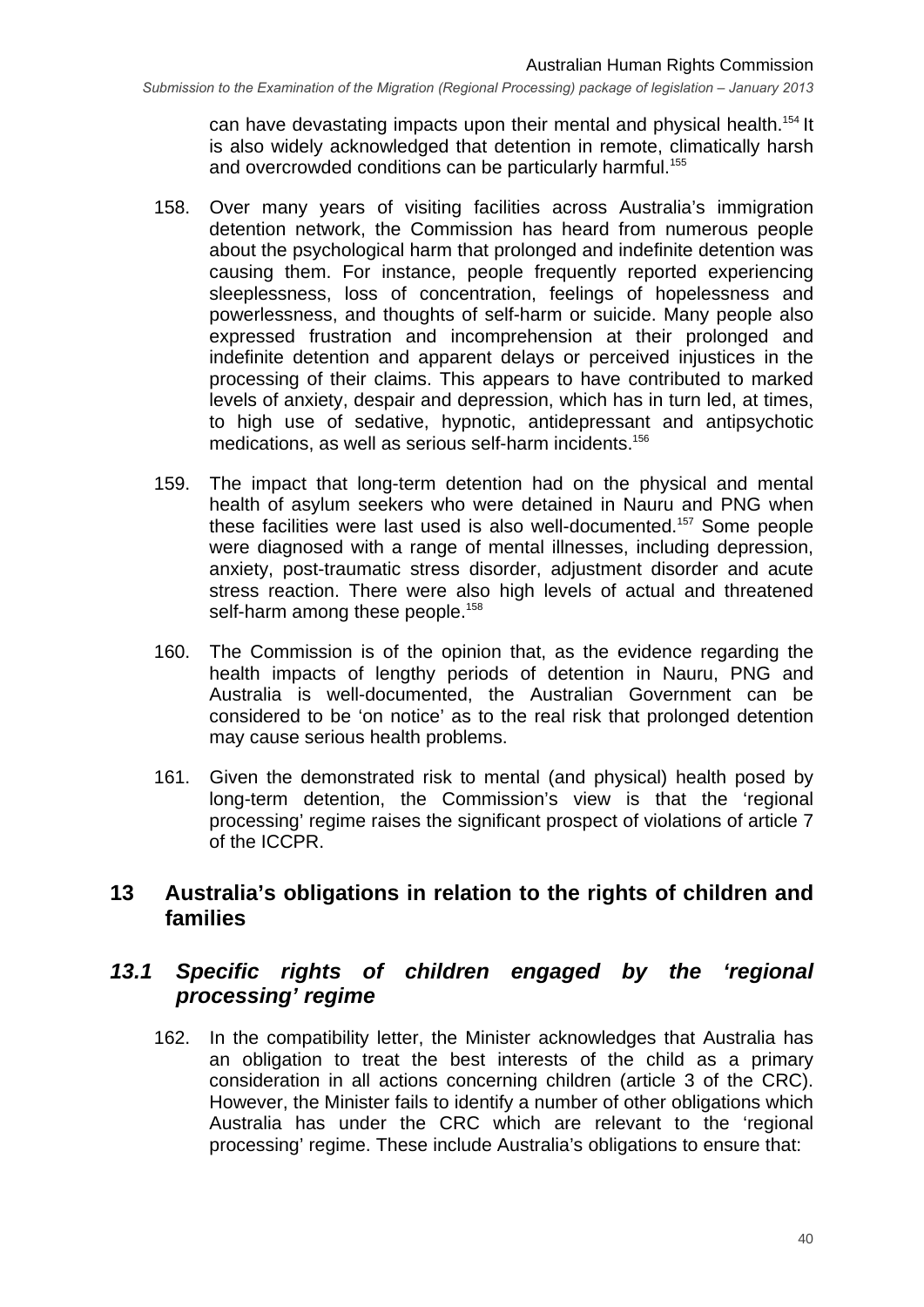- the rights in the CRC are enjoyed by all children without discrimination (see the discussion on discrimination in paragraphs 96-110 of this submission)
- the right of the child to preserve his or her identity, including family relations, without unlawful interference, is respected (article 8)
- applications for family reunification are dealt with in a positive, humane and expeditious manner (article 10)
- unaccompanied minors are provided with special protection and assistance (article 20)
- child asylum seekers receive appropriate protection and humanitarian assistance (article 22)
- children are detained only as a measure of last resort, and for the shortest appropriate period of time (article 37(b)).

#### *(a) The best interests of the child as a primary consideration*

163. In the compatibility letter the Minister states:

Article 3 of CROC does not create any specific rights in respect of immigration. Consideration of the best interests of a child does not necessarily require a decision to allow the child or the child's family to remain in Australia and may be outweighed by other primary considerations.

An important competing consideration is one of the central objectives underlying the [Regional Processing] Act, which is to prevent children from taking the dangerous boat journey to Australia. Further, national interest considerations, including the integrity of Australia's migration system, are primary considerations which in this context will generally outweigh the preference and interests of the child to remain in Australia.<sup>159</sup>

- 164. The Commission has concerns about the Australian Government's approach to the balancing act required under article 3 of the CRC. The CRC does not require that the 'best interests' of the child are the sole or paramount consideration in all decision-making. However, it does expressly require Australia's parliament, executive (including private institutions acting on its behalf) and judiciary to ensure that the best interests of the child are a primary consideration in all actions concerning children. The Commission is concerned by the Minister's assertion that considerations such as the integrity of Australia's migration system 'will generally outweigh' the best interests of a child.
- 165. While there is no one definition of what will be in the best interests of each child, a good indication of whether a child's best interests are being met is the child's ability to enjoy all of his or her rights in a given environment.<sup>160</sup> States Parties are obliged to ensure the rights in the CRC to all children within their jurisdiction (article 2 of the CRC).
- *(b) Detention of children* 
	- 166. Article 37(b) of the CRC provides: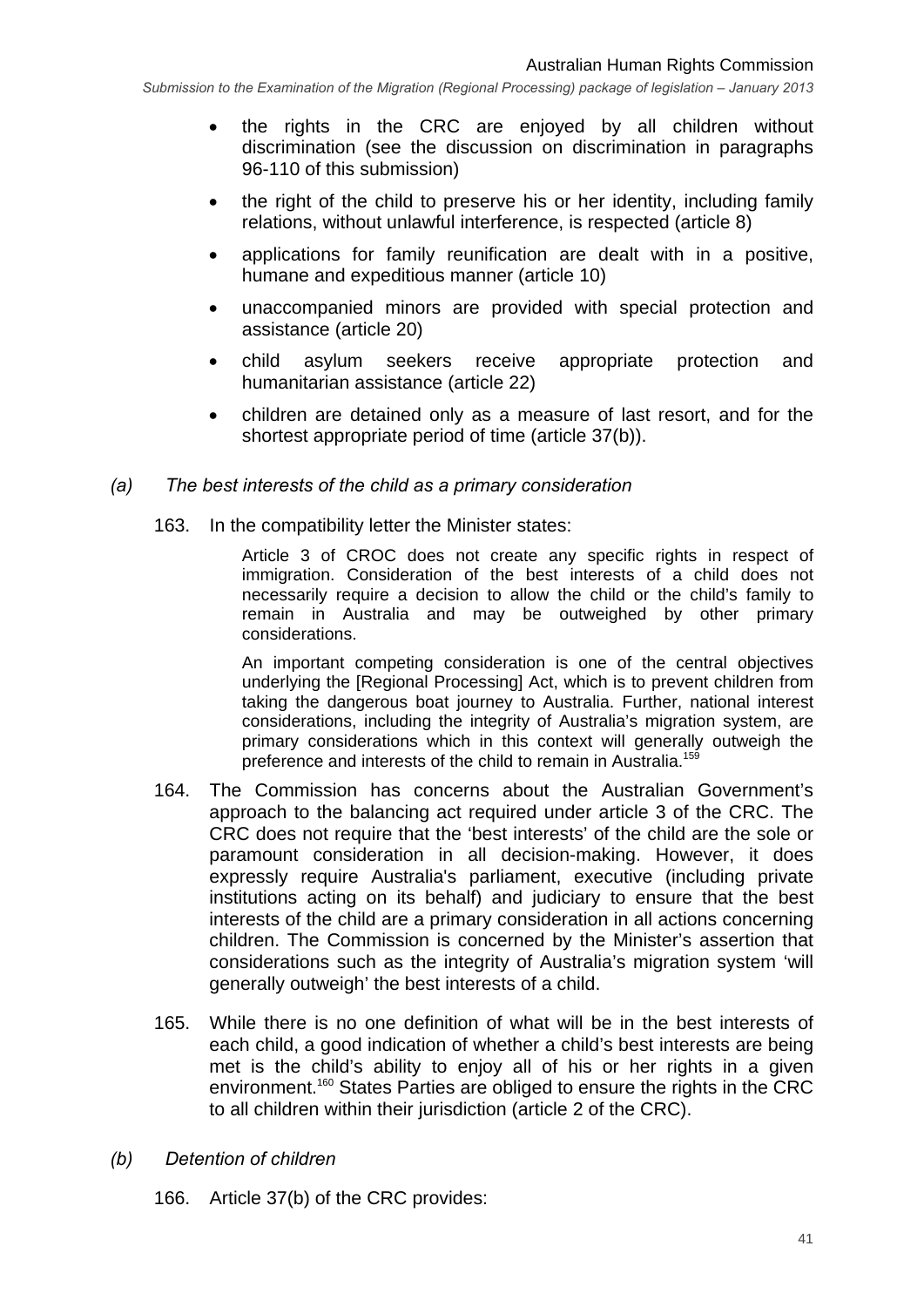No child shall be deprived of his or her liberty unlawfully or arbitrarily. The arrest, detention or imprisonment of a child shall be in conformity with the law and shall be used only as a measure of last resort and for the shortest appropriate period of time.

- 167. The Commission considers that the mandatory detention of asylum seeker children under the new regime breaches the requirement of article 37(b) that children are detained only as a measure of last resort, and for the shortest appropriate period of time.
- 168. While there is no set definition of the 'shortest appropriate period', when read with the 'last resort' principle it is clear that the Australian Government must consider any less restrictive alternatives that may be available in relation to an individual child when deciding whether and/or for how long that child should be detained.
- 169. The Commission notes that asylum seeker children have been transferred to Manus Island, with one media report placing the number of children on Manus Island as at 5 January 2013 at  $30^{161}$  As discussed above in paragraphs 113 to 118, the Commission considers that the conditions in which those children are living amount to detention.
- 170. The Australian Government has said that under the 'no advantage' principle, asylum seekers arriving by boat can expect to remain in designated 'regional processing countries' (currently Nauru and PNG) for around five years.<sup>162</sup> The purpose behind this policy is that those asylum seekers gain 'no advantage' by undertaking the boat journey, the intention being to deter others from taking such journeys.
- 171. The Commission is of the view that if, under the 'no advantage' principle, children are subjected to prolonged detention in 'regional processing countries', this will breach the requirement in article 37(b) of the CRC that children are detained only as a measure of last resort and for the shortest possible time.
- 172. Further, aspects of the conditions of detention for child asylum seekers in third countries may lead to breaches of other rights, for example their right to the highest attainable standard of health and access to health care services (article 24 of the CRC),<sup>163</sup> and their right to education (article 28 of the CRC).
- *(c) Protection and guardianship of unaccompanied minors seeking asylum* 
	- 173. The CRC recognises the particular vulnerability of children who are without the support of their parents. Articles 20 and 22 of the CRC together require the Australian Government to ensure that children who are unaccompanied by their parents, especially those who are seeking asylum, receive particular protection and assistance.<sup>164</sup>
	- 174. Effective guardianship is an important element of the care of unaccompanied minors. As mentioned earlier in this submission, under the IGOC Act, the Minister is the guardian of unaccompanied minors who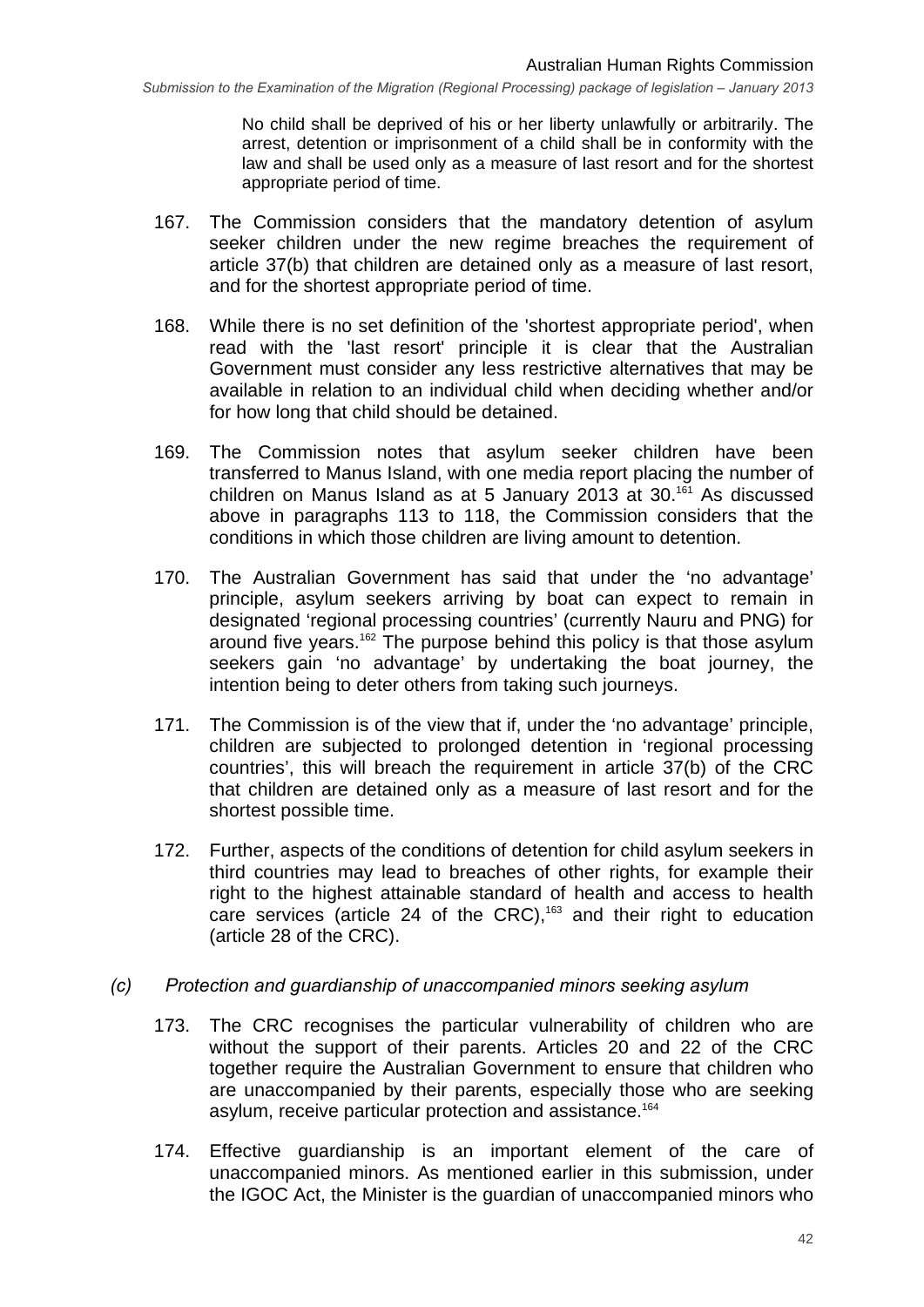arrive in Australia as 'non-citizens'.<sup>165</sup> Article 18(1) of the CRC states that 'the best interests of the child will be [the legal guardian's] basic concern'. Therefore, article 18(1) suggests that, for a decision made by a person acting as a child's legal guardian, the best interests of an unaccompanied child must not only be **a** primary consideration (as suggested by article 3(1)), but **the** primary consideration. For a range of reasons, it is difficult to see how, in the vast majority of cases, transferring unaccompanied minors to a third country for processing of their claims for protection could be in their best interests.

- 175. The Commission therefore considers that, despite the fact that the transfer of unaccompanied minors seeking asylum to a third country may be lawful under Australian law, it may breach Australia's international human rights obligations under the CRC.
- 176. Further, the Commission has concerns regarding the arrangements for the care and custody of unaccompanied minors transferred under the arrangement. As mentioned earlier, the Minister ceases to be the guardian of unaccompanied minors who are taken from Australia to a 'regional processing country' pursuant to the Migration Act.166 It is unclear what arrangements will be put in place for the guardianship of any unaccompanied minors transferred to these countries.

#### *13.2 Australia's obligations to refrain from unlawful or arbitrary interference with family*

- 177. The ICCPR and CRC both provide a right to freedom from arbitrary or unlawful interference with the family.<sup>167</sup> Article  $8(1)$  of the CRC states that 'States Parties undertake to respect the right of the child to preserve his or her identity, including…family relations as recognized by law without unlawful interference.' Article 17 of the ICCPR provides for the right of every person to be protected against arbitrary or unlawful interference with his or her privacy, family, home or correspondence as well as against unlawful attacks on his or her honour and reputation.
- 178. Australia is therefore 'under a duty not to take steps which arbitrarily interfere with a refugee's family unity.'168 The HRC has previously found Australia to be in breach of its obligations under article 17 in relation to its attempt to deport the wife and children of a refugee who had arrived separately to him and been detained for nearly three vears.<sup>169</sup>
- 179. The Minister's compatibility letter states that 'interference with the family is permissible where it is not arbitrary and where it is lawful at domestic  $law<sup>'</sup>$ .<sup>170</sup>
- 180. The Commission notes that the use of the term 'unlawful' in article 17 of the ICCPR means that no interference can take place except in cases envisaged by the law, but that law itself 'must comply with the provisions, aims and objectives of the Covenant'.171 Further, the HRC has explained that: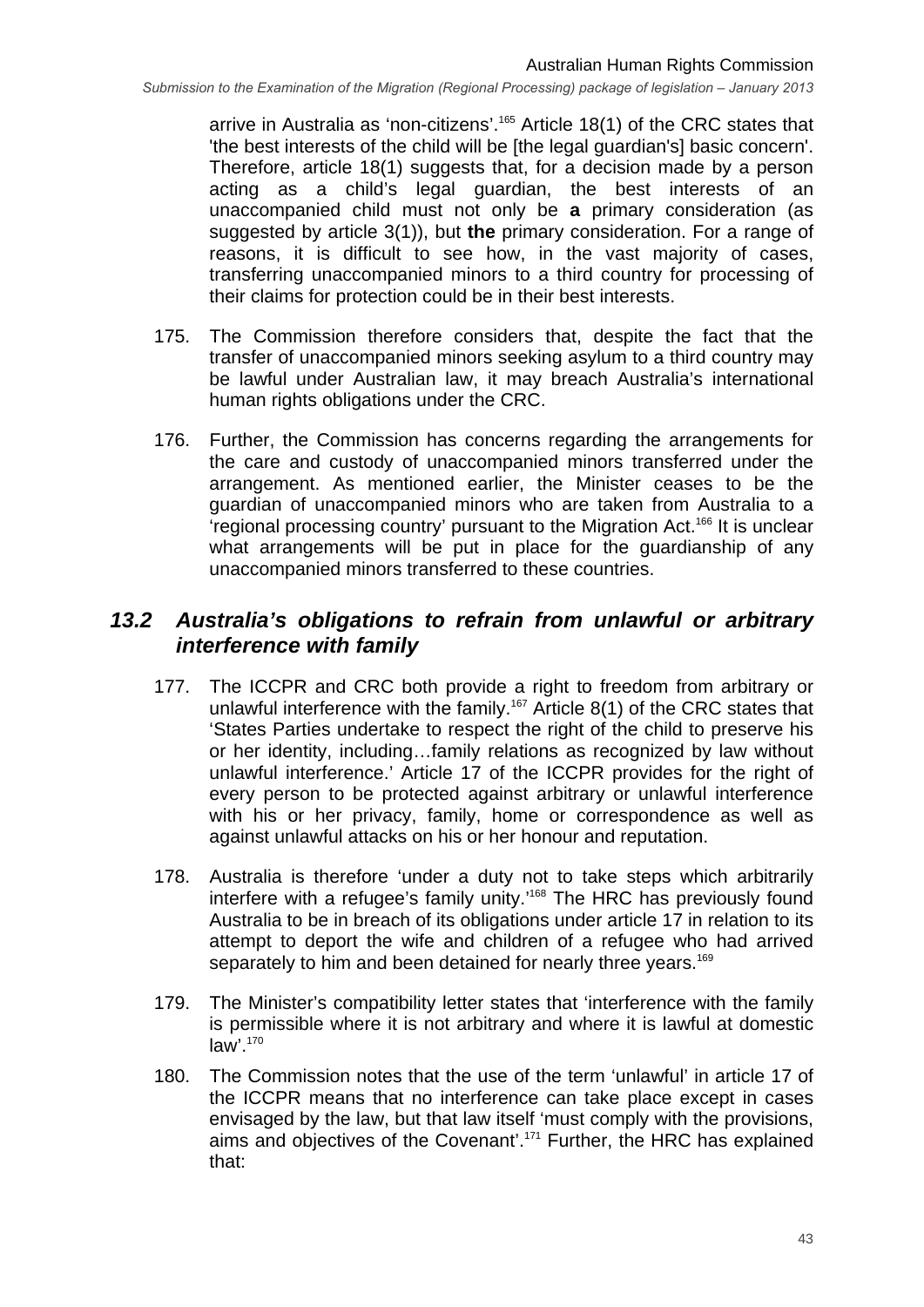the introduction of the concept of arbitrariness is intended to guarantee that even interference provided for by law should be in accordance with the provisions, aims and objectives of the Covenant and should be, in any event, reasonable in the particular circumstances.<sup>172</sup>

181. In the compatibility letter the Minister gives two practical reasons why he considers that the measures under the Regional Processing Act do not amount to separation of family. Firstly, 'persons who travel to Australia together will not ordinarily be separated when taken to a regional processing country'.173 Secondly, the new subsection 199(4) of the Migration Act:

> provides a mechanism for the spouse or de facto partner of an [offshore entry person] who is being taken, or about to be taken, to a regional processing country, to request that they also be taken or for an [offshore entry person] to request that a dependent child or children be taken to a regional processing country with them.<sup>174</sup>

182. The Minister's comments excerpted in the passage above suggest that family members in detention or in different stages of processing their protection applications might in fact be separated. If asylum seekers who are transferred to a 'regional processing country' already have family members in Australia, they face indefinite separation from those family members under the 'no advantage' principle. This suggests that article 17 could be engaged. The Minister has not addressed how the implications for families and children in particular are 'reasonable in the particular circumstances'. The Commission does not consider that a 'choice' to request that additional family members be transferred to detention in Nauru or PNG would mitigate what would otherwise constitute interference with the family.175

#### *13.3 Australia's obligations to protect and support families*

- *(a) The effect of the* Migration Amendment Regulation 2012 (No. 5) *(Cth)* 
	- 183. The *Migration Amendment Regulation 2012 (No. 5)* (Cth) (the Regulation), which was registered on 27 September 2012, addresses the situation when an asylum seeker who arrives by boat in Australia is granted a protection visa and wishes to sponsor family members to reside in Australia.
	- 184. The Regulation amends the *Migration Regulations 1994* (Cth), and in effect makes family reunion in Australia more difficult for refugees who arrive unauthorised by boat (called 'irregular maritime arrivals' in the Regulation) by:
		- removing 'family union concessions' (by requiring more criteria to be considered) for 'irregular maritime arrivals' (other than unaccompanied minors) who arrived before 13 August 2012 and wish to propose family members for entry to Australia on a Refugee and Humanitarian (Class XB) visa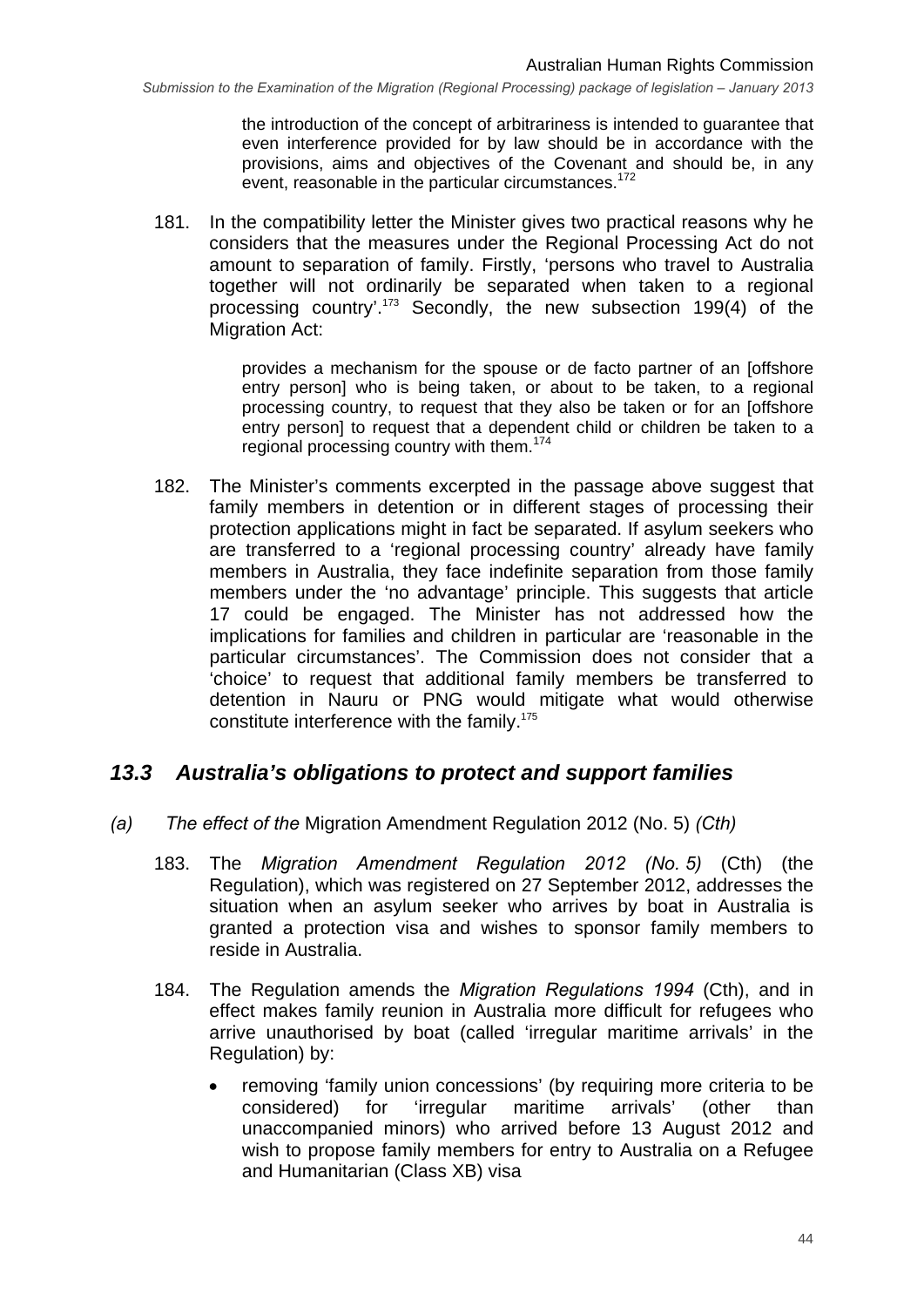- providing that any 'irregular maritime arrivals' who arrive to Australia on or after 13 August 2012 cannot propose family members for entry to Australia on a Refugee and Humanitarian visa.
- 185. Those refugees who can no longer propose family members for entry to Australia through the Special Humanitarian Program following these amendments can only seek family reunion through the family stream of the Migration Program.
- 186. In the Statement of Compatibility which was prepared in relation to the Regulation the Minister acknowledges that:

As refugees are unable to return to their country of origin, if family reunification is not available there is the potential that some refugees may be permanently separated from their family...[and, following the Regulation] there may be cases where, as a consequence of the amendment and ineligibility for other visas, family reunion will not be possible.<sup>176</sup>

187. The Minister also acknowledges the particularly detrimental impact this will have on unaccompanied minors who arrive (unauthorised) to Australia by boat (referred to as 'UHMs') on or after 13 August 2012. The Minister explains in the Statement of Compatibility that 'family reunion prospects for future UHMs (and those arriving on or after 13 August 2012) are likely to become more difficult with the proposed changes' because:

> unlike adult proposers of partners or children, UHMs will not have ready access to family reunion through the Family Migration stream. This is because Parent visa applications will be subject to either long visa processing times or a significant Visa Application Charge, depending on which subclass of visa is applied for. In addition, applications for family reunion under the Parent visa stream must meet eligibility requirements such as the balance of family test which requires that the majority of the parent's children reside permanently and lawfully in Australia rather than in any country overseas.<sup>177</sup>

- *(b) The right to protection of the family in article 23 of the ICCPR* 
	- 188. The Commission is concerned that, by the Minister's own assessment, the effect of the Regulation is to make family reunification for refugees who arrive unauthorised by boat, especially unaccompanied minors, more difficult, if not impossible.
	- 189. Article 23 of the ICCPR relevantly provides:
		- 1. The family is the natural and fundamental group unit of society and is entitled to protection by society and the State.
		- 2. The right of men and women of marriageable age to marry and **to found a family** shall be recognized. (Emphasis added)
	- 190. The HRC has confirmed that article 23 places positive obligations on States Parties to adopt legislative, administrative and other measures to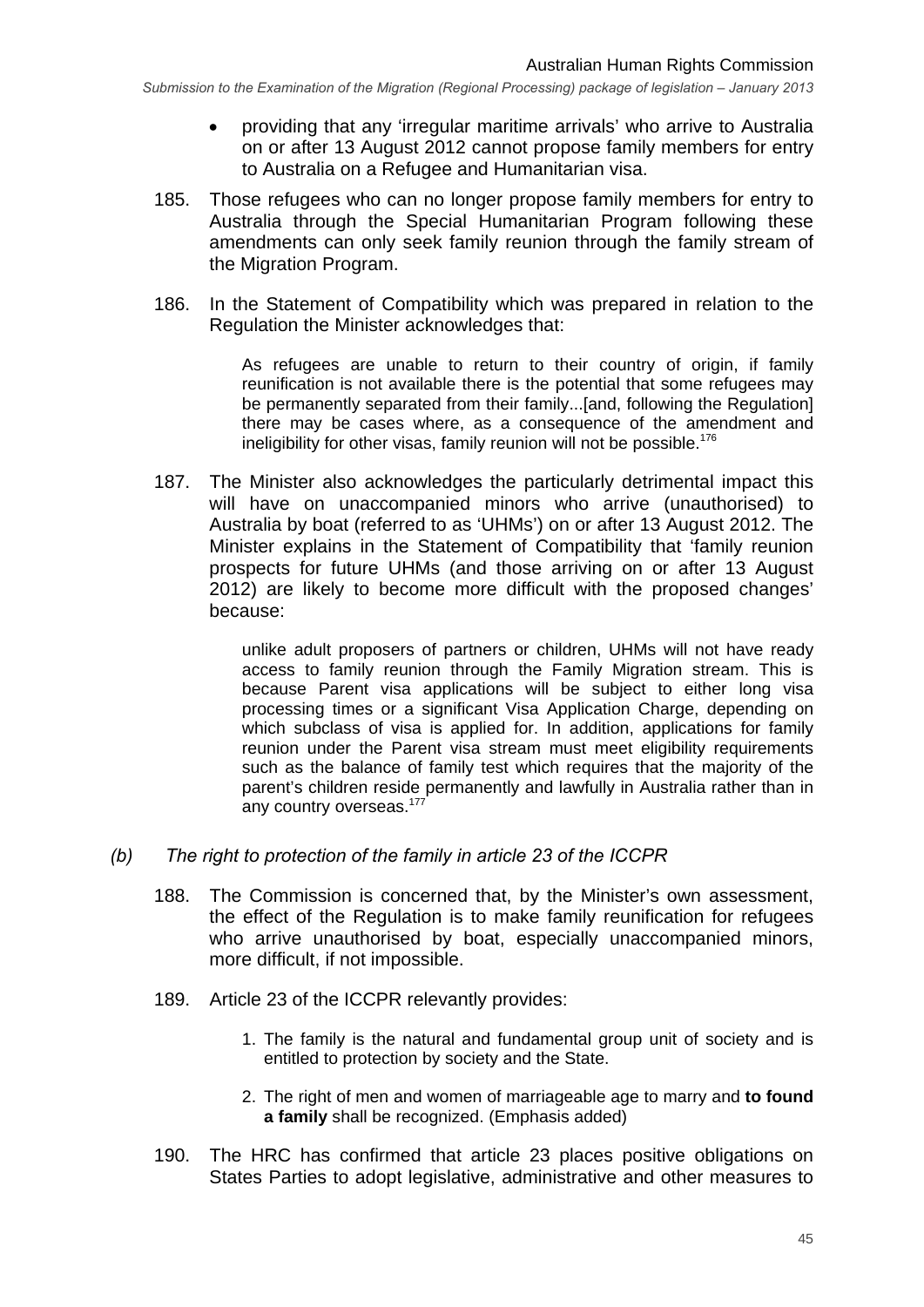ensure the protection provided for in that article.<sup>178</sup> The HRC has also stated that:

The right to found a family implies, in principle, the possibility to procreate and live together…the possibility to live together implies the adoption of appropriate measures, both at the internal level and as the case may be, in cooperation with other States, to ensure the unity or reunification of families, particularly when their members are separated for political, economic or similar reasons.179

191. The Commission acknowledges that article 23 does not equate to a right to family reunification. However, the protection article 23 affords to the existence of the family requires States Parties to take steps to support families to reunify, because:

> Since life together is an essential criterion for the existence of a family, members of a family are entitled to a stronger right to live together than other persons.<sup>180</sup>

- 192. As the Minister points out in the Statement of Compatibility, the Regulation has the deliberate effect of making family reunification harder for asylum seekers who arrive by boat, and, in the case of unaccompanied minors, practically impossible. To this extent the Commission is concerned that the Regulation may be inconsistent with Australia's obligations under article 23.
- *(c) Articles 3(1), 10(1), 20 and 22 of the CRC* 
	- 193. The Commission is concerned by the particular impact the Regulation will have on unaccompanied minors who arrive by boat to Australia, and how this fits with Australia's obligations under the CRC. As mentioned above, article 3(1) of the CRC requires the best interests of the child to be a primary consideration 'in all actions concerning children'. The Commission questions whether the formulation of a policy which effectively prevents a child who is declared to be a refugee from being able to be reunited with his or her parents in Australia is primarily informed by a concern for the child's best interests.
	- 194. More specifically, article 10(1) of the CRC provides that 'applications by a child or his or her parents to enter or leave a State Party for the purpose of family reunification shall be dealt with by States Parties in a positive, humane and expeditious manner'.
	- 195. The Commission notes that the wording of article 10 does not guarantee a right to reunification. However, the requirement that applications for family reunification must be dealt with in a 'positive' and 'humane' manner suggests a level of engagement with the question of what is the impact on the child of a denial of reunification in the circumstances.<sup>181</sup> The children who will be most adversely affected by the Regulation are unaccompanied refugee children, to whom Australia owes particular protection and assistance under articles 20 and 22 of the CRC.<sup>182</sup> The effect of the Regulation is that these particularly vulnerable children are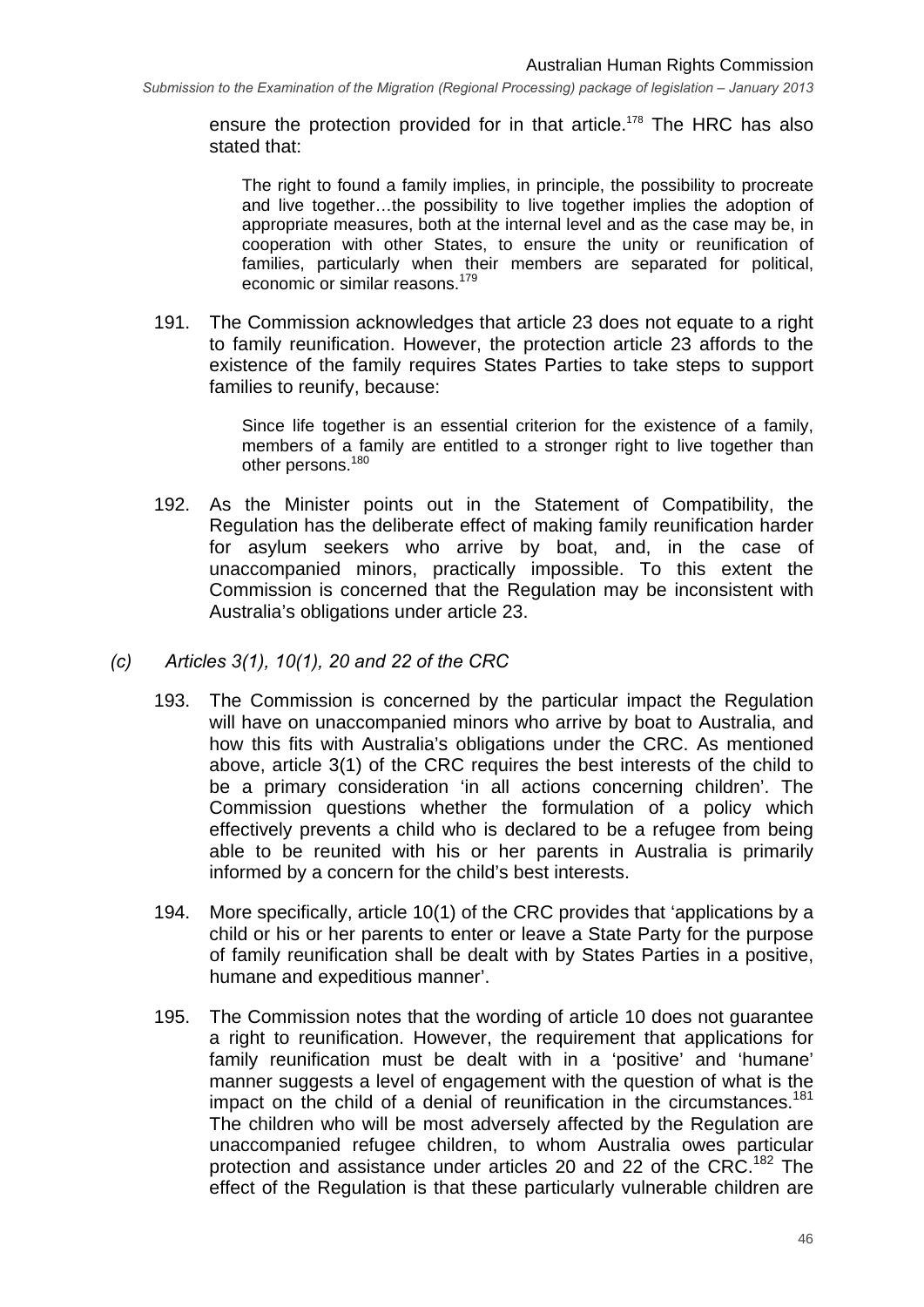denied the ability to reunify with their parents in Australia, at least in any sort of timely manner, if not completely.

- 196. The Commission therefore is concerned that the Regulation may be inconsistent with Australia's obligations under the CRC.
- 197. The fact that the effect of this Regulation on child refugees differs depending on their mode of arrival to Australia raises the question of whether it is discriminatory, contrary to article 2 of the CRC, as well as article 26 of the ICCPR. The question of discrimination is addressed above in paragraphs 96-110 of this submission.

## **14 Australia's obligations to ensure respect for the right to work and other related rights**

## *14.1 The effect of the* **Migration Regulations 1994 – Specification**  under paragraphs 050.613A(1)(b) and 051.611A(1)(c) **Classes of Persons – November 2012**

- 198. As mentioned above,<sup>183</sup> on 21 November 2012 the Minister announced that asylum seekers who arrived by boat to Australia on or after 13 August 2012 and remained in Australia would be considered for the grant of bridging visas, but they would not be given permission to work and would only be given 'basic accommodation assistance, and limited financial support'. The Minister also confirmed, pursuant to the 'no advantage' principle, that such persons would not be issued with a permanent protection visa if found to be a refugee 'until such time that they would have been resettled in Australia after being processed in our region'.<sup>184</sup>
- 199. Consistent with this announcement, on 20 November 2012 the legislative instrument *Migration Regulations 1994 - Specification under paragraphs 050.613A(1)(b) and 051.611A(1)(c) - Classes of Persons - November*  2012 was registered.<sup>185</sup> Through this instrument the Australian Government removed the exemption from the 'no work' condition on 'Bridging E' visas for asylum seekers arriving at offshore entry places after 13 August 2012.186
- 200. The Commission has concerns that the placing of asylum seekers on bridging visas for an indeterminate period of time (or for an arbitrarily set period of time) with no right to work and 'limited financial support' is not consistent with Australia's international obligations under the ICESCR. Further, preventing asylum seekers who have been determined to be refugees from receiving a visa which would allow them to work would be contrary to article 17 of the Refugee Convention.

## *14.2 The right to work for asylum seekers*

201. Article 6, paragraph 1 of the ICESCR provides: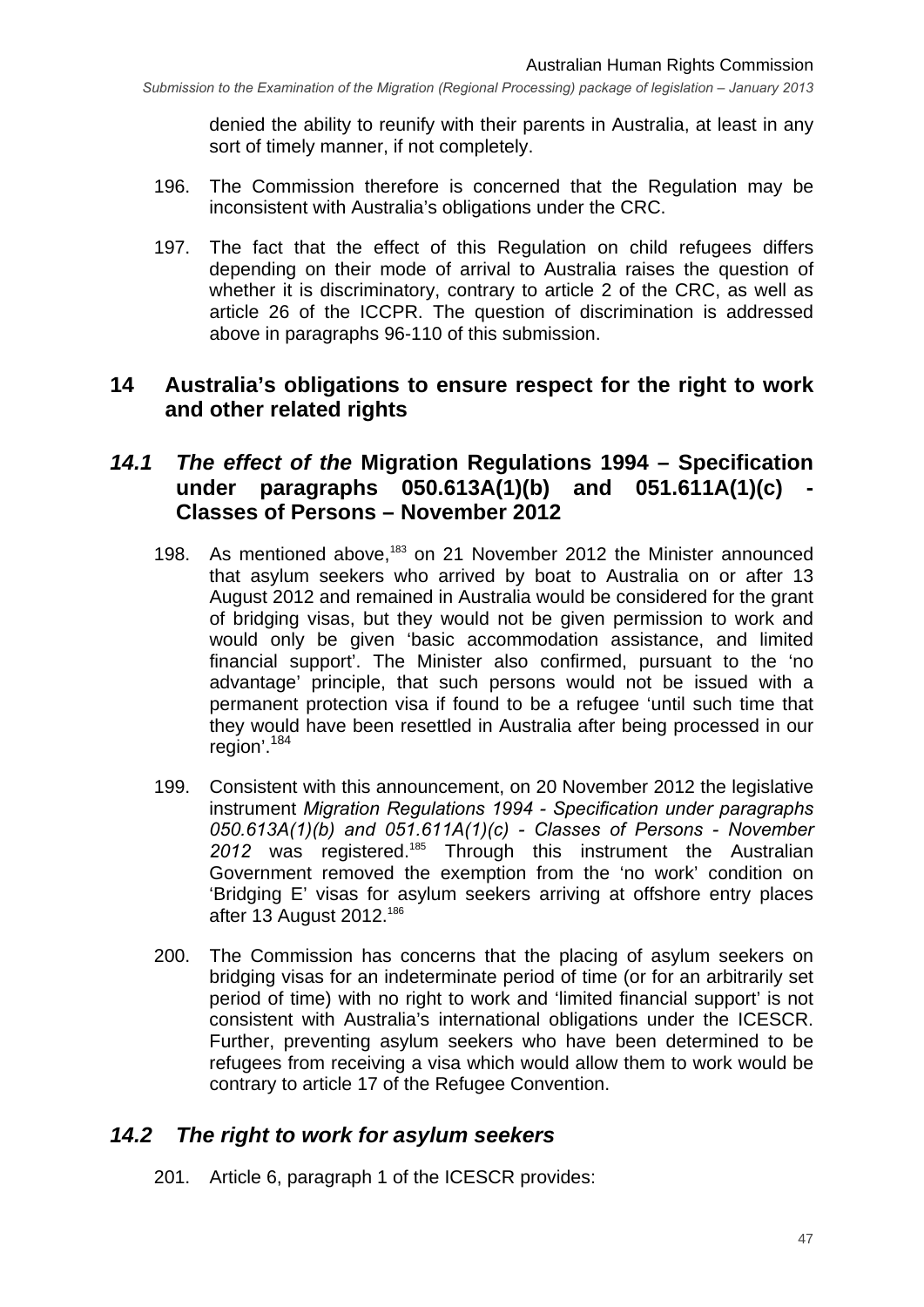The States Parties to the present Covenant recognize the right to work, which includes the right of everyone to the opportunity to gain his living by work which he freely chooses or accepts, and will take appropriate steps to safeguard this right.

- 202. The United Nations Committee on Economic, Social and Cultural Rights has stated that article 6(1) does not translate into an absolute and unconditional right to obtain employment.<sup>187</sup> Also, the ICESCR allows for the progressive realisation of the enjoyment of everyone of the full rights in that instrument.<sup>188</sup>
- 203. However, States Parties do have immediate, core obligations in relation to the right to work, including 'refraining from denying or limiting equal access to decent work for all persons, especially disadvantaged and marginalized individuals and groups'.<sup>189</sup> This is supported by the right to non-discrimination in the enjoyment of ICESCR rights in article 2(1) of the Covenant. As the prohibition on working announced by the Minister is only aimed at those asylum seekers who arrive in Australia by boat, it may breach this core 'non-discrimination' aspect of the right to work.<sup>190</sup>
- 204. Beyond the non-discrimination element of the right to work, the Commission acknowledges that under article 4 of the ICESCR States Parties are permitted to limit the rights in that Covenant, including article 6, but to be valid these limitations must fulfil criteria of legality, necessity and proportionality.<sup>191</sup> In announcing the decision to deny unauthorised boat arrivals the right to work, the Minister referred to the Australian Government's aim of 'breaking the people smugglers' business model and save [sic] lives at sea'.<sup>192</sup>
- 205. The Commission emphasises that even if this is a legitimate reason under article 4 to permit restrictions on asylum seeker's rights to work under article 6, the restriction must be a necessary and proportionate response to achieve that aim. The Commission questions whether the Minister's policy will satisfy this test.
- 206. It cannot be proportionate, for example, to restrict the right to work to such an extent that, as a result, asylum seekers who come by boat become destitute.<sup>193</sup> This would violate the right in article 11 of the ICESCR to an adequate standard of living, including 'adequate food, clothing and housing' for a person and his or her family.194 A government may address this by providing adequate social security to forcibly unemployed asylum seekers, but the Australian Government has only committed to providing 'limited' financial support in the absence of a right to work.
- 207. Whether an asylum seeker can enjoy an adequate standard of living (whether through earning an income or relying on social security) in turn can impact on his or her right to physical and mental health under article 12 of the ICESCR.
- 208. A key issue with the policy announced by the Minister on 21 November 2012 is the length of time for which the asylum seekers to whom the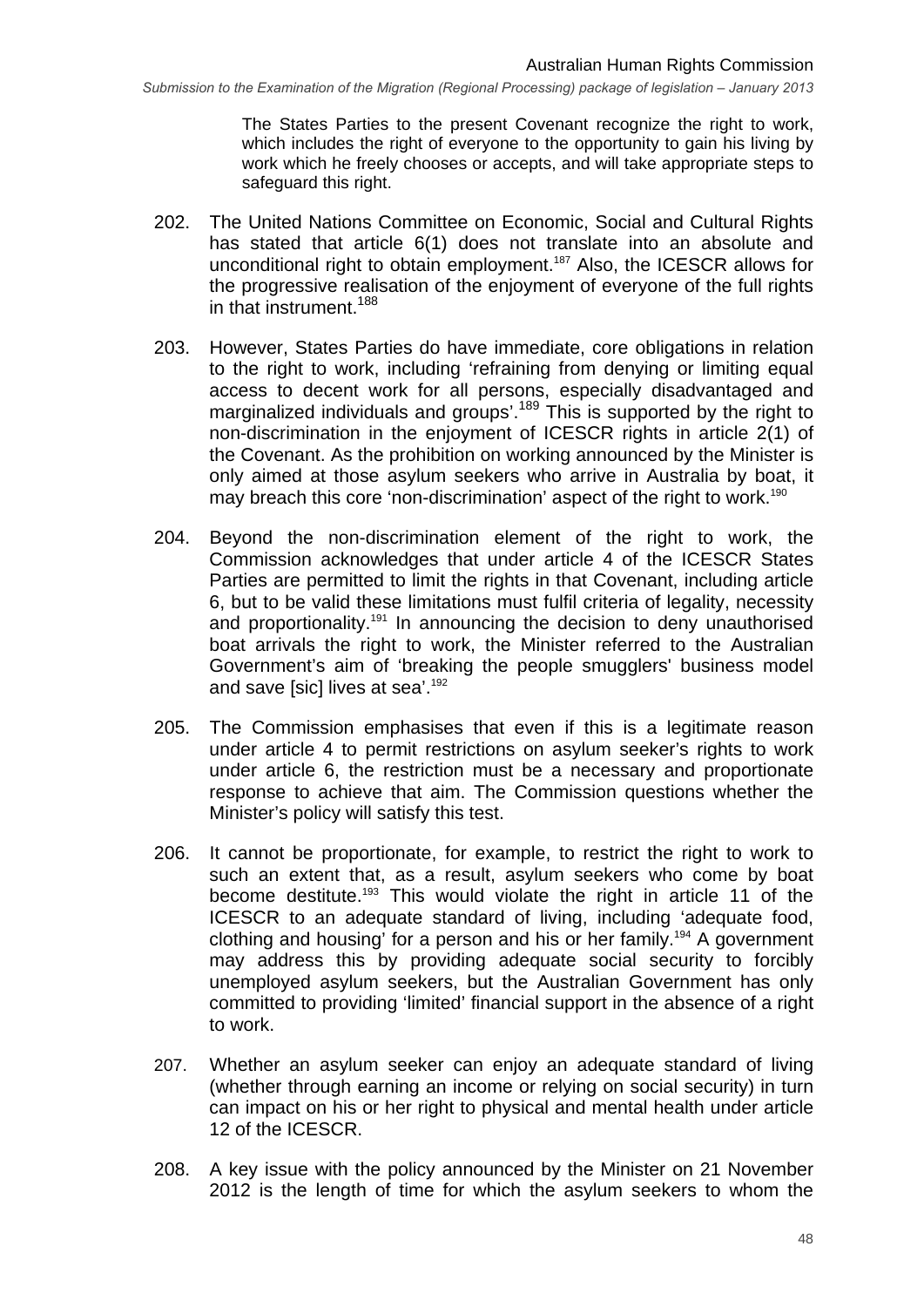policy applies will be denied the right to work. The longer they must wait until they can gain access to the employment market, the more likely the limitation is a breach of article 6. The UNHCR has raised concerns about the 'negative impact of an extended period of insecurity' and has suggested (in relation to Europe) that asylum seekers should not be denied access to the labour market for any longer than six months.<sup>195</sup>

209. As mentioned earlier, the Australian Government has indicated that under the 'no advantage' principle, asylum seekers who have arrived by boat to Australia may have to wait up to five years until they receive a protection visa and can be allowed to work.196 In the Commission's view, the forced unemployment of these asylum seekers for such a prolonged period of time, a period which is not rationally connected to the amount of time necessary to process their claims for protection, may fail the 'necessary and proportionate' test for a legitimate limitation. The Australian Government's policy therefore may lead to breaches of the right to work in article 6 of the ICESCR.

#### *14.3 The right to work for declared refugees*

- 210. Once an asylum seeker has been found to be a refugee, and therefore someone to whom Australia owes protection obligations under the Refugee Convention, the right to work crystallises more fully.<sup>197</sup> Article 17 of the Refugee Convention requires States Parties to afford refugees who are 'lawfully staying' in their territory the same right to work as that which is granted to other foreign nationals in the same circumstances.
- 211. Therefore, the Australian Government's intention to deny persons found to be refugees work rights under the 'no advantage' principle may violate both article 6 of the ICESCR, and article 17 of the Refugee Convention.

#### **15 Australia's obligations to respect and protect the rights of people with disability**

- 212. The Commission is concerned that the 'regional processing' regime, in addition to raising the prospect of multiple violations of human rights as discussed above, may be inconsistent with Australia's obligations in relation to people with disability.
- 213. The Australian Government agreed to take all appropriate measures to promote, protect and respect the rights of people with disability when it ratified the *Convention on the Rights of Persons with Disabilities* (CRPD).198 Article 11 of the CRPD places a positive obligation on States Parties to take 'all necessary measures to ensure the protection and safety of persons with disabilities in situations of risk'.
- 214. For the reasons explained in the preceding sections, the Commission has concerns that the Australian Government's 'regional processing' regime, including the granting to some asylum seekers of bridging visas without the right to work for up to five years, may violate a number of the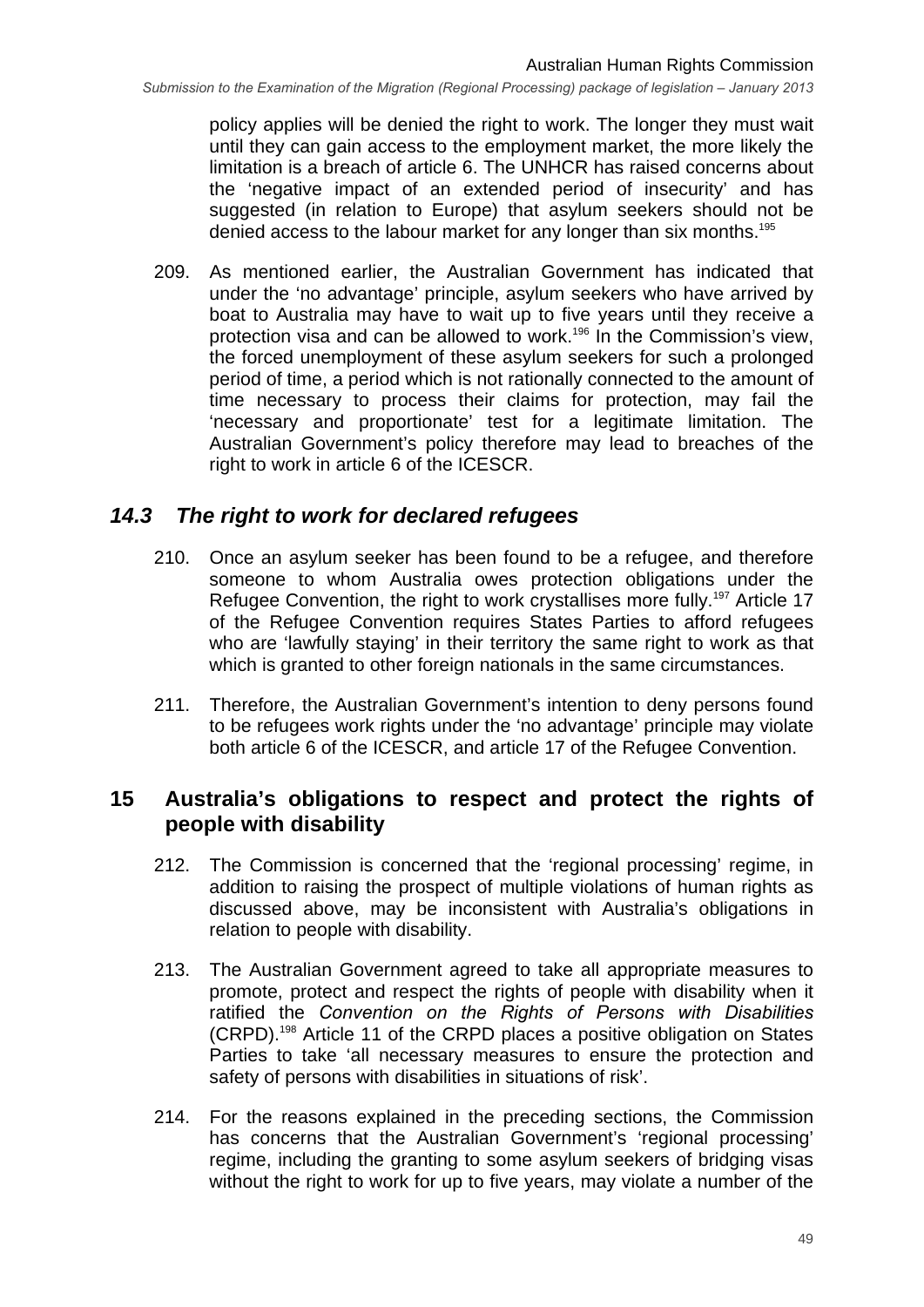rights to which persons with disabilities are specifically entitled under the CRPD. These include the rights of people with disability to:

- liberty and security of person (including freedom from arbitrary detention) (article 14)
- freedom from torture and cruel, inhuman or degrading treatment or punishment (article 17)
- protection against arbitrary or unlawful interference with the family (article 22)
- health and access to health services (article 25)
- work and employment (article 27)
- an adequate standard of living, and social protection (article 28).
- 215. Under s 198AE of the Migration Act, the Minister has a discretionary power to exempt a person or persons from transfer to a designated 'regional processing country'.199 However, as discussed in greater detail below,<sup>200</sup> the Commission has concerns about the extent to which reliance on the exercise of discretionary Ministerial power is a sufficient safeguard against particularly vulnerable individuals being exposed to harm through the 'regional processing' regime. In the case of asylum seekers with some form of disability, the harm may include aggravation of their disability through the transfer to a 'regional processing country' with inadequate capacity to provide the requisite treatment and support. In order for the Australian Government to avoid breaching its obligations under the CRPD, it is crucial that adequate pre-transfer vulnerability assessments are conducted.
- 216. Also, the Commission emphasises the need for appropriate post-transfer vulnerability assessment procedures in the 'regional processing countries' to which asylum seekers are sent. The Commission has noted above in this submission the strong link between prolonged detention and the development (or exacerbation) of mental health problems.<sup>201</sup> The Commission therefore stresses that the Australian Government must develop adequate post-transfer vulnerability assessments to ensure that people with a pre-existing disability, or who develop a disability posttransfer, are provided with appropriate care and accommodation of their disability, and, where required, are returned to Australia within an appropriate timeframe.

## **16 Safeguarding the rights of people subject to the 'regional processing' regime**

217. The Commission believes that specific measures should be taken to safeguard the rights of all people subject to the 'regional processing' regime, including appropriate pre- and post-transfer risk assessment procedures, and adequate independent oversight of the regional processing arrangements into which Australia has entered.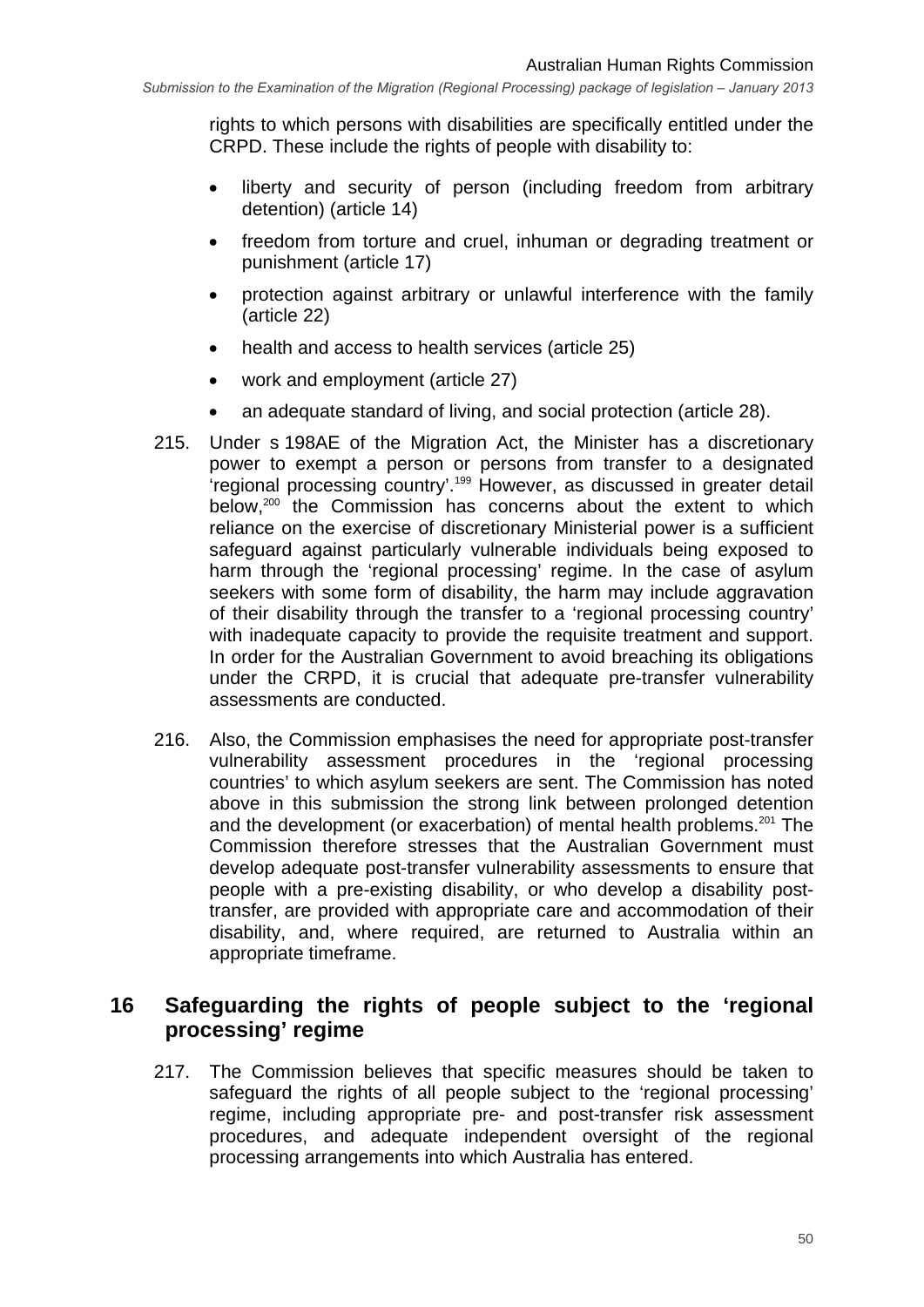#### *16.1 Pre- and post-transfer risk and vulnerability assessment procedures*

- 218. The Commission considers that there should be an appropriate pretransfer risk and vulnerability assessment process, to ensure that people with particular vulnerabilities are not placed into a situation where their rights are likely to be breached in a 'regional processing country'.
- 219. On 13 October 2012, DIAC posted pre-transfer assessment guidelines on its website, $202$  along with guidelines for the exercise of the Ministerial discretion under s 198AE of the Migration Act to exempt a person or persons from transfer to a designated 'regional processing country'.203
- 220. In order to protect against the breach of a person's human rights, pretransfer assessment procedures should include a thorough assessment of the *non-refoulement* obligations owed by Australia to each individual under the ICCPR, CAT, CRC and the Refugee Convention.<sup>204</sup> In addition, the procedures should include a thorough assessment of the individual's circumstances pertaining to their physical and mental health, so as to consider whether the right to freedom from cruel, inhuman or degrading treatment under the ICCPR and CAT might be engaged. Further, the procedures should include an assessment of the best interests of the child, and the impact of transfer on an individual's right to family life.
- 221. The Commission has serious concerns that the published guidelines do not provide the necessary guidance to ensure that a robust assessment is made of any protection claims that may be raised against the intended processing country. Counter to internationally established processes for the assessment of claims for protection, the guidelines indicate that 'assurances given by the [regional processing country]' should be taken into account in assessing a claim for protection against this country. In addition, the guidelines do not indicate that the person making the assessment should have any appropriate training to consider protection claims, nor do they give any guidance as to the circumstances in which advice should be sought from a suitably experienced officer.<sup>205</sup>
- 222. The pre-transfer assessments do appear to include procedures to identify vulnerable individuals, including unaccompanied minors, families with children, pregnant women, people with serious health issues, and survivors of torture and trauma. This consideration is undertaken as part of an assessment as to whether it is 'reasonably practical' to take a person to a 'regional processing country'. The Minister has asked that cases be referred to him for consideration of the exercise of his power to exempt people from transfer to a third country where it is not reasonably practical to take a person to a 'regional processing country' now or in the foreseeable future (for example, as a consequence of physical or mental impairments that are permanent and acute). $206$
- 223. The Minister has also asked that cases be referred to him for consideration of the exercise of his exemption power in circumstances where: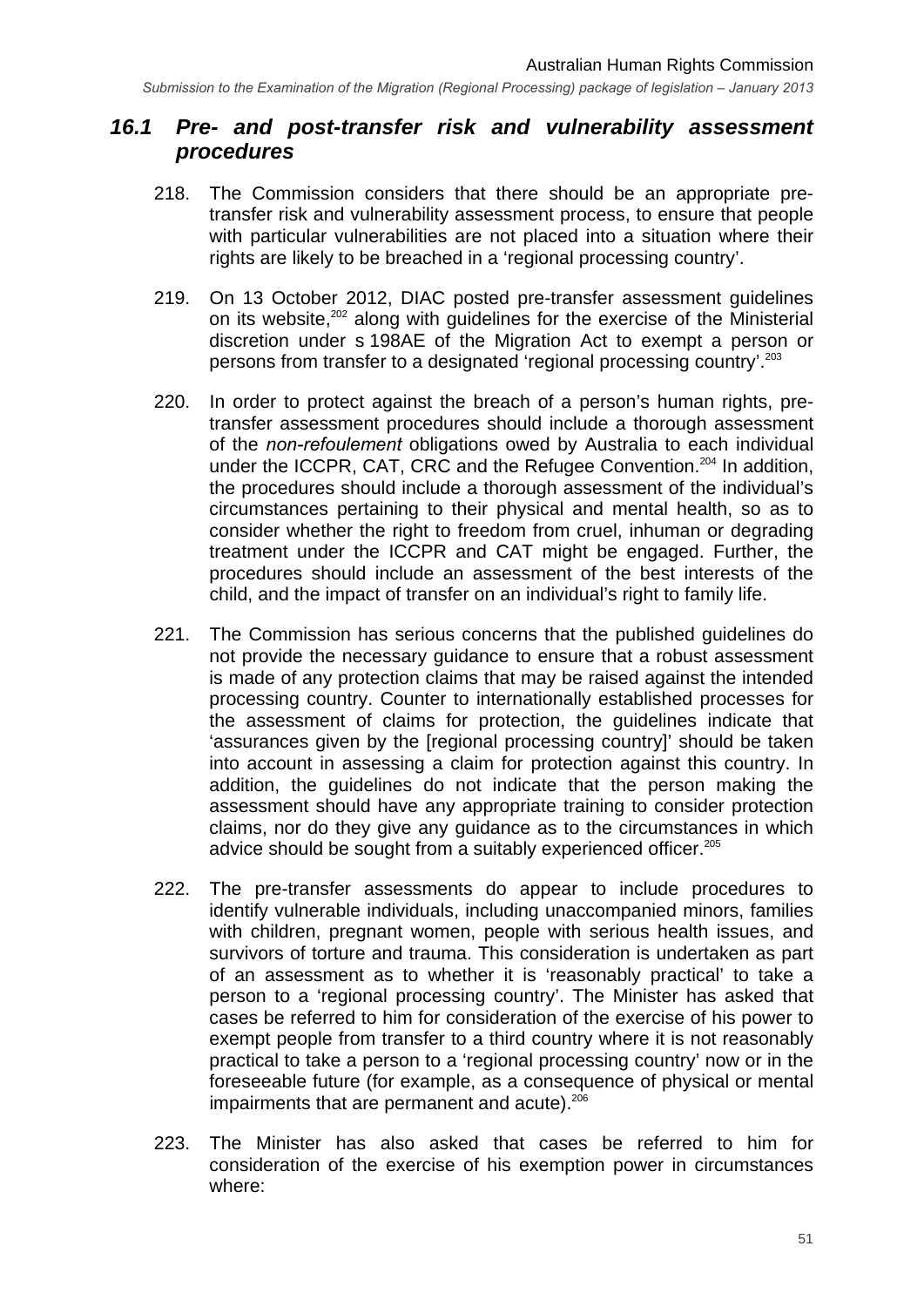- a person has made a credible claim that his life or freedom would be threatened or he would be subject to 'torture, cruel, inhumane or degrading treatment or punishment, arbitrary deprivation of life or the imposition of the death penalty' in the 'regional processing country'
- an assessment has been made that it would be in the best interests of an unaccompanied minor to remain in Australia
- a person has a spouse/partner, father, mother or child in Australia who will not be taken to a 'regional processing country' with the offshore entry person.<sup>207</sup>
- 224. The Commission believes that transfer should not proceed if:
	- a pre-transfer assessment identifies an unacceptable risk that a person's human rights would be breached as a consequence of transfer to a 'regional processing country'
	- the person has a particular vulnerability that cannot be adequately managed in a 'regional processing country', or
	- transfer of the person would lead to separation from immediate family.
- 225. Where pre-transfer risk assessments indicate that it is not appropriate for people to be transferred to a 'regional processing country', those people should have their claims for protection processed in Australia, expeditiously.
- 226. The Commission also believes that a vulnerability assessment process should operate in countries to which asylum seekers have been transferred, to enable their return to Australia if their specific vulnerability cannot be adequately managed in that country.

#### *16.2 Independent monitoring and oversight of 'regional processing' arrangements*

- 227. Regular independent monitoring of immigration detention facilities is essential in order to ensure compliance with international legal principles and accepted human rights standards.<sup>208</sup>
- 228. The Commission notes that there is a need for a more comprehensive monitoring mechanism for Australia's immigration detention facilities, particularly those in remote locations such as Christmas Island. Currently, there is no monitoring body with all of the key features necessary to be fully effective, that is:
	- independence from DIAC
	- adequate funding to fulfil the role
	- the capacity to maintain an ongoing or regular presence in the large number of immigration detention facilities in Australia
	- a specific statutory power to enter immigration detention facilities
	- comprehensive public reporting for transparency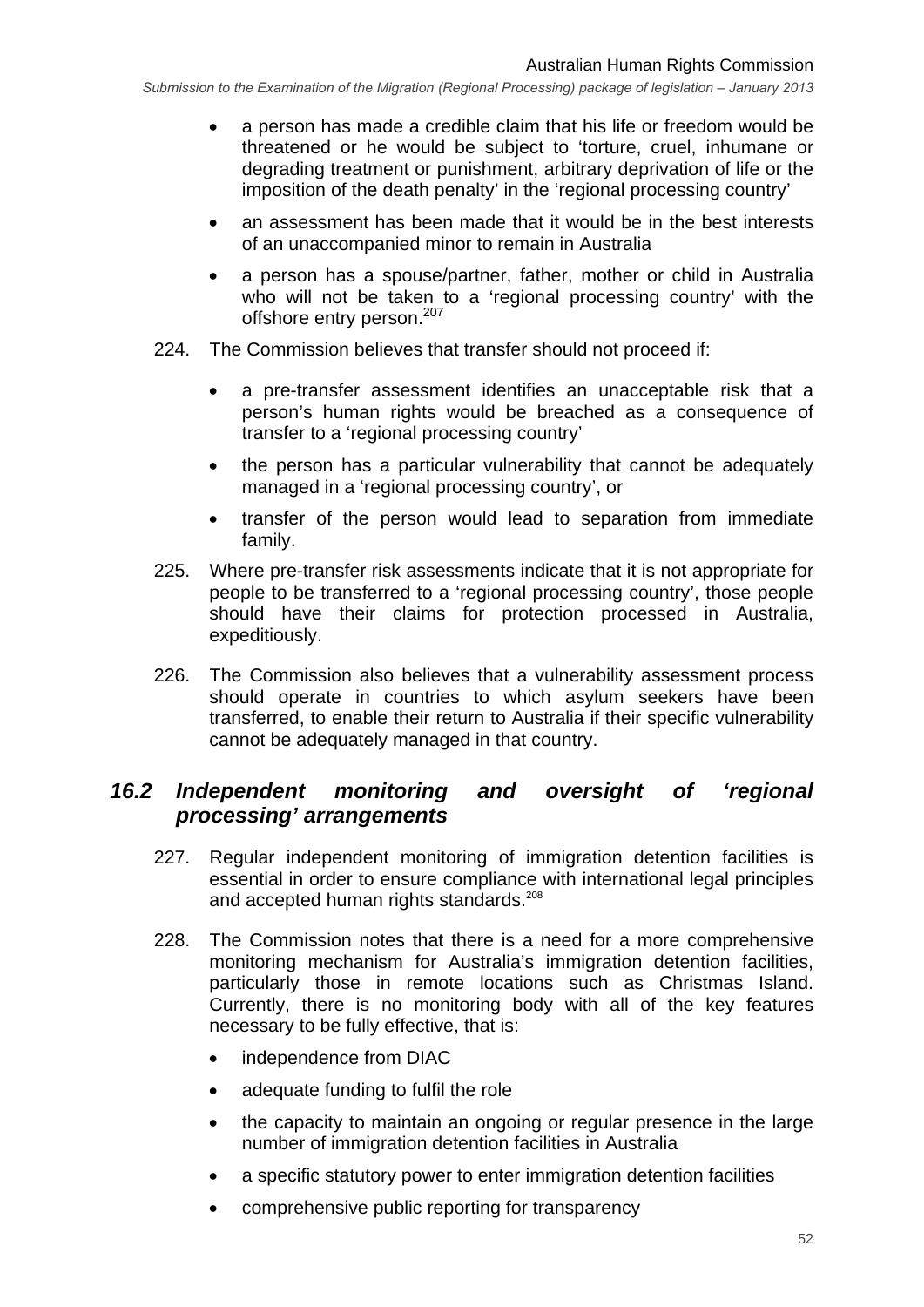- the capacity to require a public response from government.
- 229. In addition, the Commission believes that there should be adequate independent oversight of conditions of detention in 'regional processing countries'. The Commission notes that a joint advisory committee jointly chaired by Nauruan and Australian officials, and which includes a number of members of the Minister's Council on Asylum Seekers and Detention (MCASD), has recently been appointed.<sup>209</sup> The Commission understands that the appointment of this committee is an interim measure until a monitoring committee can be established.
- 230. The Commission is of the view that such a committee does not amount to independent monitoring, as membership largely comprises of either officials of the Australian and Nauruan Governments or members of MCASD. The Commission believes that there should be independent monitoring and reporting on conditions of detention in any third countries to which Australia has sent asylum seekers.
- 231. The Commission welcomes the visits of the Australian Red Cross, Amnesty International and the UNHCR to facilities accommodating asylum seekers on Nauru. The Commission urges that regular independent monitoring occur by an organisation which has an appropriate mandate and the capacity to make public reports on conditions of detention. Where independent monitors report publicly on their findings, this increases transparency and accountability.
- 232. Independent monitoring of immigration detention facilities should include, but not be limited to, the areas of health (including mental health) care. The Commission believes that there is a need for rigorous, independent and ongoing monitoring of the delivery of health and mental health services in immigration detention facilities on the Australian mainland, in Australia's 'excised offshore territory', and in third countries to which Australia has transferred asylum seekers for the processing of their claims for protection.

1 The Commission's national inquiry reports are: Australian Human Rights Commission, *A last resort? National Inquiry into Children in Immigration Detention* (2004). At http://humanrights.gov.au/human\_rights/children\_detention\_report/index.html (viewed 8 November 2012); Australian Human Rights Commission, *Those who've come across the seas: Detention of unauthorised arrivals* (1998). At http://humanrights.gov.au/human\_rights/immigration/seas.html (viewed 8 November 2012). Further details about the Commission's work in this area are available at http://humanrights.gov.au/human\_rights/immigration/detention\_rights.html (viewed 10 January  $2013$ ).

See the Australian Human Rights Commission's reports regarding conditions of immigration detention in Australia, available at http://www.humanrights.gov.au/human\_rights/immigration/index.html (viewed 10 January 2013) under 'Publications'. See also Australian Human Rights Commission, *Submission to the Senate*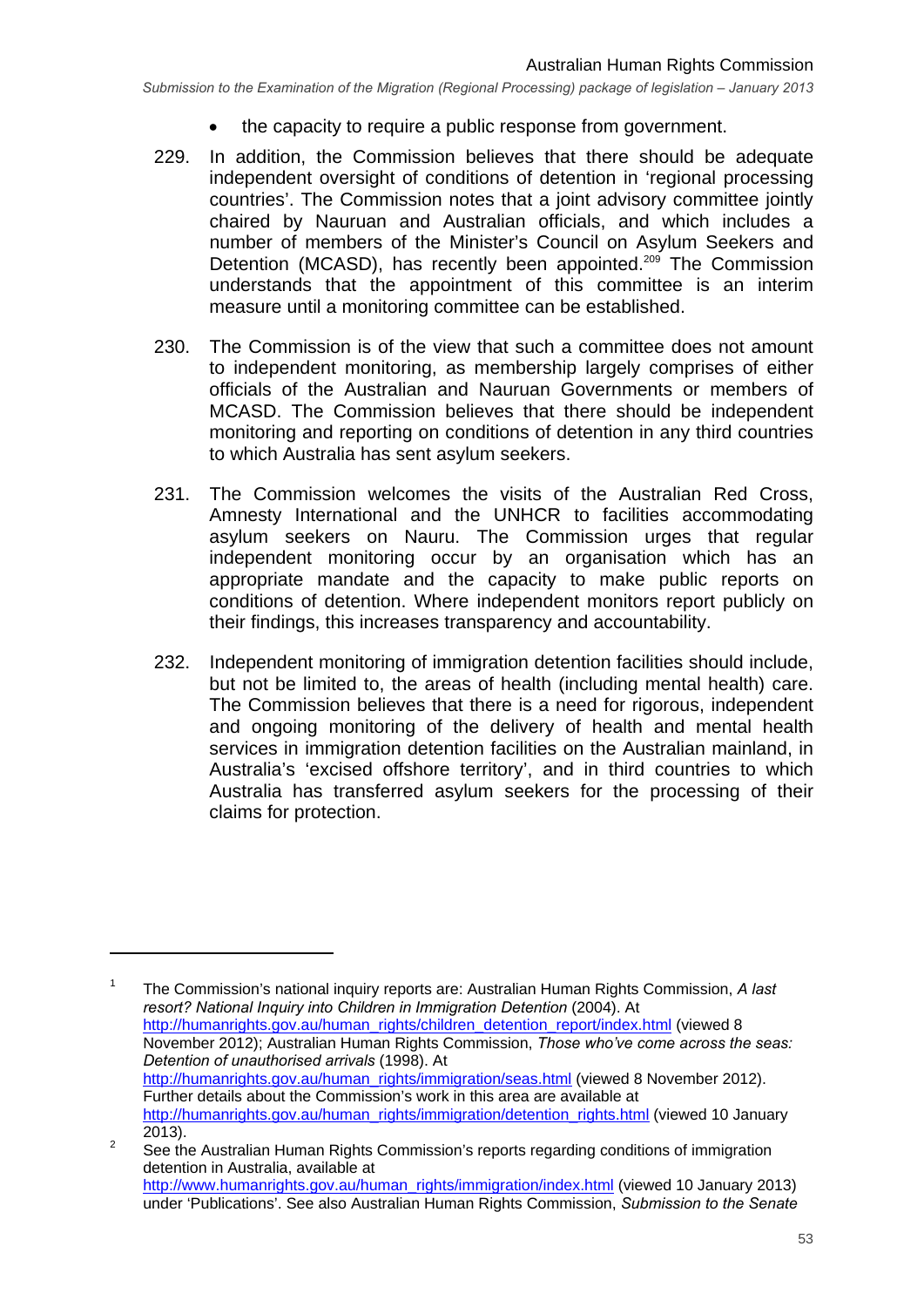#### Australian Human Rights Commission

*Legal and Constitutional Affairs Committee Inquiry into the Migration Amendment (Health Care for Asylum Seekers) Bill 2012* (October 2012). At

- http://www.humanrights.gov.au/legal/submissions/2012/20121025\_asylum\_health.html (viewed 13 December 2012).
- See Australian Human Rights Commission, *Human rights issues raised by the transfer of asylum seekers to third countries,* Discussion Paper (November 2012). At http://www.humanrights.gov.au/human\_rights/immigration/transfer\_third\_countries.html (viewed 13 December 2012).
- *International Covenant on Civil and Political Rights*, opened for signature 16 December 1966, 999 UNTS 171 (entered into force 23 March 1976) (ICCPR). At
- http://www2.ohchr.org/english/law/ccpr.htm (viewed 17 January 2013). **<sup>5</sup>** *International Covenant on Economic, Social and Cultural Rights*, opened for signature 16 December 1966, 993 UNTS 3 (entered into force 3 January 1976) (ICESCR). At
- http://www2.ohchr.org/english/law/cescr.htm (viewed 10 January 2013). *Convention on the Rights of the Child*, opened for signature 20 November 1989, 1577 UNTS 3 (entered into force 2 September 1990) (CRC). At http://www2.ohchr.org/english/law/crc.htm (viewed 17 January 2013).
- *Convention against Torture and Other Cruel, Inhuman or Degrading Treatment or Punishment*, opened for signature 10 December 1984, 1465 UNTS 85 (entered into force 26 June 1987) (CAT). At http://www2.ohchr.org/english/law/cat.htm (viewed 17 January 2013).
- *Convention Relating to the Status of Refugees*, opened for signature 28 July 1951, 189 UNTS 137, (entered into force 22 April 1954), as amended by the *Protocol Relating to the Status of Refugees*, opened for signature 31 January 1967, 606 UNTS 267 (entered into force 4 October 1967) (Refugee Convention). At http://www.unhcr.org/3b66c2aa10.html (viewed 10 January  $^{9}$  2013).
- A Houston, Air Chief Marshall AFC (Ret'd), P Aristotle and M L'Estrange, *Report of the Expert Panel on Asylum Seekers* (August 2012), p 14, recommendation 1. At http://expertpanelonasylumseekers.dpmc.gov.au/report (viewed 10 January 2013). See also, for example, the Hon C Bowen MP, Minister for Immigration and Citizenship, 'Asylum seeker transfer to Nauru, Expert Panel recommendations, "no advantage" principle, Tony Abbott' (Press Conference, 14 September 2012). At
- http://www.minister.immi.gov.au/media/cb/2012/cb189879.htm (viewed 17 January 2013).<br><sup>10</sup> The Hon C Bowen MP, Minister for Immigration and Citizenship, 'Asylum seeker transfer to Nauru, Malaysia arrangement, people smugglers' (Interview with Marius Benson, 11 September 2012). At http://www.minister.immi.gov.au/media/cb/2012/cb189779.htm (viewed 19 December
- 2012).<br><sup>11</sup> The Hon C Bowen MP, Minister for Immigration and Citizenship, 'Offshore processing, boat arrivals, Sri Lankan returns, increase in humanitarian intake, "no advantage" principle, Nauru, Manus Island', (Interview with Marius Benson, 22 November 2012) at http://www.minister.immi.gov.au/media/cb/2012/cb191935.htm (viewed 5 December 2012).
- http://www.minister.immi.gov.au/media/cb/2012/cb191935.htm (viewed 5 December 2012).<br>A Guterres, United Nations High Commissioner for Refugees, Correspondence to The Hon C Bowen MP, Minister for Immigration and Citizenship of Australia, 5 September 2012 (Nauru correspondence). At

http://unhcr.org.au/unhcr/index.php?option=com\_content&view=article&id=264:unhcr-advice-

- 
- 

- 
- 
- 
- 
- regarding-nauru&catid=37:submissions&Itemid=61 (viewed 10 January 2013).<br> *Migration Act 1958* (Cth) (Migration Act), s 198AB(2).<br>
Migration Act, s 198AB(3).<br>
Migration Act, s 198AA(d).<br>
<sup>16</sup><br>
Migration Act, s 198AC(5).<br>
- 
- 
- if there is no designated 'regional processing country'.<br>
<sup>20</sup> Migration Act, s 198AE.<br>
<sup>21</sup> Migration Act, s 189(3).<br> *mmigration (Guardianship of Children) Act 1946 (Cth) (IGOC Act), s 6(1).*<br>
<sup>22</sup> IGOC Act, sub-ss 6(1)
- 
-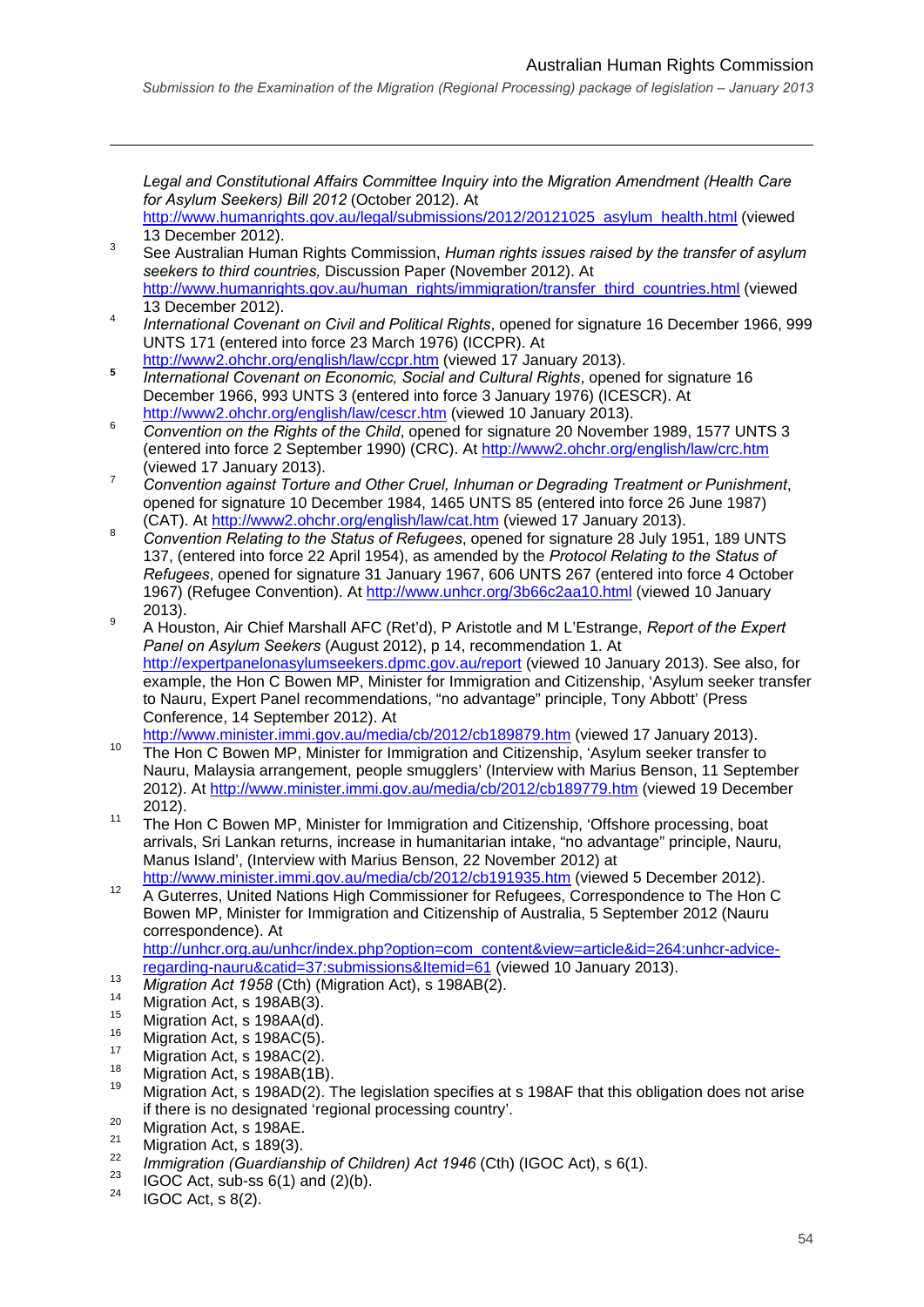#### Australian Human Rights Commission

- <sup>25</sup> See Revised Explanatory Memorandum, Migration Legislation Amendment (Regional Processing and Other Measures) Bill 2012 (Cth), para 294. 26 Australian Human Rights Commission, *Submission to the Senate Legal and Constitutional Affairs*
- *Legislation Committee Inquiry into the Migration Amendment (Unauthorised Maritime Arrivals and Other Measures) Bill 2012* (17 December 2012). At
- http://humanrights.gov.au/legal/submissions/2012/20121217\_migration\_amendment.html (viewed 7 January 2013). 27 Migration Amendment (Unauthorised Maritime Arrivals and Other Measures) Bill 2012, schedule
- 1, item 6.
- <sup>28</sup> The Hon C Bowen MP, Minister for Immigration and Citizenship, 'Australia signs Memorandum of Understanding with Nauru', (Media Release, 29 August 2012). At
- http://www.minister.immi.gov.au/media/cb/2012/cb189579.htm (viewed 17 January 2013).<br>The Hon C Bowen MP, Minister for Immigration and Citizenship, 'Australia and Papua New Guinea sign updated memorandum of understanding', (Media Release, 8 September 2012). At http://www.minister.immi.gov.au/media/cb/2012/cb189719.htm (viewed 17 January 2013).<br>The Hon C Bowen MP, Press Conference, 14 September 2012, note 9.<br>United Nations High Commissioner for Refugees, UNHCR Mission to the Repu
- 
- *December 2012*, Report (14 December 2012), para 27. At http://www.unhcr.org/50cb0f759.html
- (viewed 11 January 2013). 32 The Hon C Bowen MP, Minister for Immigration and Citizenship, 'Designating Nauru as a regional processing country, transfers to Nauru, asylum seeker boats, the Greens' (Press conference, 10 September 2012). At http://www.minister.immi.gov.au/media/cb/2012/cb189747.htm (viewed 17
- January 2013).<br>33 The Hon C Bowen MP, Minister for Immigration and Citizenship, 'First transfer to Papua New Guinea', (Media Release, 21 November 2012). At
- http://www.minister.immi.gov.au/media/cb/2012/cb191879.htm (viewed 3 December 2012).<br>The Hon C Bowen MP, above.<br><sup>35</sup> D Hell (O Bowen MP, above.
- 

1

- 35 B Hall, 'Smuggled photos shed light on realities of Manus', *The Sydney Morning Herald*, 5 January 2013. At http://www.smh.com.au/opinion/political-news/smuggled-photos-shed-light-on-
- realities-of-manus-20130104-2c8w0.html (viewed 7 January 2013).<br>
The Hon C Bowen MP, 'First transfer to Papua New Guinea', note 33.<br>
The Hon C Bowen MP, above.
- 
- The Hon C Bowen MP, Minister for Immigration and Citizenship, 'No advantage onshore for boat arrivals', (Media Release, 21 November 2012). At.<br>http://www.minister.immi.gov.au/media/cb/2012/cb191883.htm (viewed 14 December 2012).
- http://www.minister.immi.gov.au/media/com/2012/com/2012.note 11: N<br>See The Hon C Bowen MP, Interview with Marius Benson, 22 November 2012, note 11: N Butterly and A Tillett, 'Asylum seekers headed for suburbs', *The West Australian*, 22 November 2012. At http://au.news.yahoo.com/thewest/a/-/breaking/15440812/asylum-seekers-headed-for-
- suburbs/ (viewed 7 January 2013). 40 J Stewart, 'Manus Island and Nauru may be full within months', *ABC Lateline*, (12 October 2012). Transcript at http://www.abc.net.au/lateline/content/2012/s3609981.htm (viewed 11 January 2013); B Packham and L Vasek, 'Asylum-seeker flood sinks Labour's offshore processing policy', *The Australian*, 21 November 2012. At http://www.theaustralian.com.au/nationalaffairs/immigration/asylum-seeker-flood-sinks-labors-offshore-processing-policy/story-fn9hm1gu-
- 1226521224068 (viewed 11 January 2013).<br>The Hon C Bowen MP, 'No advantage onshore for boat arrivals', note 38.
- $^{42}$  The Hon C Bowen MP, above.
- The Minister expressly stated that 'consideration can be given to transfer these people offshore at a future date. Their status as offshore entry people is unchanged': see The Hon C Bowen MP, above.
- 44 See, for example, The Hon C Bowen MP, Minister for Immigration and Citizenship, Correspondence to H Jenkins MP, Chair, Joint Parliamentary Committee on Human Rights, 15 November 2012. Available at

http://www.aph.gov.au/Parliamentary\_Business/Committees/Senate\_Committees?url=humanright s\_ctte/activity/migration/min\_response.pdf (viewed 10 January 2013). This letter reflects the Government's view as to the compatibility of the Regional Processing Act with Australia's human rights obligations, and contains the statement that 'one of the central objectives underlying the Act... is to prevent children from taking the dangerous boat journey to Australia.'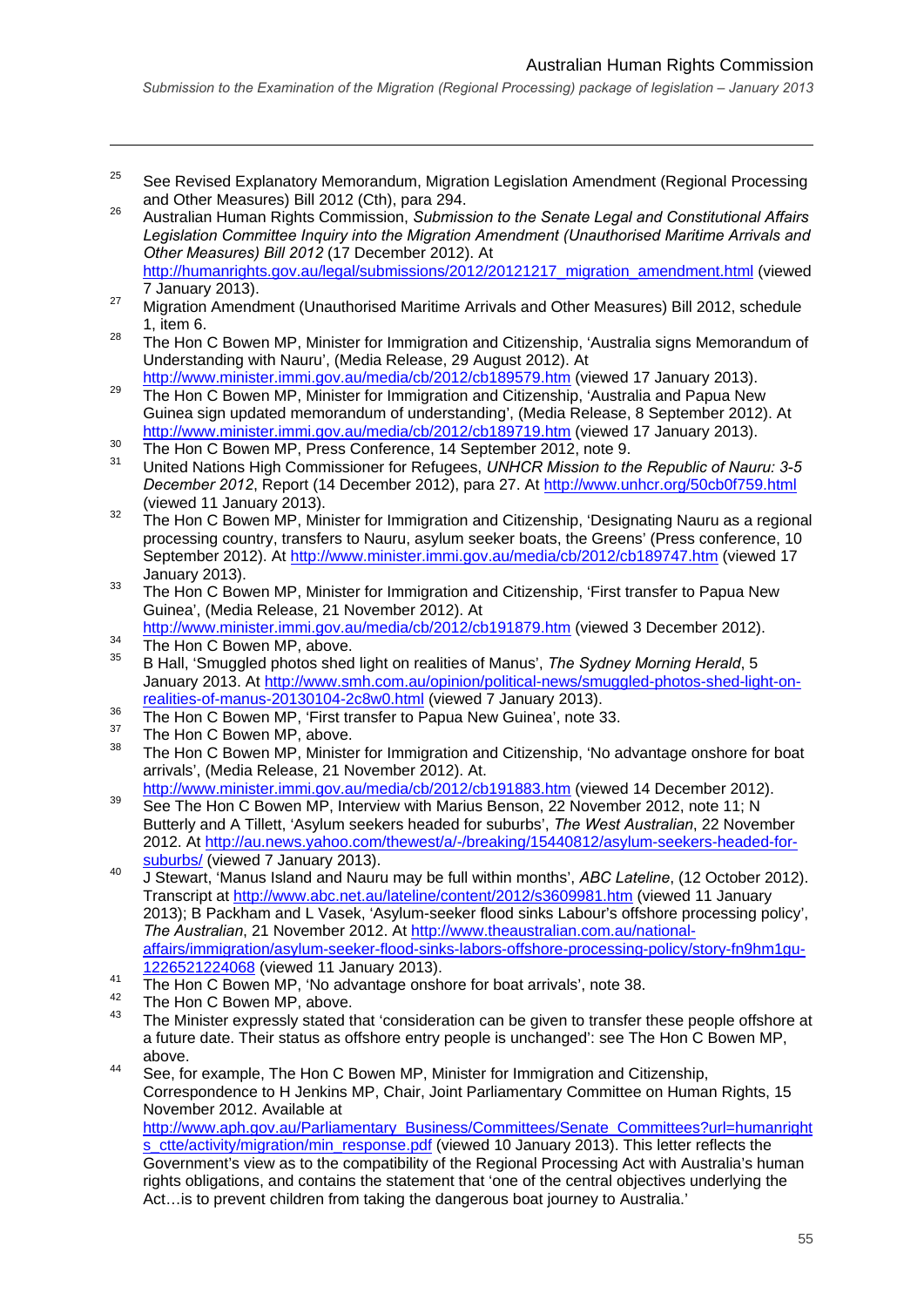- 45 Australian Human Rights Commission, *Submission to the Expert Panel on Asylum Seekers* (July 2012). At http://humanrights.gov.au/legal/submissions/2012/20120720\_asylum\_seekers.html
- (viewed 9 January 2013). 46 See the decision of the International Court of Justice in *Legal Consequences of the Construction of a Wall in the Occupied Palestinian Territory (Advisory Opinion)* [2004] ICJ Rep 136 (dealing in
- particular with rights under the ICCPR and the CRC)<br>
See the decisions of the European Court of Human Rights in *Banković v Belgium and others*<br>
(dec.) [GC] [2001] ECHR 890 and *Al-Skeini v United Kingdom* [GC] [2011] EC
- 48 G Goodwin-Gill and J McAdam, The Refugee in International Law (3<sup>rd</sup> ed, 2007), pp 408-411.<br>49 See Human Rights Committee, General Comment No 31 [80] Nature of the General Legal

*Obligation Imposed on States Parties to the Covenant*, UN Doc CCPR/C/21/Rev.1/Add.13 (2004), para 12. At http://www.unhchr.ch/tbs/doc.nsf/0/58f5d4646e861359c1256ff600533f5f (viewed 11 January 2013), and the following decisions of the Human Rights Committee: *Kindler v Canada*, Communication No. 470/1991, UN Doc CCPR/C/48/D/470/1991 (1993), paras 13.1-13.2. At http://www.unhcr.org/refworld/publisher,CAN\_SC,,USA,3ae6b6ed0,0.html (viewed 11 January 2013); *Ng v Canada*, Communication No. 469/1991, UN Doc CCPR/C/49/D/469/1991 (1993), paras 14.1-14.2. At http://www1.umn.edu/humanrts/undocs/html/dec469.htm (viewed 11 January 2013); *Cox v Canada*, Communication No. 539/1993*,* UN Doc CCPR/C/52/D/539/1993 (1994), paras 16.1-16.2. At http://www.unhcr.org/refworld/publisher,HRC,,USA,4028ba144,0.html (viewed 11 January 2013); *ARJ v Australia*, Communication No. 692/1996, UN Doc CCPR/C/60/D/692/1996 (1997), paras 6.6 - 6.14. At

http://www.unhcr.org/refworld/country,,HRC,,AUS,,4028adfa7,0.html (viewed 11 January 2013); *Judge v Canada*, Communication No. 829/1998, UN Doc CCPR/C/78/D/829/1998 (2003), paras 10.2-10.7. At http://www.unhcr.org/refworld/docid/404887ef3.html (viewed 11 January 2013); *GT v Australia*, Communication No. 706/1996, UN Doc CCPR/C/61/D/706/1996 (2007), para 8.1. At http://www.unhcr.org/refworld/country,,HRC,,AUS,,4ae9acbfd,0.html (viewed 11 January 2013); *Nakrash and Qifen v Sweden*, Communication No. 1540/2007, UN Doc CCPR/C/94/D/1540/2007 (2008), para 7.3. At http://www.unhcr.org/refworld/country,,HRC,,CHN,,4a93a2362,0.html (viewed 11 January 2013); *Bauetdinov v Uzbekistan*, Communication No. 1205/2003, CCPR/C/92/D/1205/2003 (2008), para 6.3. At

http://www.worldcourts.com/hrc/eng/decisions/2008.04.04\_Yakupova\_v\_Uzbekistan.htm (viewed 11 January 2013); *Munaf v Romania,* Communication No. 1539/2006, UN Doc CCPR/C/96/D/1539/2006 (2009), para 14.2. At

- http://www.unhcr.org/refworld/publisher,HRC,,ROM,4acf500d2,0.html (viewed 11 January 2013). 50 Human Rights Committee, *Munaf v Romania*, above, para 14.2 (and the jurisprudence cited
- therein). 51 Human Rights Committee, *Judge v Canada,* note 49, para 10.6; Human Rights Committee, *Munaf v Romania*, above.
- 
- 52 Human Rights Committee, *Munaf v. Romania*, above.
- <sup>54</sup> Committee on the Rights of the Child, *General Comment No 6 Treatment of unaccompanied* and separated children outside their country of origin, UN Doc CRC/GC/2006/6 (2005), para 27.<br>At http://tb.ohchr.org/default.aspx?Symbol=CRC/GC/2005/6 (viewed 7 January 2013).
- <sup>55</sup> Vienna Convention on the Law of Treaties, opened for signature 23 May 1969, 1155 UNTS 331
- (entered into force 27 January 1980), arts 26 and 31.<br>
See, for example, the Hon C Bowen MP, Correspondence to H Jenkins MP, note 44.<br>  $\frac{57}{2}$
- 57 *Plaintiff M61/2010E v Commonwealth of Australia, Plaintiff M69 of 2010 v Commonwealth of Australia* (2010) 243 CLR 319, 339 [27]; *Plaintiff M70/2011 v Minister for Immigration and Citizenship, Plaintiff M106 of 2011 v Minister for Immigration and Citizenship* (2011) 244 CLR 144, 189 [90].
- 58 *Plaintiff M47-2012 v Director General of Security* [2012] HCA 46 (5 October 2012) [12] (per
- French CJ). 59 *Plaintiff M70/2011 v Minister for Immigration and Citizenship, Plaintiff M106 of 2011 v Minister for Immigration and Citizenship* (2011) 244 CLR 144.
- $^{60}$  Above, [117].

1

61 United Nations High Commissioner for Refugees, *Addendum to the report of the United Nations High Commissioner for Refugees*, UN Doc A/53/12/Add.1 (30 October 1998), p 8. At http://www.unhcr.org/refworld/docid/3ae68c950.html (viewed 11 January 2013).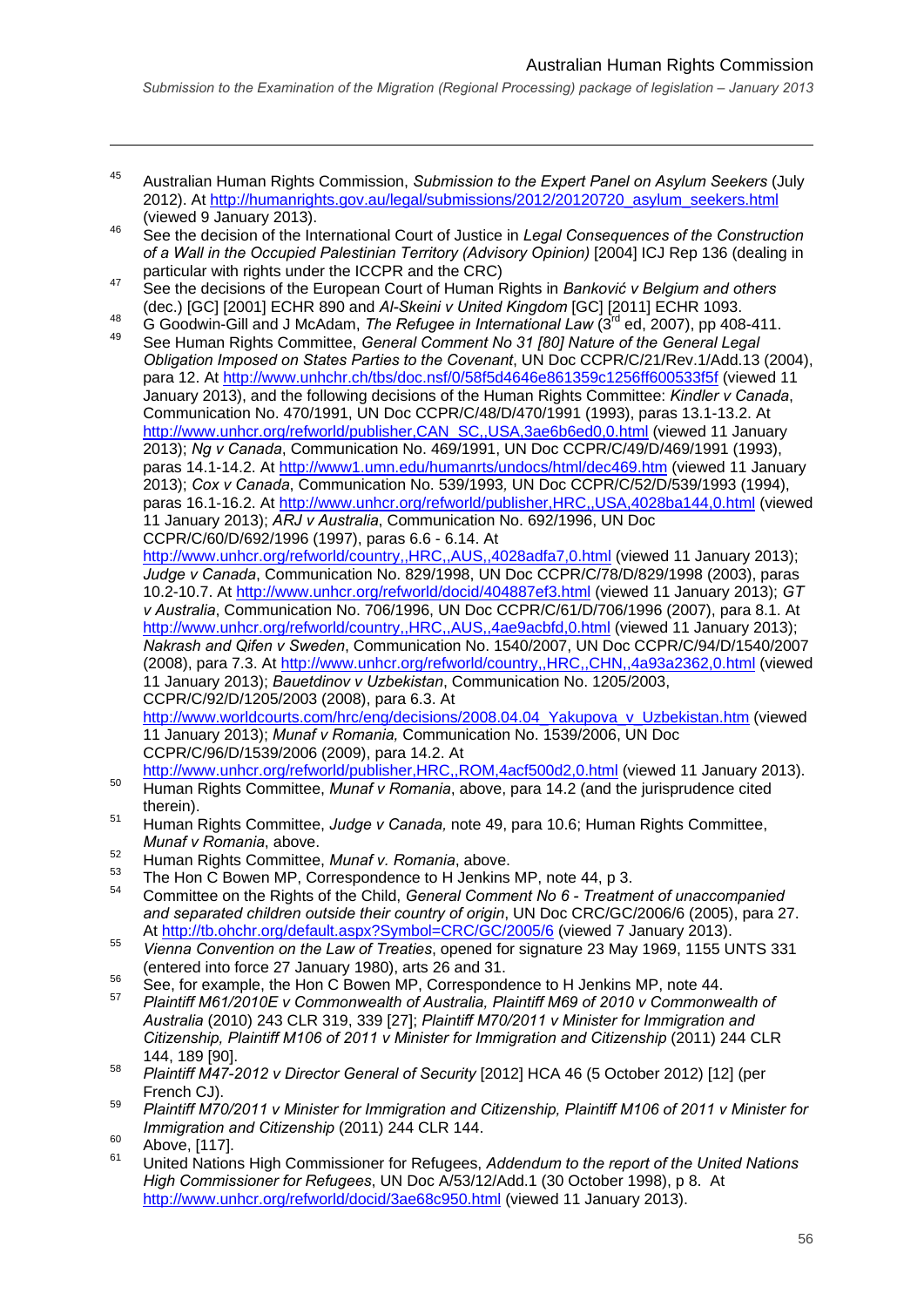#### Australian Human Rights Commission

*Submission to the Examination of the Migration (Regional Processing) package of legislation – January 2013* 

- 62 United Nations High Commissioner for Refugees, *Advisory Opinion on the Extraterritorial Application of Non-Refoulement Obligations under the 1951 Convention relating to the Status of Refugees and its 1967 Protocol* (26 January 2007), para 34. At http://www.unhcr.org/cgi-
- bin/texis/vtx/refworld/rwmain?docid=45f17a1a4&page=search (viewed 11 January 2013). 63 ICCPR, art 2(3); CAT art 14; CRC arts 4, 39; ICESCR art 2(1). In relation to States' obligations to provide a remedy under art 2 of ICESCR, see Committee on Economic, Social and Cultural Rights, *General Comment No. 3: The nature of States parties obligations*, UN Doc E/1991/23 (1990), para 5. At http://www2.ohchr.org/english/bodies/cescr/comments.htm (viewed 20
- 
- December 2012). 64 Human Rights Committee, *General Comment No. 31*, note 49, para 16. 65 Human Rights Committee, *A v Australia*, Communication No. 560/1993, UN Doc CCPR/C/59/D/560/1993 (1997), para 11. At http://www.unhcr.org/refworld/docid/3ae6b71a0.html (viewed 20 December 2012). Human Rights Committee, *C v Australia*, Communication No. 900/1999, UN Doc CCPR/C/76/D/900/1999 (2002), para 10. At
- http://www.unhcr.org/refworld/docid/3f588ef00.html (viewed 20 December 2012). 66 Committee on Economic, Social and Cultural Rights, *General Comment No 9: The domestic application of the Covenant*, UN Doc E/C.12/1998/24 (1998), para 9. At http://www.unhchr.ch/tbs/doc.nsf/(Symbol)/4ceb75c5492497d9802566d500516036?Opendocum<br>ent (viewed 20 December 2012).
- 
- $\frac{24}{100}$  The Hon C Bowen MP, Correspondence to H Jenkins MP, note 44.<br><sup>68</sup> A designation comes into effect as soon as both Houses of Parliament have passed a resolution approving the designation, or after five sittings days from the date when the instrument was
- tabled if there has been no resolution disapproving the designation: Migration Act, s 198AB(1B). 69 The Hon C Bowen MP, Minister for Immigration and Citizenship, *Statement of reasons for thinking that it is in the national interest to designate Nauru to be a regional processing country*, September 2012 (Statement of reasons – Nauru), paras 35 and 36. At http://www.minister.immi.gov.au/media/media-releases/\_pdf/designation-statement-reasons.pdf
- 
- (viewed 11 January 2013). 70 The Hon C Bowen MP, above, para 37. 71 The Hon C Bowen MP, Minister for Immigration and Citizenship, *Statement of reasons for thinking that it is in the national interest to designate the independent state of Papua New Guinea to be a regional processing country*, October 2012 (Statement of reasons – PNG) paras 35 and 36. At http://www.minister.immi.gov.au/media/pdf/papua-new-guinea-designation-statement-
- reasons.pdf (viewed 11 January 2013).<br>
A Guterres, Nauru correspondence, note 12, p 2.<br>
A Guterres, above.
- 

- $74$  A Guterres, above.
- 
- 
- $75$  A Guterres, above, p 3.<br><sup>76</sup> A Guterres, above.<br><sup>77</sup> A Guterres, United Nations High Commissioner for Refugees, Correspondence to The Hon C Bowen MP, Minister for Immigration and Citizenship of Australia, 9 October 2012, pp 2-3. At http://unhcr.org.au/unhcr/index.php?option=com\_content&view=article&id=272&catid=37&Itemid=<br>61 (viewed 7 January 2013).
- 
- 
- 
- <sup>78</sup> A Guterres, above, p 3.<br>
Migration Act, sub-s 198AB(2).<br>
80 Migration Act, s 198AA.<br>
<sup>81</sup> The Hon C Bowen MP, Statement of reasons Nauru, note 69, para 13; the Hon C Bowen MP,
- 
- 
- 
- Statement of reasons PNG, note 71, para 13.<br>
See the list of documents in paragraph 13 of this submission.<br>
Migration Act, sub-ss 198AC(5) and (4).<br>
See paragraphs 43-46 of this submission.<br>
ICCPR, arts 6 and 7; CRC, ar
- In relation to the operation of the ICCPR in this regard, see the decisions of the Human Rights Committee referred to in note 49 above. In relation to the operation of the CRC in this regard, see Committee on the Rights of the Child, *General Comment No 6,* note 54.
- 87 United Nations High Commissioner for Refugees, *Advisory Opinion*, note 62, para 12.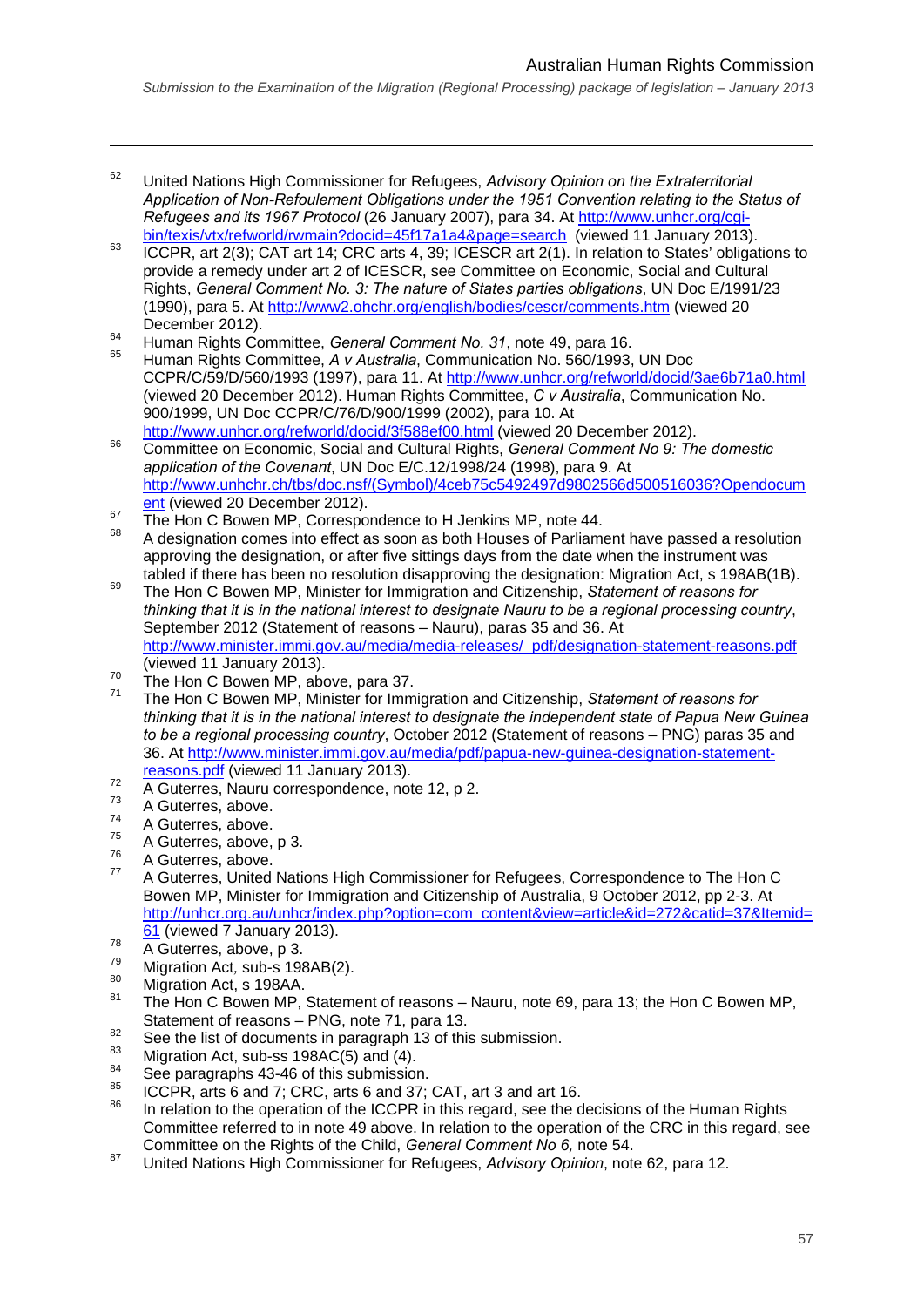- 88 See E Lauterpacht and D Bethlehem, 'The scope and content of the principle of *non-refoulement:*  Opinion', in E Feller, V Turk and F Nicholson (eds), *Refugee Protection in International Law:*
- 
- UNHCR's Global Consultations on International Protection (2003), para 216.<br>
The Hon C Bowen MP, Correspondence to H Jenkins MP, note 44, p 4.<br>
United Nations High Commissioner for Refugees, Advisory Opinion, note 62, para
- 
- 
- 

- *of Australia, relating to the transfer to and assessment of persons in Nauru and related issues*, 29 August 2012, para 14. At http://www.minister.immi.gov.au/media/media-releases/\_pdf/australia-
- 
- nauru-mou-regional-processing.pdf (viewed 11 January 2013).<br>
4 A Guterres, Nauru correspondence, note 12, p 2.<br>
<sup>96</sup> The Hon C Bowen MP, Minister for Immigration and Citizenship, 'Asylum seeker transfers to Nauru, Papua New Guinea, Enterprise Migration Agreements, Sydney protests' (Press Conference, 18 September 2012). At<br>http://www.minister.immi.gov.au/media/cb/2012/cb189959.htm (viewed 17 January 2013).
- http://www.minister.immi.gov.au/media/comment/2012/committee.org/<br><sup>97</sup> Human Rights Committee, *General Comment No. 15: The position of aliens under the Covenant*, UN Doc HRI/GEN/1/Rev.9 (Vol. I) (1986), paras 2, 5, 7, 9 and 10. At http://www2.ohchr.org/english/bodies/hrc/comments.htm (viewed 5 December 2012). See also Human Rights Committee, *Karakurt v Austria*, Communication No. 965/2000, UN Doc CCPR/C/74/D/965/2000 (2002), paras 8.3 and 8.4. At
- http://www.unhcr.org/refworld/country,,HRC,,AUT,,3f588ef13,0.html (viewed 5 December 2012). 98 See Human Rights Committee, *General Comment No*.*18: Non-discrimination*, UN Doc CCPR/C/21/Rev.1/Add. 1 (1989), para 7. At http://www2.ohchr.org/english/bodies/hrc/comments.htm (viewed 11 January 2013); M Nowak, U.N. Covenant on Civil and Political Rights: CCPR Commentary (2<sup>nd</sup> ed, 2005), pp 626-8.
- <sup>99</sup> M Nowak, above, p 608. In relation to the right of children to freedom from discrimination, article 2 of the CRC requires States Parties to respect and ensure the rights in the CRC 'to each child within their jurisdiction without discrimination of any kind', including discrimination on the grounds set out in article 26 of the ICCPR. Particularly relevantly, article 2 of the CRC prohibits discrimination on the basis of 'other status'.
- 
- 
- 
- <sup>100</sup> Human Rights Committee, *Karakurt v Austria*, note 97, paras 8.3 and 8.4.<br>
Human Rights Committee, *Karakurt v Austria*, note 97, paras 8.3 and 8.4.<br>
<sup>101</sup> Migration Act, sub-s 198AA(a).<br>
For a list of the rights wh
- processing' arrangements, see paragraph 49 of this submission. 104 See *Migration Regulations 1994 Specification under paragraphs 050.613A(1)(b) and 051.611A(1)(c) - Classes of Persons - November 2012*, Instrument IMMI 12/114. At http://www.comlaw.gov.au/Details/F2012L02201 (viewed 12 December 2012). See further the discussion in section 14 of this submission.
- <sup>105</sup> See the discussion in section 13.3 of this submission.
- 
- 106 J Hathaway, *The Rights Of Refugees Under International Law* (2005), pp 410-11. 107 The Hon C Bowen MP, 'No advantage onshore for boat arrivals', note 38.
- 108 Department of Immigration and Citizenship, *Immigration Detention Statistics Summary* (31 October 2012), p 4. At http://www.immi.gov.au/managing-australias-
- borders/detention/facilities/statistics/ (viewed 7 January 2013). 109 The Hon C Bowen, Minister for Immigration and Citizenship, *Statement about arrangements that are in place, or are to be put in place, in the Independent State of Papua New Guinea for the treatment of persons taken to Papua New Guinea*, House of Representatives Miscellaneous
- 
- Paper No. 12719, 9 October 2012.<br><sup>110</sup> The Hon C Bowen MP, above, para 2(b).<br><sup>111</sup> Human Rights Committee, *General Comment No 8: Right to liberty and security of persons (Art. 9)* UN Doc *A/*37/40, Annex V (1982), para 1. At http://www.unhchr.ch/tbs/doc.nsf/(Symbol)/f4253f9572cd4700c12563ed00483bec?Opendocumen
- t (viewed 19 December 2012). 112 See, in the context of the *European Convention on Human Rights*, *Amuur v France* (1992) 22 EHRR 533, [42].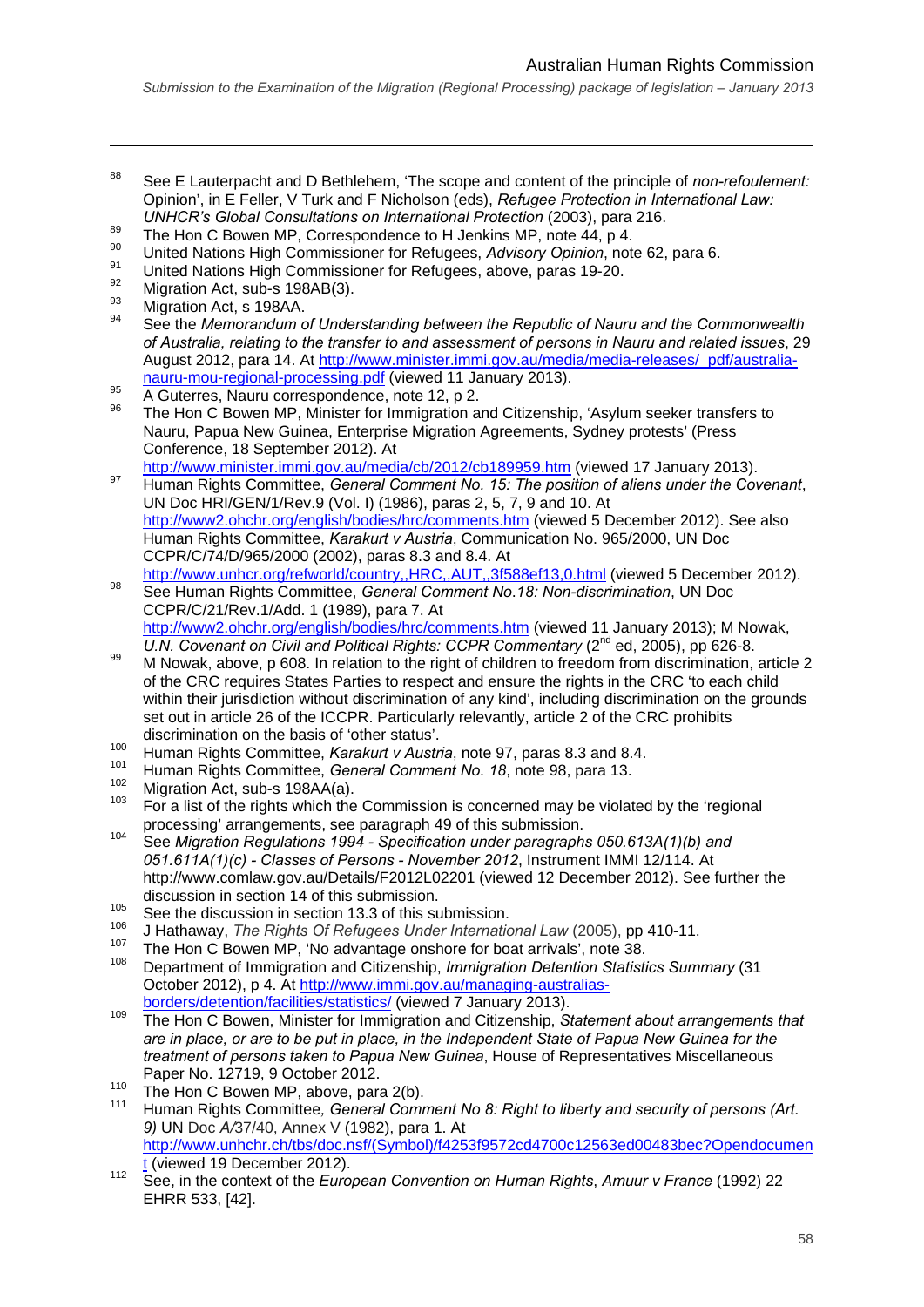- <sup>113</sup> This will also likely breach article  $37(b)$  of the CRC: see the discussion in paragraphs 166-172 of this submission.
- 114 UN Human Rights Committee, *General Comment No 8* (1982), note 111, para 1. See also Human Rights Committee, *A v Australia*, note 65; Human Rights Committee, *C v Australia*, note 65; Human Rights Committee, *Baban v Australia*, Communication No. 1014/2001, UN Doc CCPR/C/78/D/1014/2001 (2003). At http://www.unhcr.org/refworld/docid/404887ee3.html (viewed
- 11 January 2013). 115 Human Rights Committee, General Comment No. 31, note 49, para 6. See also Joseph, Schultz and Castan, *The International Covenant on Civil and Political Rights Cases, Materials and*
- *Commentary* (2nd ed, 2004), p 308. 116 *Manga v Attorney-General* [2000] 2 NZLR 65, paras 40-42 (per Hammond J). See also the views of the Human Rights Committee in: *Van Alphen v The Netherlands*, Communication No. 503/1988, UN Doc CCPR/C/39/D/305/1988 (1990). At http://sim.law.uu.nl/SIM/CaseLaw/fulltextccpr.nsf/160f6e7f0fb318e8c1256d410033e0a1/f85ddea1 b472abe141256d6600303b7b?OpenDocument (viewed 14 January 2013); *A v Australia*, note 65; *Spakmo v Norway*, Communication No. 631/1995, UN Doc CCPR/C/67/D/631/1995 (1999). At
- http://www.humanrts.committee. A v Australia, note 65 (the fact that the author may abscond if released into the community was not sufficient reason to justify holding the author in immigration detention for four years); Human Rights Committee*, C v Australia,* note 65.
- 118 Human Rights Committee, *Van Alphen v The Netherlands* note 116.
- 119 Human Rights Committee, *Report of the Human Rights Committee*, UN Doc CCPR/A/52/40 (1997), para 100. At http://www.bayefsky.com/getfile.php/id/138/misc/reports (viewed 19
- December 2012). 120 Human Rights Committee, *C v Australia,* above 65; *Shams & Ors v Australia*, Communication No. 1255/2004, UN Doc CCPR/C/90/D/1255/2004 (2007). At http://www.bayefsky.com/pdf/australia\_iccpr\_t5\_1255-56-59-60-66-68-70-88\_2004.pdf (viewed 14 January 2013); *Baban v Australia,* note 114; *D and E v Australia*, Communication No. 1050/2002, UN Doc CCPR/C/87/D/1050/2002 (2006). At
- http://www.unhcr.org/refworld/country,,HRC,,IRN,,47975af63,0.html (viewed 14 January 2013). 121 *Mansour Ahani v Canada*, Communication No. 1051/2002, UN Doc CCPR/C/80/D/1051/2002 (2004), para 10.2. At http://www.unhcr.org/refworld/country,,HRC,,IRN,,4162a5a50,0.html (viewed 14 January 2013). See the discussion concerning the requirements of article 9(4) in
- paragraphs 139-146 of this submission. 122 See for example, Australian Human Rights Commission, *Submission to the Joint Select Committee on Australia's Immigration Detention Network* (August 2011), paras 17 – 28. At http://humanrights.gov.au/legal/submissions/2011/201108\_immigration.html#s4 (viewed 10 December 2012); Australian Human Rights Commission, *Immigration detention at Curtin: Observations from visit to Curtin Immigration Detention Centre and key concerns across the detention network* (2011). At

http://humanrights.gov.au/human\_rights/immigration/idc2011\_curtin.html#\_Toc302979143 (viewed 10 December 2012).<br><sup>123</sup> Migration Act, s 189.<br><sup>124</sup> The Hon C Bowen MP, Correspondence to H Jenkins MP, note 44, p 2.

- <sup>124</sup> The Hon C Bowen MP, Correspondence to H Jenkins MP, note 44, p 2.<br><sup>125</sup> The Hon C Bowen MP, above, p 2.<br><sup>126</sup> The Hon C Bowen MP, above, p 2.<br><sup>127</sup> Human Rights Committee, *Van Alphen v Netherlands*, note 116, para
- 
- 
- 
- 
- 
- 
- 
- 
- 
- 
- <sup>133</sup> Human Rights Committee, *C v Australia*, above.<br>
See the discussion in section 3 of this submission, paras 7 and 8.<br>
<sup>135</sup> The Hon C Bowen MP, Correspondence to H Jenkins MP, note 44, p 2.<br>
ICCPR, art 9(4); CRC, art
- 
-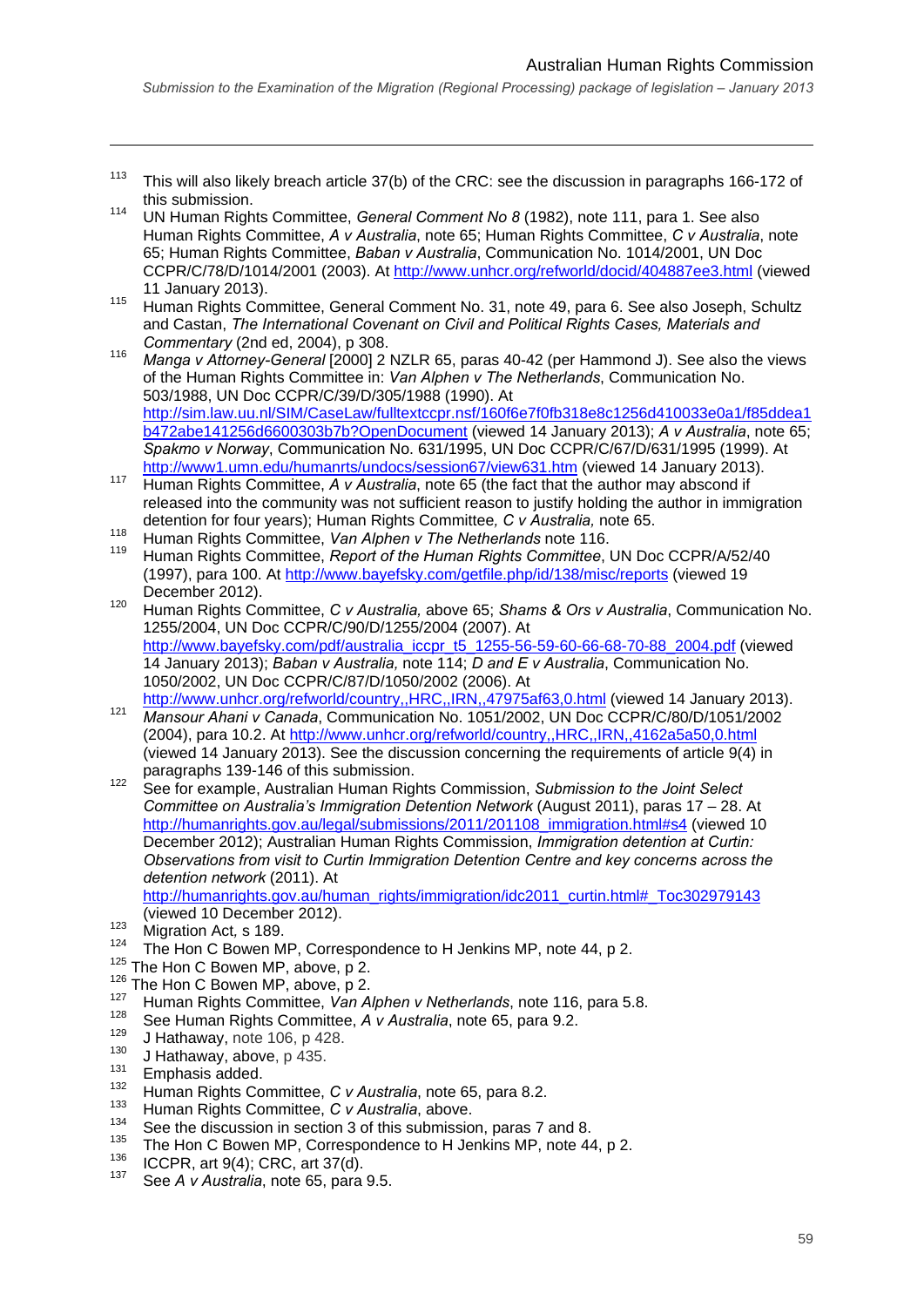- $138$  The CRC allows for review by 'other competent, independent and impartial authorit [ies]' than courts. However, it is not clear whether any such authority that can make enforceable orders currently exists in Australia. In the Commission's view, the most appropriate authority to review the detention of children is a court.
- 139 Human Rights Committee*, A v Australia*, above, note 65.
- 140 Human Rights Committee*, A v Australia*, above.

1

- 141 Human Rights Committee, *A v Australia*, above.
- 142 Human Rights Committee, *A v Australia*, above, para 9.5. 143 Human Rights Committee, *A v Australia*, above.
- 
- 144 Human Rights Committee, *A v Australia*, above.
- 145 Human Rights Committee, *A v Australia*, above.
- 146 Human Rights Committee, *C v Australia*, note 65, para 8.3; Human Rights Committee, *Bakhtiyari v Australia*, Communication No 1069/2002, UN Doc CCPR/C/79/D/1069/2002 (2003), para 9.4. At http://www.unhchr.ch/tbs/doc.nsf/0/8662db397d948638c1256de2003b3d6a?Opendocument (viewed 17 January 2013); Human Rights Committee, *Baban v Australia,* note 114, para 7.2. At http://www.unhcr.org/refworld/docid/404887ee3.html (viewed 17 January 2013); Human Rights<br>Committee, Shams & Ors v Australia, note 120, para 7.3.
- 
- 147 Human Rights Committee, A v Australia, note 65, paras 9.4 9.7.<br>148 Amnesty International Australia, 'Nauru camp a human rights catastrophe with no end in sight' (Media Release, 23 November 2012). At http://www.amnesty.org.au/news/comments/30533/ (viewed 13 December 2012). 149 Amnesty International Australia, 'Nauru Offshore Processing Facility Review 2012', (Media
- Briefing, 23 November 2012). At http://www.amnesty.org.au/news/comments/30533/ (viewed 13
- December 2012). 150 Human Rights Committee, *Madafferi v Australia*, Communication No. 1011/2001, UN Doc CCPR/C/81/D/1011/2001 (2004), para 9.3. At

http://www.unhcr.org/refworld/country,,HRC,,ITA,,4162a5a36,0.html (viewed 20 December 2012).<br>
See paragraph 42 of this submission.<br>
Human Rights Committee, *C v Australia*, note 65, para 8.4.<br>
Human Rights Committee, *C v* 

- 
- 
- 
- *Select Committee on Australia's Immigration Detention Network: Final Report* (2012), chapter 5. At

http://www.aph.gov.au/Parliamentary\_Business/Committees/Senate\_Committees?url=immigratio n\_detention\_ctte/immigration\_detention/report/index.htm (viewed 17 January 2013); Human Rights and Equal Opportunity Commission, *A last resort*? *The National Inquiry into Children in Immigration Detention* (2004), chapter 9. At

http://www.humanrights.gov.au/human\_rights/children\_detention\_report/report/index.htm (viewed 17 January 2013); GJ Coffey, I Kaplan, RC Sampson and MM Tucci, 'The meaning and mental health consequences of long-term immigration detention for people seeking asylum' (2010) 70(12) *Social Science & Medicine* 2070.

- 155 See Joint Select Committee on Australia's Immigration Detention Network, above, and Australian Human Rights Commission, *Submission to the Joint Select Committee on Australia's Immigration Detention Network*, note 122, Section 16.
- 156 See Australian Human Rights Commission, *Submission to the Joint Select Committee on Australia's Immigration Detention Network* above, Section 12.
- 157 See Australian Human Rights Commission, *Submission to the Senate Standing Committees on Legal and Constitutional Affairs Inquiry into Australia's agreement with Malaysia in relation to asylum seekers* (September 2011), para 76. At http://humanrights.gov.au/legal/submissions/2011/20110914\_asylum\_seekers.html (viewed 12
- 
- 
- December 2012).<br>
Australian Human Rights Commission, above.<br>
<sup>159</sup> The Hon C Bowen MP, Correspondence to H Jenkins MP, note 44, pp 4 5.<br>
<sup>159</sup> UNICEF, *Implementation Handbook for the Convention on the Rights of the Chil* pp 37-38. At http://www.unicef.org/publications/index\_43110.html (viewed 7 January 2013).<br><sup>161</sup> B Hall, 'Smuggled photos shed light on realities of Manus', The Sydney Morning Herald, 5
- January 2013. At http://www.smh.com.au/opinion/political-news/smuggled-photos-shed-light-onrealities-of-manus-20130104-2c8w0.html (viewed 7 January 2013).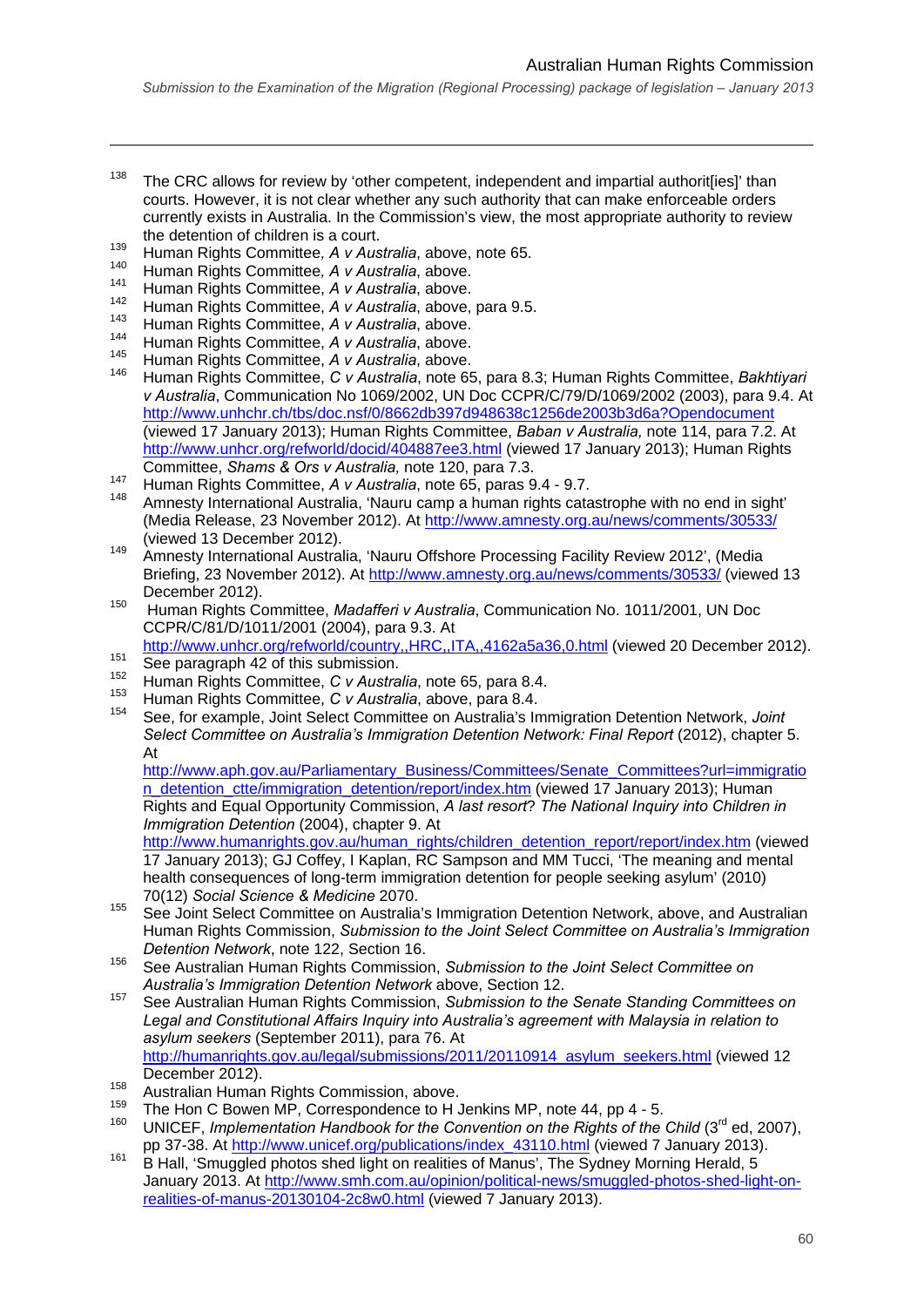- <sup>162</sup> The Hon C Bowen MP, Interview with Marius Benson, 22 November 2012, note 12.
- 
- <sup>163</sup> See the discussion in paragraphs 157-161 of this submission.<br><sup>164</sup> Article 20(1) of the CRC provides: 'A child temporarily or permanently deprived of his or her family environment, or in whose own best interests cannot be allowed to remain in that environment, shall be entitled to special protection and assistance provided by the State.' Article 22(1) provides: States Parties shall take appropriate measures to ensure that a child who is seeking refugee status or who is considered a refugee in accordance with applicable international or domestic law and procedures shall, whether unaccompanied or accompanied by his or her parents or by any other person, receive appropriate protection and humanitarian assistance in the enjoyment of applicable rights set forth in the present Convention and in other international
- 

- 
- 
- 
- 
- human rights or humanitarian instruments to which the said States are Parties.'<br>
165 IGOC Act, s 6(1).<br>
166 IGOC Act, sub-ss 6(1) and (2)(b).<br>
167 ICCPR, arts 17(1) and 23(1); CRC, art 8(1).<br>
168 J Hathaway, note 106, p 54 *home and correspondence, and protection of honour and reputation (Art. 17)*, UN Doc CCPR/C/21/Rev.1, 19 (1988), para 3. At http://www.unhcr.org/cgi-<br>bin/texis/vtx/refworld/rwmain?docid=453883f922 (viewed 17 December 2012).
- 
- 
- 
- 
- $\frac{372}{173}$  Human Rights Committee, *General Comment No.16*, above, para 4.<br>
The Hon C Bowen MP, Correspondence to H Jenkins, MP, note 44, p 6.<br>
The Hon C Bowen MP, Correspondence to H Jenkins, MP, above, p 6.<br>
See the *Madafferi v Australia*, note 150, para 9.8.<br><sup>176</sup> Statement of Compatibility, *Migration Amendment Regulation 2012 (No. 5)* (Cth). At
- http://www.comlaw.gov.au/Details/F2012L01961/Explanatory%20Statement/Text (viewed 17 December 2012).<br>
<sup>177</sup> Above.<br>
<sup>178</sup> H.
- 
- 178 Human Rights Committee, *General Comment No. 19: Protection of the family, the right to marriage and equality of the spouses (Art. 23),* UN Doc HRI/GEN/1/Rev.6, 149 (1990), para 3. At
- 
- 
- 
- $\frac{\text{http://www2.ohchr.org/english/bodies/hrc/comments.htm}}{179}$  (viewed 17 December 2012).<br>
Human Rights Committee, *General Comment No. 19*, above, para 5.<br>
<sup>180</sup> M Nowak, note 98, p 519.<br>
See UNICEF, note 160, pp 136 to 138.<br>
See the reference to thes
- 
- 
- 185 *Migration Regulations 1994 Specification under paragraphs 050.613A(1)(b) and 051.611A(1)(c) - Classes of Persons - November 2012*. At http://www.comlaw.gov.au/Details/F2012L02201
- (viewed 12 December 2012). 186 *Migration Regulations 1994 Specification under paragraphs 050.613A(1)(b) and 051.611A(1)(c) - Classes of Persons - November 2012*. At http://www.comlaw.gov.au/Details/F2012L02201
- (viewed 12 December 2012). 187 Committee on Economic, Social and Cultural Rights, *General Comment No 18: Article 6 of the Covenant on Economic, Social and Cultural Rights,* UN Doc E/C.12/GC/18 (2005), para 6. At http://tb.ohchr.org/default.aspx?Symbol= $E/C.12/GC/18$  (viewed 13 December 2012).<br>
188 ICESCR, art 2(1).<br>
Committee on Economic, Social and Cultural Rights note 187, paras 19, 23 and 31.<br>
190 See further the discussion on n
- 
- 
- 
- 
- 
- 
- <sup>193</sup> P Mathew, note 191, p 117.<br><sup>194</sup> The Committee on Economic, Social and Cultural Rights has explained that '[t]he right to work is essential for realizing other human rights and forms an inseparable and inherent part of human dignity…The right to work contributes…to the survival of the individual and to that of his/her family': see Committee on Economic, Social and Cultural Rights, note 187, para 1.